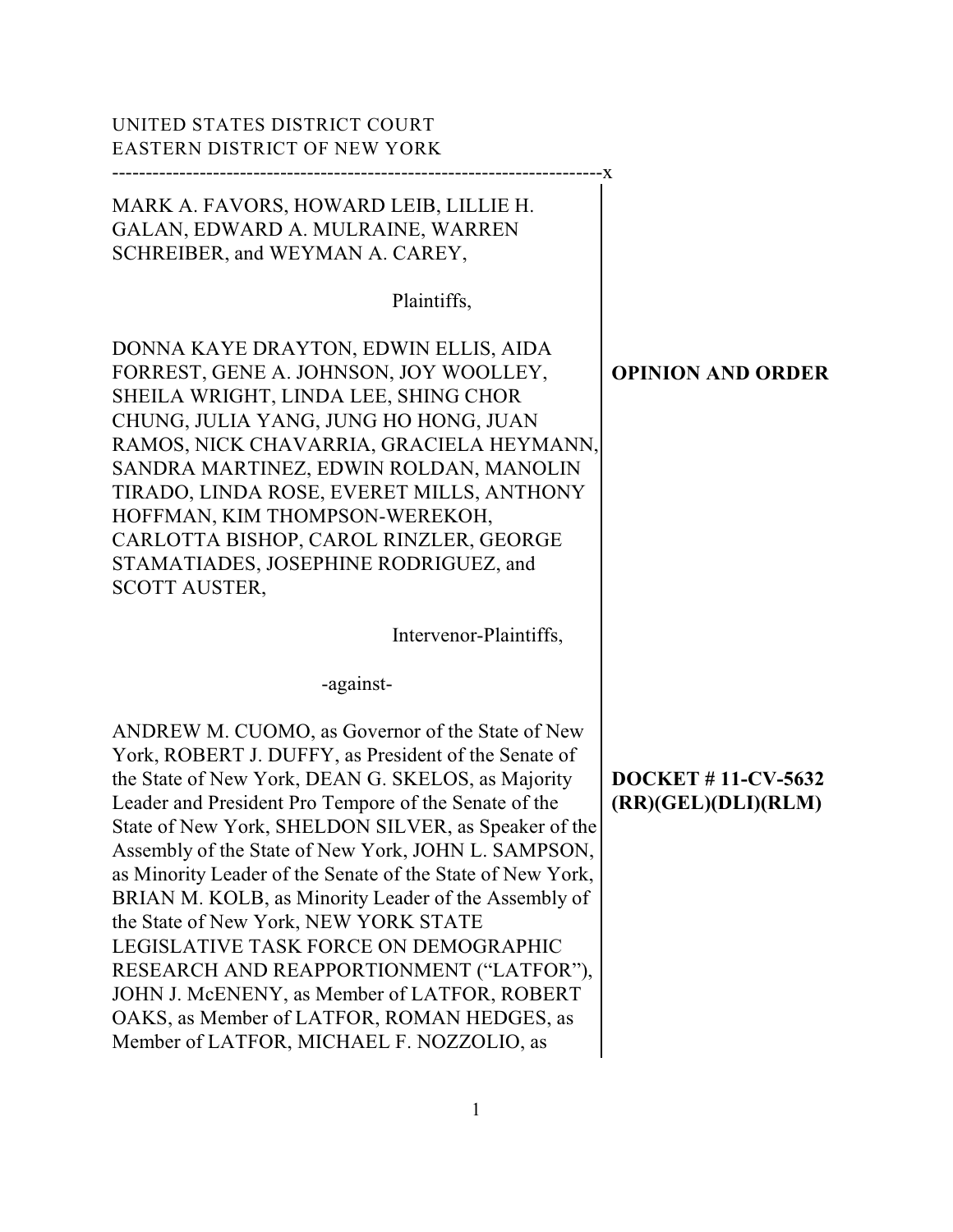# Member of LATFOR, MARTIN MALAVÉ DILAN, as Member of LATFOR, and WELQUIS R. LOPEZ, as Member of LATFOR,

Defendants.

-------------------------------------------------------------------------x

# **REENA RAGGI, United States Circuit Judge, GERARD E. LYNCH, United States Circuit Judge, DORA L. IRIZARRY, United States District Judge:**

This three-judge court was convened on February 14, 2012, pursuant to 28 U.S.C.

§ 2284(a), to address plaintiffs' complaint that defendants' failure to redraw New York's state and federal congressional districts consistent with the results of the 2010 Census deprives them of the ability to vote in upcoming elections in accordance with rights guaranteed by the federal and state constitutions, see U.S. Const. art. I, § 2; N.Y. Const. art. III,  $\S$ § 4, 5, and the Voting Rights Act of 1965, see 42 U.S.C.  $\S$ § 1973–1973aa-6.<sup>1</sup> Like the

<sup>&</sup>lt;sup>1</sup> Plaintiffs Mark A. Favors, Howard Leib, Lillie H. Galan, Edward A. Mulraine, Warren Schreiber, and Weyman A. Carey ("Favors Plaintiffs") are registered voters in the State of New York; Leib is also a prospective State Senate candidate. Four sets of individuals intervened as plaintiffs pursuant to Fed. R. Civ. P. 24: (1) Donna Kaye Drayton, Edwin Ellis, Aida Forrest, Gene A. Johnson, Joy Woolley, and Sheila Wright ("Drayton Intervenors"); (2) Linda Lee, Shing Chor Chung, Julia Yang, and Jung Ho Hong ("Lee Intervenors"); (3) Juan Ramos, Nick Chavarria, Graciela Heymann, Sandra Martinez, Edwin Roldan, and Manolin Tirado ("Ramos Intervenors"); and (4) Linda Rose, Everet Mills, Anthony Hoffman, Kim Thompson-Werekoh, Carlotta Bishop, Carol Rinzler, George Stamatiades, Josephine Rodriguez, and Scott Auster ("Rose Intervenors").

Defendants, all sued in their official capacities, are Andrew M. Cuomo, as Governor of the State of New York; Eric T. Schneiderman, as Attorney General of the State of New York; Robert J. Duffy, as President of the State Senate; Dean G. Skelos, as Majority Leader and President Pro Tempore of the State Senate; Sheldon Silver, as Speaker of the State Assembly; John L. Sampson, as Minority Leader of the State Senate; Brian M. Kolb, as Minority Leader of the State Assembly; the New York State Legislative Task Force on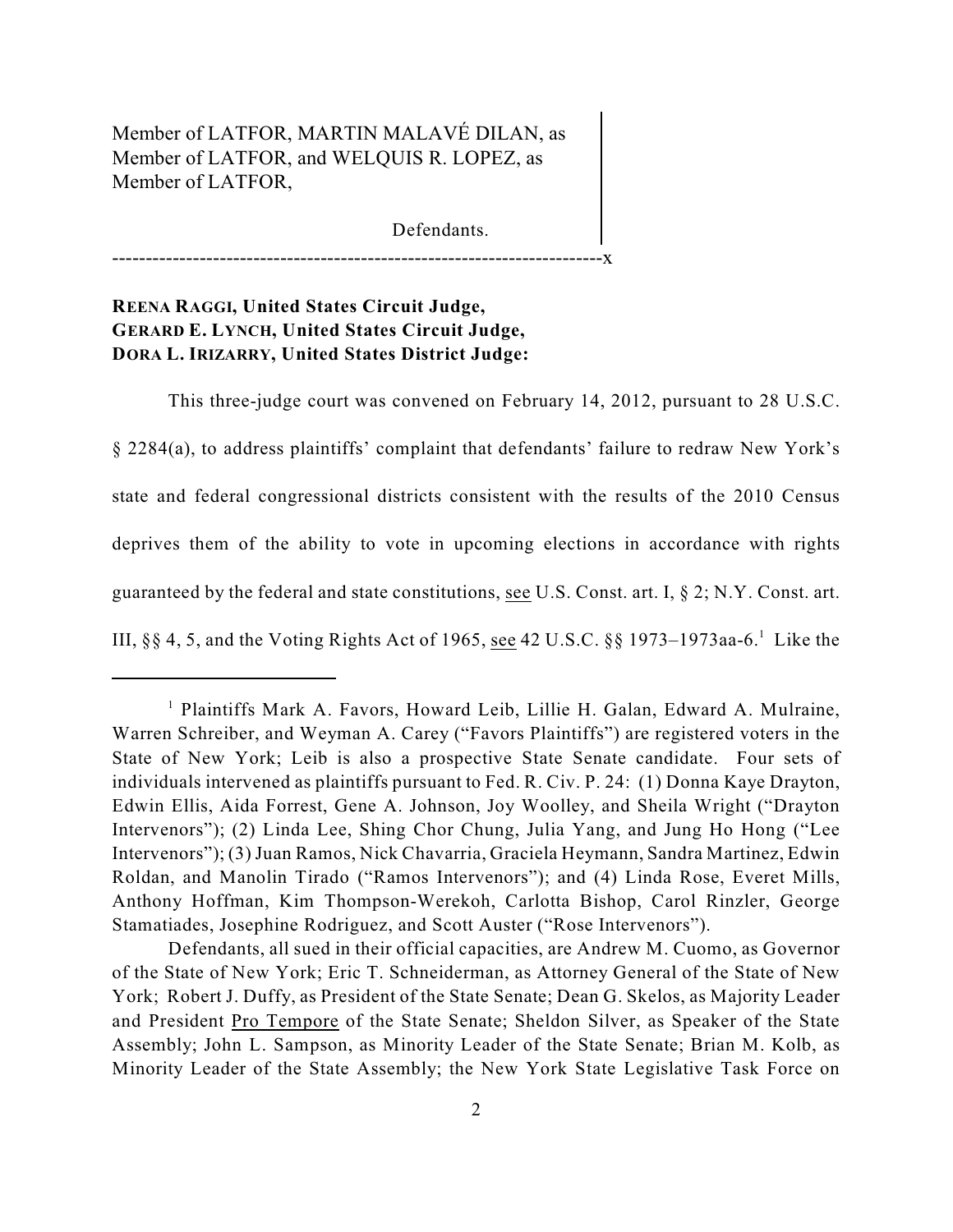census that triggers it, this argument is now raised in federal courts at predictable ten-year intervals. See Rodriguez v. Pataki, No. 02-cv-618, 2002 WL 1058054 (S.D.N.Y. May 24, 2002); Puerto Rican Legal Def. & Educ. Fund, Inc. v. Gantt, 796 F. Supp. 681 (E.D.N.Y. 1992); Flateau v. Anderson, 537 F. Supp. 257 (S.D.N.Y. 1982). In the past, judicial creation of a congressional redistricting plan has spurred the New York legislature to produce its own plan just in time to avoid implementation of the judicial plan. See, e.g., Rodriguez v. Pataki, 308 F. Supp. 2d 346, 357–58 (S.D.N.Y.) (describing state legislature's enactment of congressional redistricting plan shortly after court adoption of special master plan), aff'd, 125 S. Ct. 627 (2004). This time is different. With less than 24 hours until the scheduled March 20, 2012 start of the petitioning process for the June 26, 2012 congressional primaries, the New York legislature has not delineated congressional districts for the state. Accordingly, the court declares New York to be without a congressional redistricting plan that conforms to the requirements of federal law, and it hereby orders defendants to implement the redistricting plan attached as Appendix 1 to this opinion ("Ordered Plan").<sup>2</sup>

Demographic Research and Reapportionment ("LATFOR"); John J. McEneny, as a member of LATFOR; Robert Oaks, as a member of LATFOR; Roman Hedges, as a member of LATFOR; Michael F. Nozzolio, as a member of LATFOR; Martin Malavé Dilan, as a member of LATFOR; and Welquis R. Lopez, as a member of LATFOR.

Since filing, plaintiffs have withdrawn a claim that defendants' redistricting failure also violates the New York Prisoner Reallocation Law, see N.Y. Corr. Law § 71(8), making it unnecessary to discuss that claim further. Plaintiffs have also withdrawn their remaining claims against Attorney General Schneiderman.

 $\alpha$ <sup>2</sup> Insofar as plaintiffs also challenge the defendants' failure to draw district lines for New York State Senate and Assembly districts, the parties are directed to appear before the court for a status conference on Wednesday, March 21, 2012, at 3:00 p.m. in the Ceremonial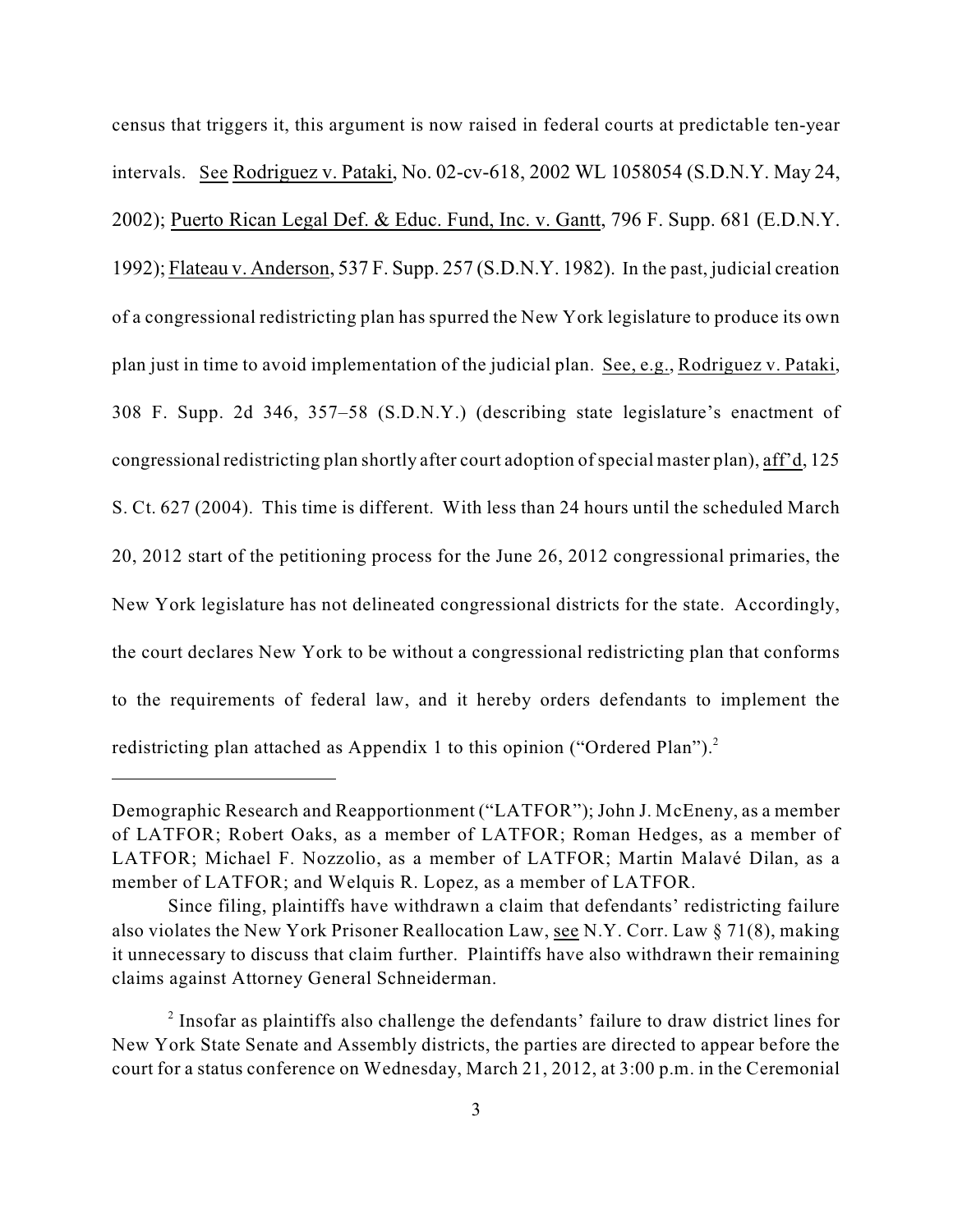# I. The Undisputed Merits of Plaintiffs' Claim That New York Lacks a Constitutional Congressional Redistricting Plan

Defendants do not seriously dispute plaintiffs' claim that New York is without a constitutional congressional redistricting plan for the  $2012$  elections.<sup>3</sup> Nor could they. As a result of the relative decline in New York's population reflected in the 2010 Census, the number of congressional districts allotted to the state is reduced from 29 to 27. See Kristin D. Burnett, U.S. Census Bureau, 2010 Census Briefs: Congressional Apportionment 2 (Nov. 2011), available at http://www.census.gov/prod/cen2010/briefs/c2010br-08.pdf; see generally U.S. Const. art. I, § 2, cl. 3; 2 U.S.C. § 2a. Thus, New York cannot operate under its existing congressional districting plan. Rather, it must redraw congressional district lines in order to have representatives seated in the 113th Congress.<sup>4</sup> Further, the state must do so in a way that both (1) conforms to the constitutional mandate that "as nearly as is practicable one man's vote in a congressional election is to be worth as much as another's," Wesberry v. Sanders, 376 U.S. 1, 7–8 (1964), and (2) adheres to the constitutional prohibition against

Courtroom to discuss what, if any, further proceedings are necessary in light of the enactment of a legislative redistricting plan for state offices on March 15, 2012.

<sup>&</sup>lt;sup>3</sup> To the extent some defendants' Answers dispute the merits of plaintiffs' claim, no defendant has pursued the challenge before this court, and we deem it waived by each defendant's failure to object to the magistrate judge's findings that New York currently has two too many districts, and that those districts are not equally apportioned in light of 2010 census data. See Report and Recommendation at 14 (Mar. 12, 2012), Dkt. Entry 223.

<sup>&</sup>lt;sup>4</sup> See 2 U.S.C. § 2a(c) (requiring at-large election of representatives if state has more districts than apportioned). Defendants do not propose to hold statewide congressional elections.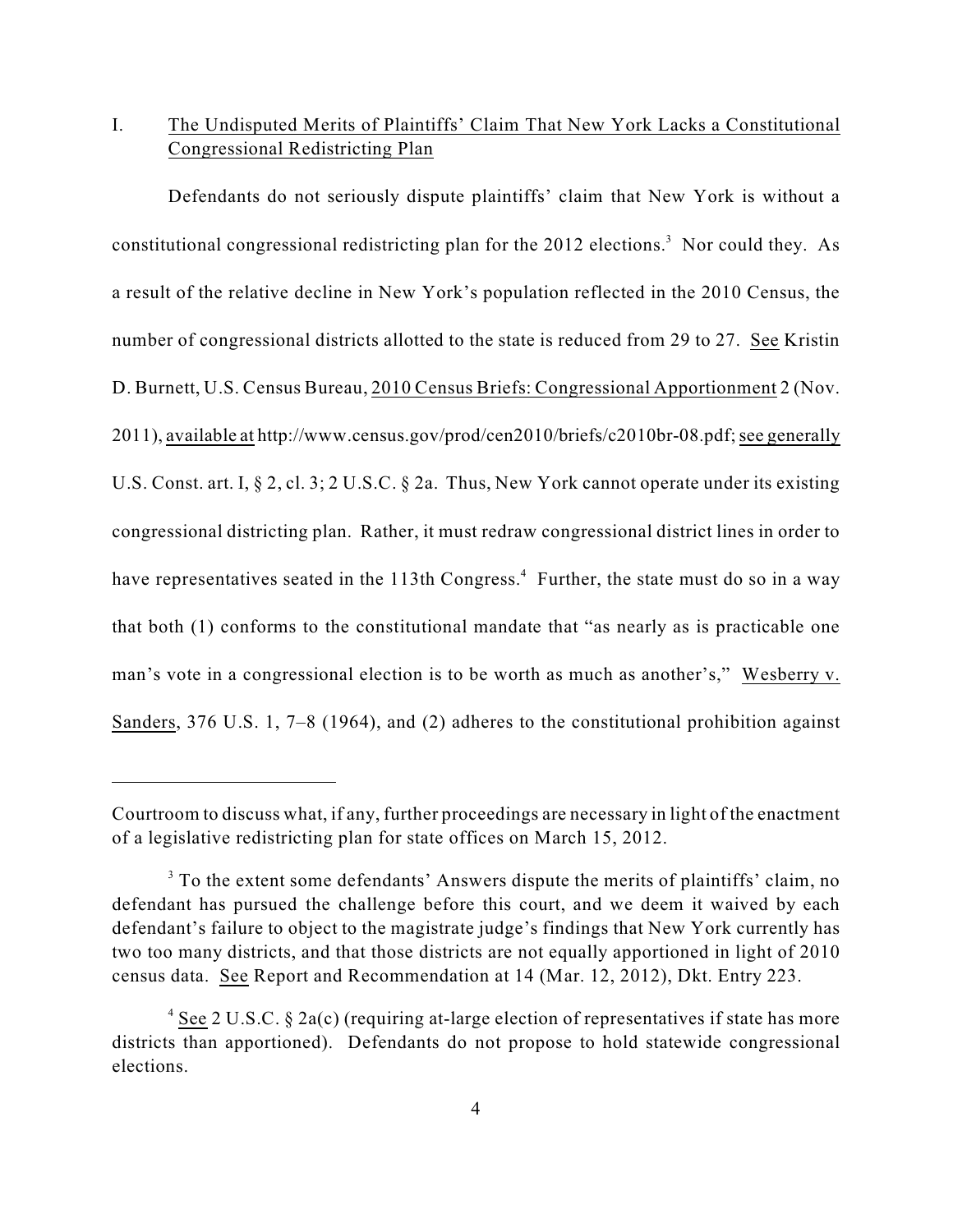both intentional and excessive uses of race or ethnicity in redistricting, see Miller v. Johnson, 515 U.S. 900, 916 (1995) (prohibiting use of race or ethnicity as "predominant factor" motivating decision to place significant number of voters within or without particular district); City of Mobile v. Bolden, 446 U.S. 55, 66 (1980) (holding that redistricting cannot purposefully discriminate against racial group by diluting its vote). Federal law also obligates New York to effect redistricting consistent with the Voting Rights Act, particularly Section 2, which ensures against minority vote dilution, see 42 U.S.C. § 1973, and Section 5, which forbids retrogression in the electoral position of minorities in covered jurisdictions, see id. § 1973c, here including New York, Kings, and Bronx Counties, see 28 C.F.R., pt. 51, App.

No such plan being in place, plaintiffs are entitled to both a declaratory judgment in their favor and relief in the form of a judicially ordered congressional redistricting plan.

# II. The Ordered Redistricting Plan

In ordering defendants to implement the attached redistricting plan, we adopt the March 12, 2012 Report of Magistrate Judge Roanne L. Mann in its entirety and the redistricting plan recommended therein, see Report and Recommendation (Mar. 12, 2012), Dkt. Entry 223 ("Report" or "Recommended Plan"). The court's Ordered Plan modifies the Recommended Plan only to the extent noted in the margin.<sup>5</sup> We write here to discuss the

 $\frac{1}{5}$  In response to submissions from the parties and the public, the court makes the following four changes to the Recommended Plan:

<sup>(1)</sup> The Brooklyn waterfront extending from the Brooklyn Bridge to the Brooklyn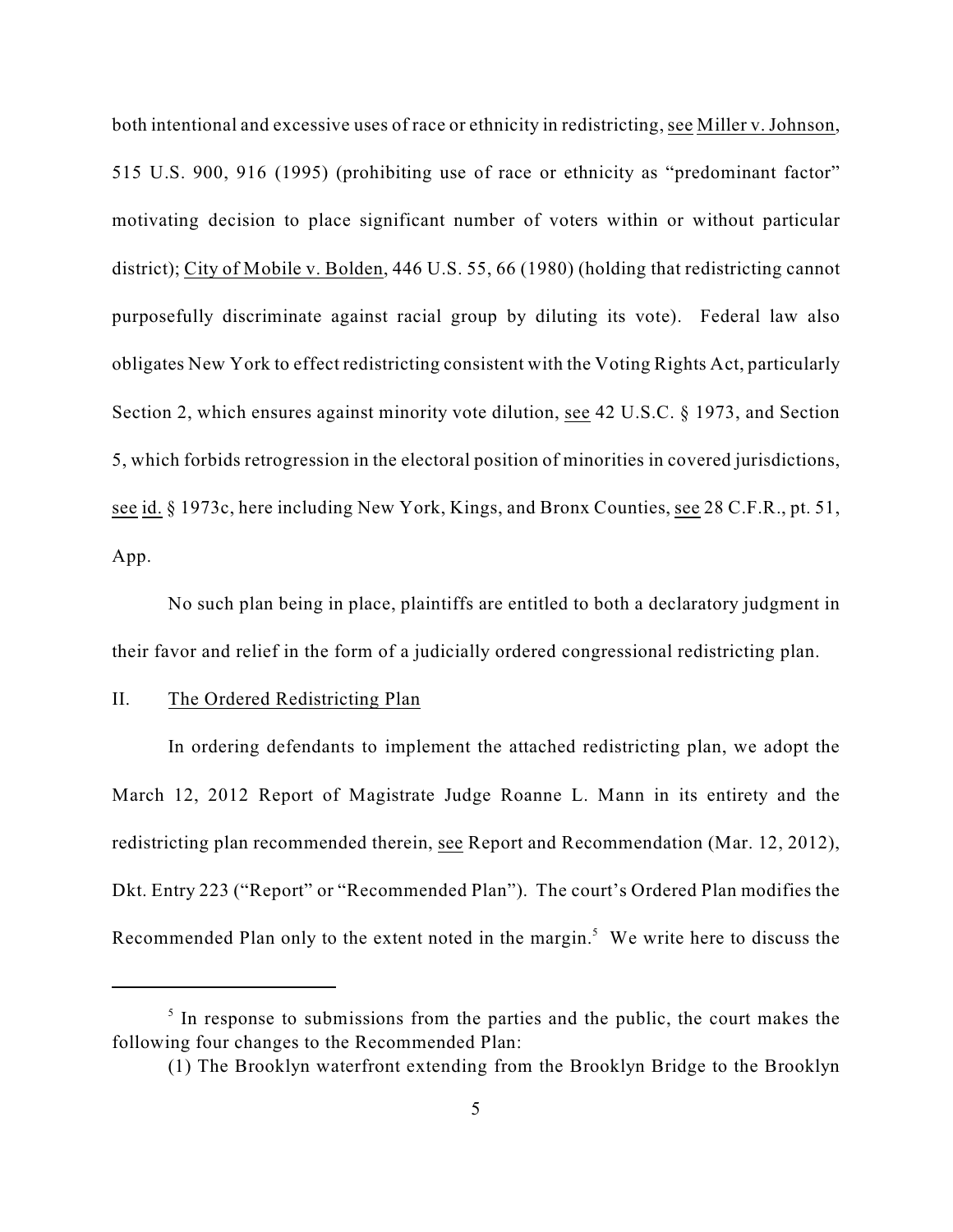process and legal principles informing development of the Ordered Plan, and the court's reasons for rejecting certain objections or complaints about the Recommended Plan from parties and interested members of the public.

# A. The Process Employed To Develop the Ordered Plan

### 1. Defendants' Ripeness Challenge

Rather than challenge the merits of plaintiffs' claim before the three-judge panel or the magistrate judge, defendants questioned its ripeness, moving for dismissal on the ground that state inaction had not yet reached the point where a court could recognize a violation of federal law. We rejected this argument in an electronic order on February 21, 2012, supported by an opinion filed on March 8, 2012. See Order Denying Motions to Dismiss (Mar. 8, 2012), Dkt. Entry 219.<sup>6</sup> With the petitioning process for the state's congressional elections set to begin on March 20, 2012, and with defendants conceding that no new

Battery Tunnel is placed in the same district, Ordered District 7, as it was under the existing plan. Two blocks in Sunset Park, Brooklyn, are then moved from Recommended District 7 to Ordered District 10 to achieve constitutionally mandated population equality.

<sup>(2)</sup> Wyoming County is united in Ordered District 27. The split of Ontario County, which was already split under the Recommended Plan, is reconfigured to ensure that Ordered District 23 achieves population equality.

<sup>(3)</sup> A zero population census block is moved from Recommended District 23 to Ordered District 27 to unify the Town of Canandaigua.

<sup>(4)</sup> A census block containing two people is moved from Recommended District 25 to Ordered District 27 to unify the Town of Hamlin. The split of the Town of Clarkson is shifted from the northeast to the southwest in order to achieve population equality.

Maps reflecting these changes are attached as Appendix 2 to the opinion.

 $6$  In this order, the court also summarily rejected defendants' challenge to plaintiffs' standing. See Order Denying Motions to Dismiss at 14–17 (Mar. 8, 2012), Dkt. Entry 219.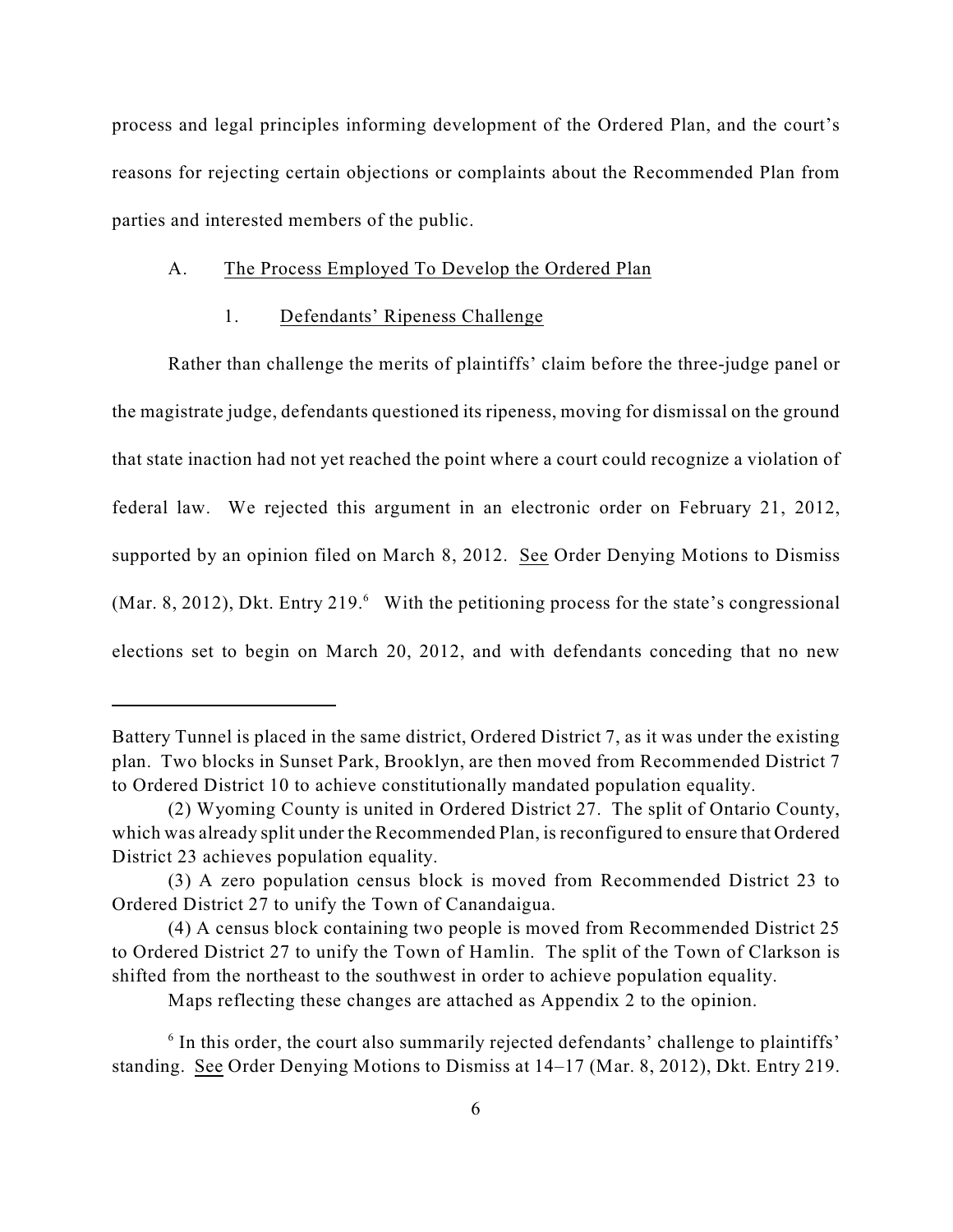congressional district plan was imminent, plaintiffs' claim was plainly ripe.<sup>7</sup> Not only did the existing plan—providing for 29 congressional districts that do not comport with either the 2010 Census or the constitutional mandate of "one person, one vote"—clearly violate federal law, but also the court's ability to provide the necessary remedy, a constitutional redistricting plan, in time for the March 20 petitioning process faced significant time challenges. See  $id.$  at  $7-14.$ <sup>8</sup>

## 2. The Magistrate Judge's Report

In order to provide a timely remedy, on February 27, the court referred the task of

Defendants acknowledge that petitions must be obtained in the district that the prospective candidate seeks to represent. See Feb. 27, 2012 Hr'g Tr. at 31. Thus, districts must be delineated by the start of the petitioning process.

<sup>8</sup> Under ideal circumstances, a court would require at least two months to devise a statewide redistricting plan, "one month for the drawing of the plan and an additional month for hearings and potential modifications to it." Nathaniel Persily, When Judges Carve Democracies: A Primer on Court-Drawn Redistricting Plans, 73 Geo. Wash. L. Rev. 1131, 1148 (2005). This court has had to develop the Ordered Plan in half that time.

 $\frac{7}{7}$  The March 20 date is a product of litigation in the Northern District of New York challenging New York's compliance with the Uniformed and Overseas Citizens Absentee Voting Act of 1986, see 42 U.S.C. §§ 1973ff–1973ff-7, as amended by the Military and Overseas Voter Empowerment Act, Pub. L. No. 111-84, subtitle H, §§ 575–589, 123 Stat. 2190, 2318–2335 (2009). On January 27, 2012, Judge Gary L. Sharpe ordered that New York's date for its non-presidential federal primary elections be moved to June 26, 2012, in order to bring the state into compliance. See United States v. New York, No. 1:10-cv-1214 (GLS/RFT), 2012 WL 254263, at \*3 (N.D.N.Y. Jan. 27, 2012). Judge Sharpe then adjusted the rest of New York's election calendar accordingly, setting March 20, 2012, as the first day candidates may collect designating petitions in order to appear on the primary ballot. See United States v. New York, No. 1:10-cv-1214 (N.D.N.Y. Feb. 9, 2012), ECF No. 64 (adopting schedule including March 20, 2012 date for commencement of petition gathering); see also N.Y. Elec. Law § 6-134(4) (requiring designating petitions to be filed within 37-day period); id. § 6-158(4)(setting "eighth Thursday preceding the primary election" as deadline for filing designating petitions).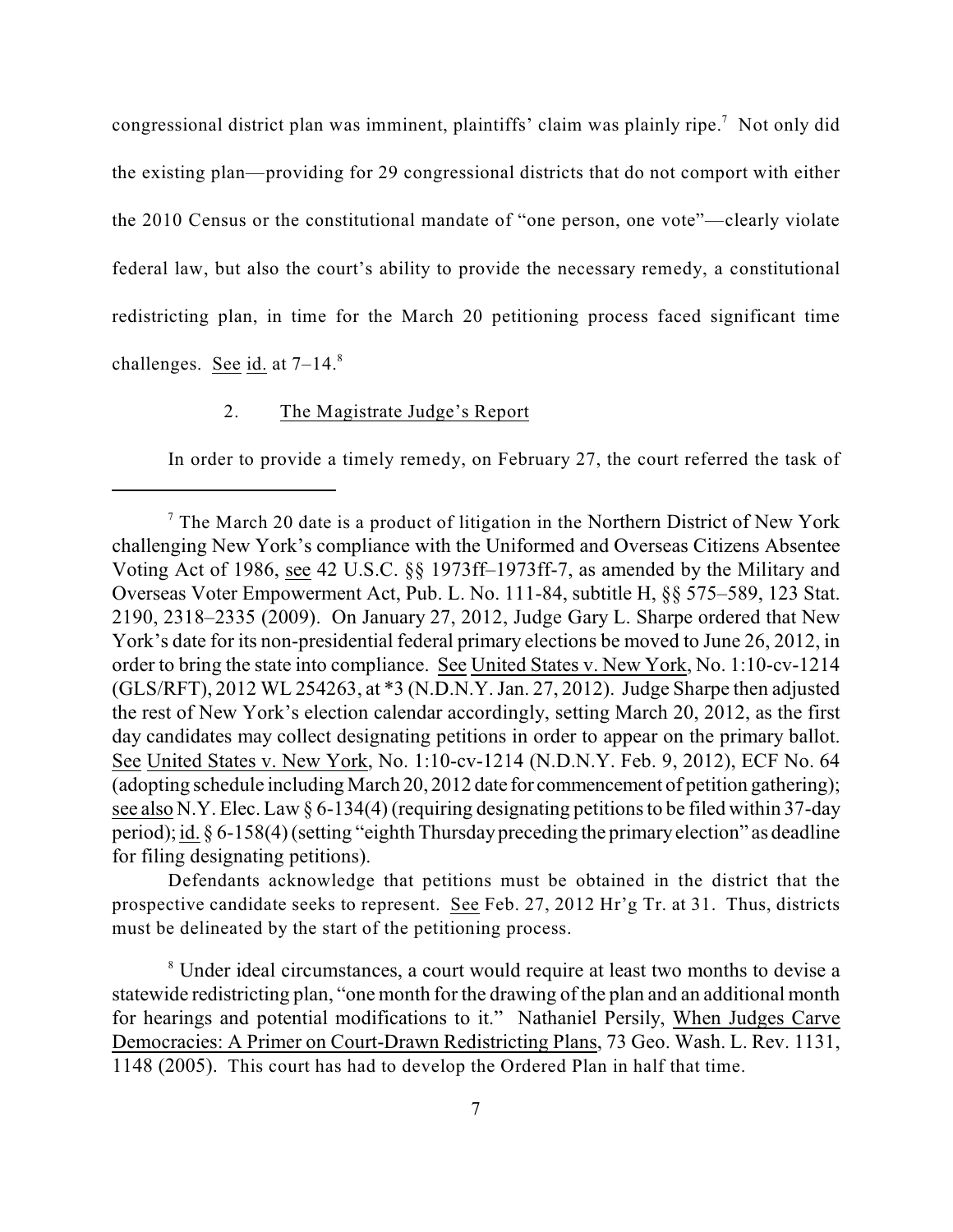devising a recommended plan for redrawing New York's congressional districts to Magistrate Judge Mann with instructions to issue a report and recommendation to the court on March 12, 2012.<sup>9</sup> The court further authorized the retention of Dr. Nathaniel Persily as a redistricting expert to assist Magistrate Judge Mann and this court in fashioning redistricting relief.<sup>10</sup> See Order of Referral to Magistrate Judge at 3–4 (Feb. 28, 2012), Dkt. Entry 133.

Exerting efforts that have been aptly characterized as "Herculean,"<sup>11</sup> Magistrate Judge Mann filed a detailed report and plan recommendation on March 12, supported by Dr. Persily's equally detailed affidavit and accompanying exhibits. The Report is remarkable in several respects. First, and most obviously, it provides this court in two weeks' time with what defendants have been unable—or unwilling—to provide New York State voters in more than a year: a redistricting plan for the state's congressional districts. In doing so, the Report

 $9$  A formal appointment order was entered on February 28, 2012. See Order of Referral to Magistrate Judge (Feb. 28, 2012), Dkt. Entry 133.

<sup>&</sup>lt;sup>10</sup> Dr. Persily, Charles Keller Beekman Professor of Law and Professor of Political Science at Columbia University School of Law, and the author of the article referenced in note 6, supra, is a well recognized expert on redistricting and voting rights. He served as a court-appointed expert in New York's 2002 redistricting, and has served in a similar capacity in connection with redistricting challengesin Connecticut, Georgia, and Maryland. See Aff. of Professor Nathaniel Persily, J.D., Ph.D., App. K (Mar. 12, 2012), Dkt. Entry 223, Attach. 12. Several parties urged and no party opposed Dr. Persily's retention in this case.

<sup>&</sup>lt;sup>11</sup> Mar. 15, 2012 Hr'g Tr. at 44 (statement of Jackson Chin, counsel for Ramos Intervenors); id. at 59 (statement of Richard Mancino, counsel for Favors Plaintiffs); Dominican American National Roundtable Objection at 3 (Mar. 13, 2012), Dkt. Entry 240, Ex. 7 ("DANR Objection").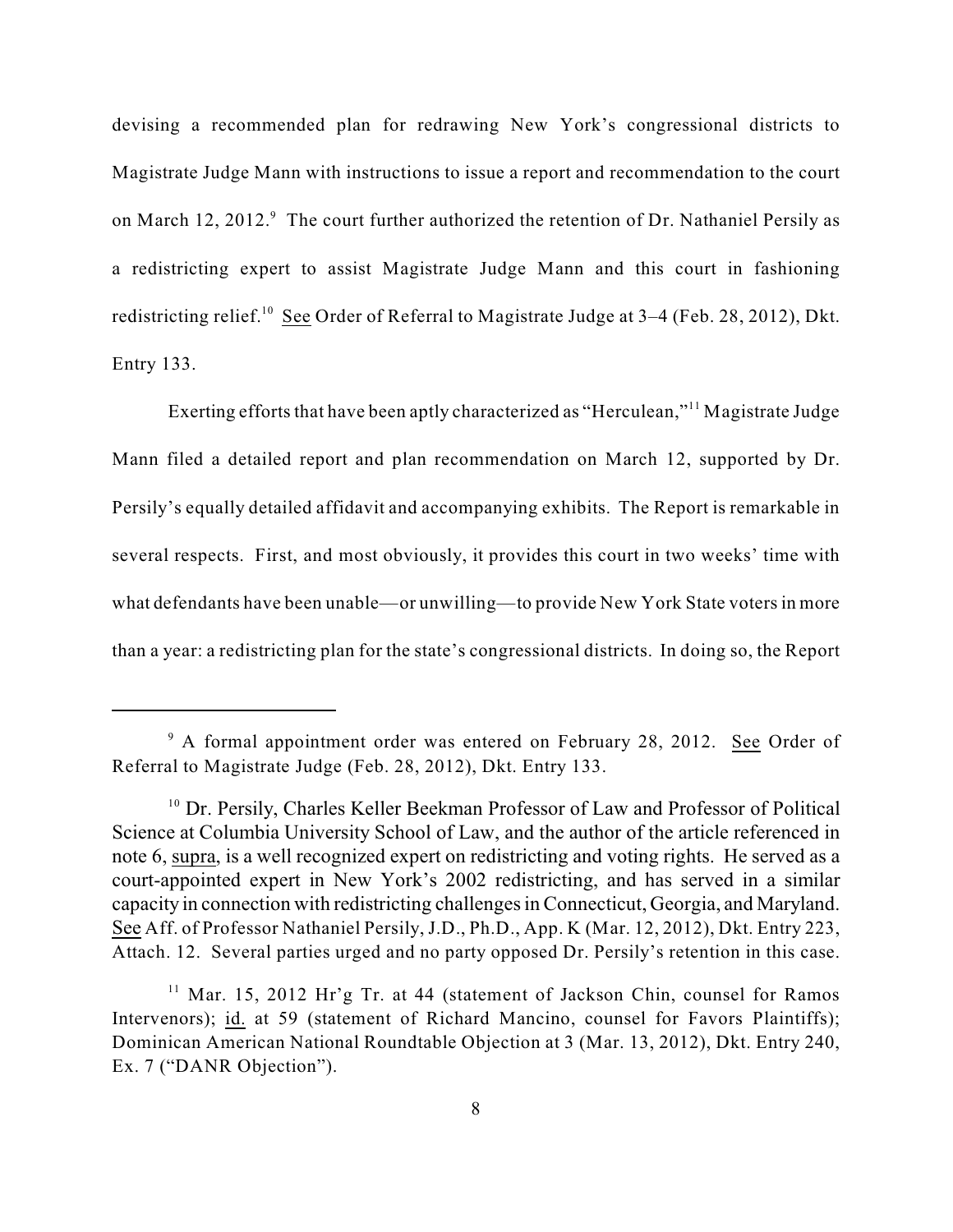cogently sets forth controlling principles of law, the challenging choices implicated in any redistricting assignment, and the magistrate judge's reasons for making the choices reflected in the Recommended Plan. Second, the Report discusses the commendable process employed by the magistrate judge to develop the Recommended Plan, which afforded the parties and interested members of the public frequent opportunities to be heard. See Report at 8–12. Third, the Report recommends a redistricting plan that is exemplary in satisfying each and every standard set forth in this court's referral order.

#### 3. Adoption of the Report and Recommended Plan

This court is nevertheless required to review the Recommended Plan de novo and to decide for itself what redistricting plan is necessary to ensure compliance with controlling law. See 28 U.S.C. § 636(b)(1); Fed. R. Civ. P. 53(f). Toward that end, we have carefully reviewed not only the magistrate judge's Report and Recommended Plan, but also all filings in the case, including all submitted plans (partial or statewide),  $\frac{12}{2}$  as well as all objections and comments to the Recommended Plan presented by any party or interested person either in writing or at a public hearing conducted on March  $15$ ,  $2012$ .<sup>13</sup> The court has consulted

 $12$  Any suggestion that the magistrate judge failed to consider partial-plan submissions by the parties or public, see DANR Objection at 2–3, finds no support in the record, for reasons discussed infra at 39. In any event, this court has itself reviewed all plan submissions in reaching its final decision. In considering partial plans, the court, like the magistrate judge, is mindful that its task is not simply to accommodate the particular interest addressed in any plan but to effect a redistricting plan for the entire state that, first and foremost, satisfies the mandates of federal constitutional and statutory law.

 $13$  The quality and fairness of the Recommended Plan is attested by the scarcity of objection from the highly engaged parties to this litigation, who include the entire executive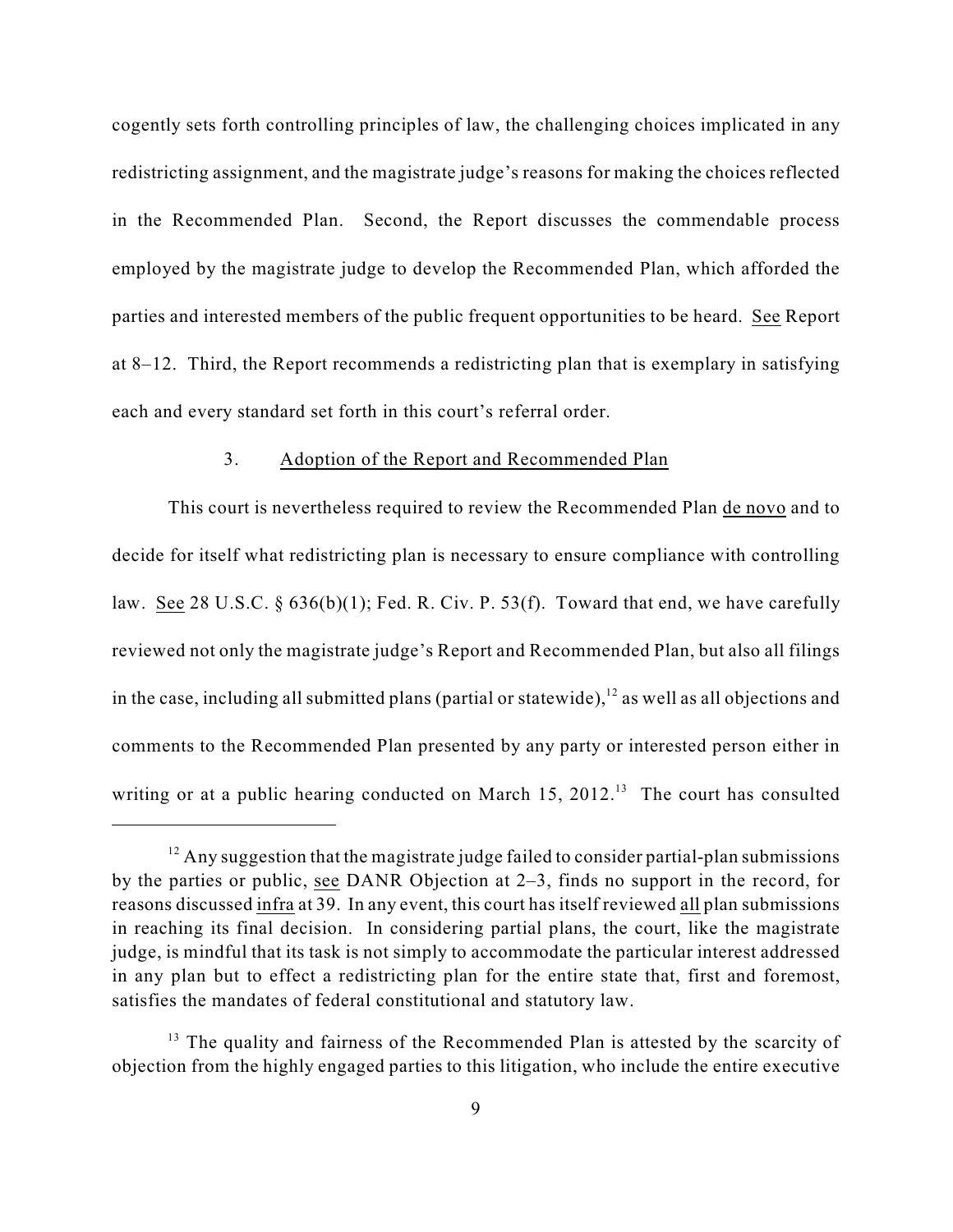further with Dr. Persily to ensure its full understanding of the demographics informing the Recommended Plan and implicated in changes urged by the parties or members of the public. Upon such careful and independent review, we adopt the magistrate judge's Report and Recommended Plan, with only minor and uncontroversial adjustments as indicated supra note 5.

#### 4. Legal Principles Informing the Court's Decision

 In ordering defendants to implement the court's redistricting plan, we are guided by principles of law that all parties agree are accurately set forth in the magistrate judge's Report. See Report at 13–19 (discussing constitutional and statutory redistricting standards);

and legislative leadership of New York State. Of the parties, only the Drayton and Ramos Intervenors and the Senate Majority Defendants submitted objections to portions of the Report and Recommended Plan. See Drayton Intervenors' Letter (Mar. 14, 2012), Dkt. Entry 226; Ramos Intevenors' Letter (Mar. 14, 2012), Dkt. Entry 228; Senate Majority Defs.' Objections (Mar. 14, 2012), Dkt. Entry 231. The Lee and Rose Intervenors filed letters stating that they had no objections to the Report and Recommended Plan, see Lee Intervenors' Letter (Mar. 14, 2012), Dkt. Entry 227; Rose Intervenors' Response (Mar. 14, 2012), Dkt. Entry 229, and the Plaintiffs filed a memorandum of law in support of the Recommended Plan, see Pls.' Mem. in Support (Mar. 14, 2012), Dkt. Entry 232. The Governor, Assembly Majority, Senate Minority, and Assembly Minority Defendants filed no responses to the Report and Recommended Plan.

Although the magistrate judge and the court each invited members of the public to submit comments by easily-accessible electronic means or in person at public hearings, only a small number of negative comments were received, and only a handful of New York's many elected officials suggested changes. The court received approximately twenty written submissions from the public supporting or opposing the Report and Recommended Plan. See Public Submissions to the Court (Mar. 19, 2012), Dkt. Entry 240. Approximately thirty members of the public spoke at the public hearing in support of or in opposition to the Recommended Plan. As set forth infra in Part II.B, only a small number of these comments opposing the plan require extended discussion.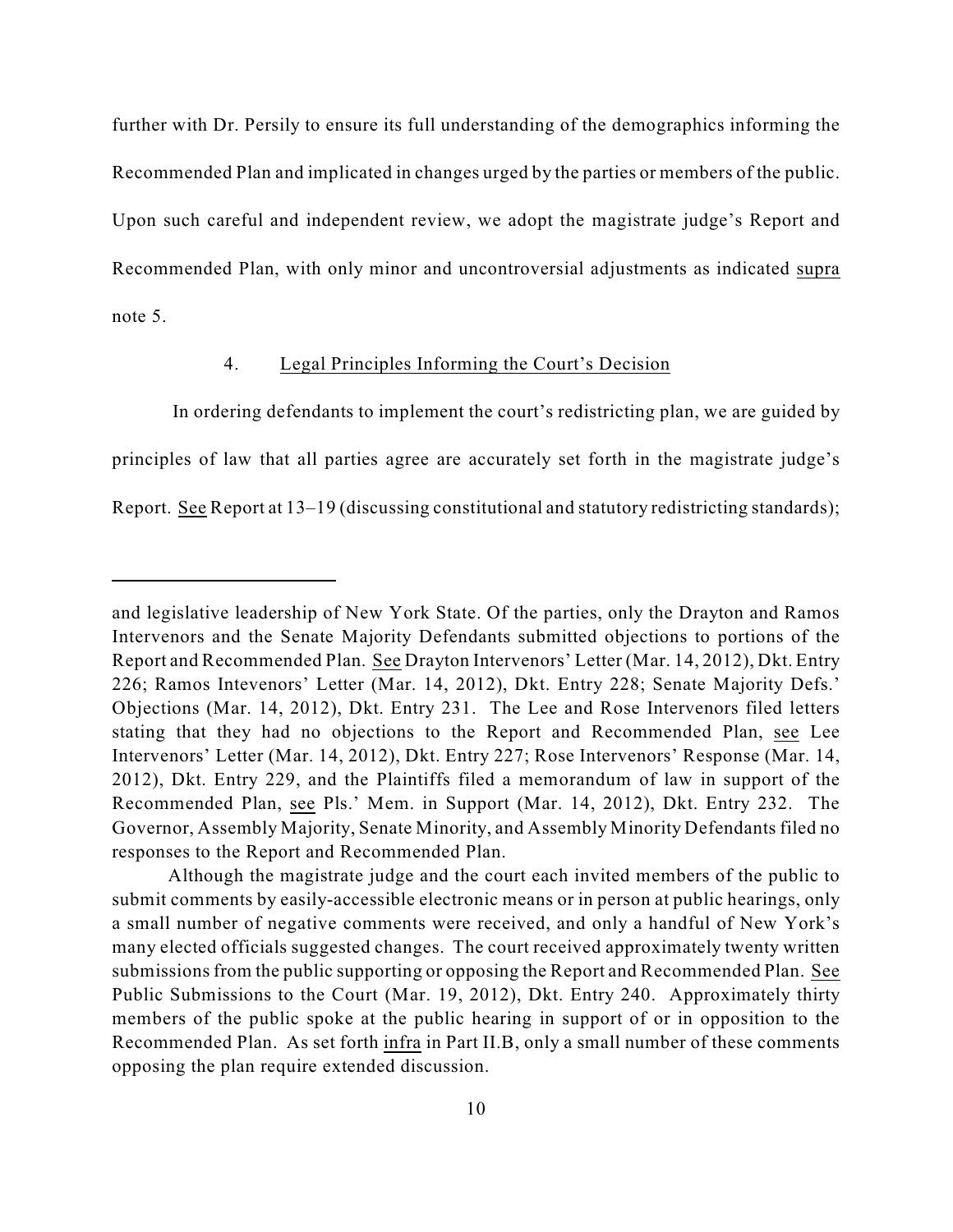id. at 21–38 (discussing traditional redistricting factors). Because we adopt the Report, we do not repeat that discussion here. Nevertheless, in light of apparent confusion by some parties and members of the public at the March 15, 2012 hearing as to the court's obligations with respect to redistricting principles that impose legal mandates as compared with principles that afford some discretion, a preliminary discussion is useful to our subsequent analysis of specific objections.

#### a. The Constitutional Mandate of "One Person, One Vote"

At the first tier of redistricting analysis, the controlling principle is constitutional and mandatory: Article I, Section 2 requires that congressional election districts conform to the principle of "one person, one vote." Abrams v. Johnson, 521 U.S. 74, 98 (1997); Wesberry v. Sanders, 376 U.S. 1, 7–8 (1964); see also Reynolds v. Sims, 377 U.S. 533, 561–64, 568 (1964) (holding that state election districts must be apportioned by equal population).To satisfy this mandate, the population of each of New York's 27 new congressional districts must be within one person of the target number of 717,707 persons. See Report at 14; Aff. of Professor Nathaniel Persily, J.D., Ph.D. ¶¶ 103–04 (Mar. 12, 2008), Dkt. Entry 223, Attach. 1 ("Persily Aff."); see also Abrams v. Johnson, 521 U.S. at 98 (holding that "[a] court-ordered plan should ordinarily achieve the goal of population equality with little more than de minimis variation" (internal quotation marks omitted)). Thus, in considering arguments urging that persons be moved from one district to another in furtherance of one or more of the traditional redistricting factors discussed infra Part II.A.4.c, this court is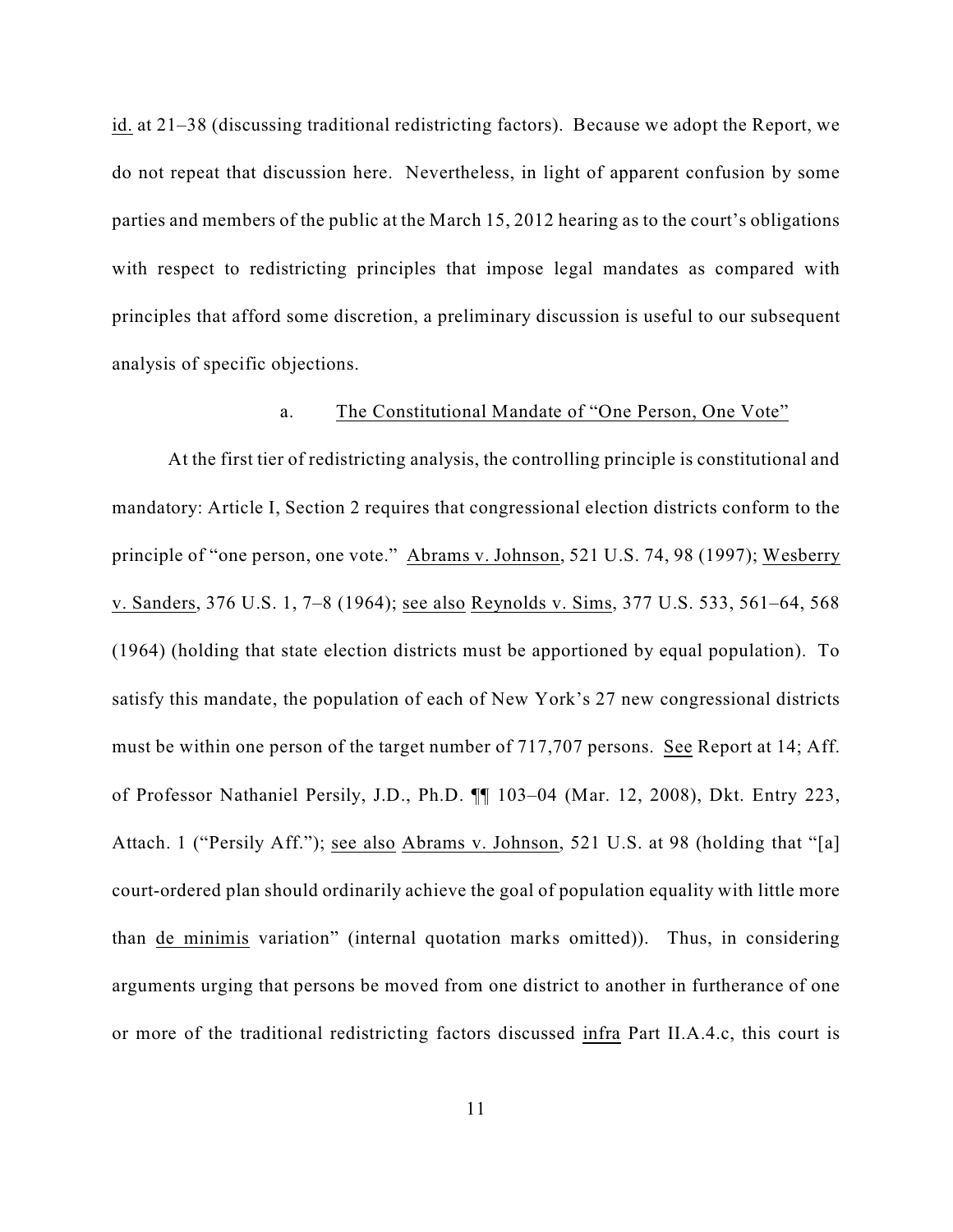constitutionally mandated to replace any persons moved with the same number of persons drawn from another district. As should be obvious, this means that, with the exception of changes that can be effected with a simple population swap between two districts, see, e.g., supra n.5 (discussing some such population swaps), most changes will trigger a ripple effect through multiple districts with serious constitutional implications for the entire redistricting plan.

# b. Constitutional and Statutory Prohibition of Discriminatory Redistricting

The second tier of redistricting analysis is of equal importance to the first in that it too is constitutional and mandatory: a redistricting plan cannot intentionally discriminate against a racial or ethnic group. See City of Mobile v. Bolden, 446 U.S. at 66; White v. Regester, 412 U.S. 755, 765–66 (1973); Gomillion v. Lightfoot, 364 U.S. 339, 341–42, 346 (1960). At the same time, race or ethnicity cannot be used as the "predominant factor" in deciding whether to put significant numbers of persons within or without a particular district. Miller v. Johnson, 515 U.S. at 916; see Shaw v. Reno, 509 U.S. 630, 642–49 (1993). The prohibition on discrimination is reinforced by the Voting Rights Act, which proscribes both minority vote dilution in Section 2, see 42 U.S.C. § 1973, and retrogression of existing minority strength in jurisdictions covered under Section 5, see id. § 1973c. Magistrate Judge Mann accurately discusses in some detail the law relevant to these principles, and thus, we do not repeat that discussion here. See Report at 13–19; see also Rodriguez v. Pataki, 2002 WL 1058054, at \*4 (setting forth same legal standards in reviewing special master plan for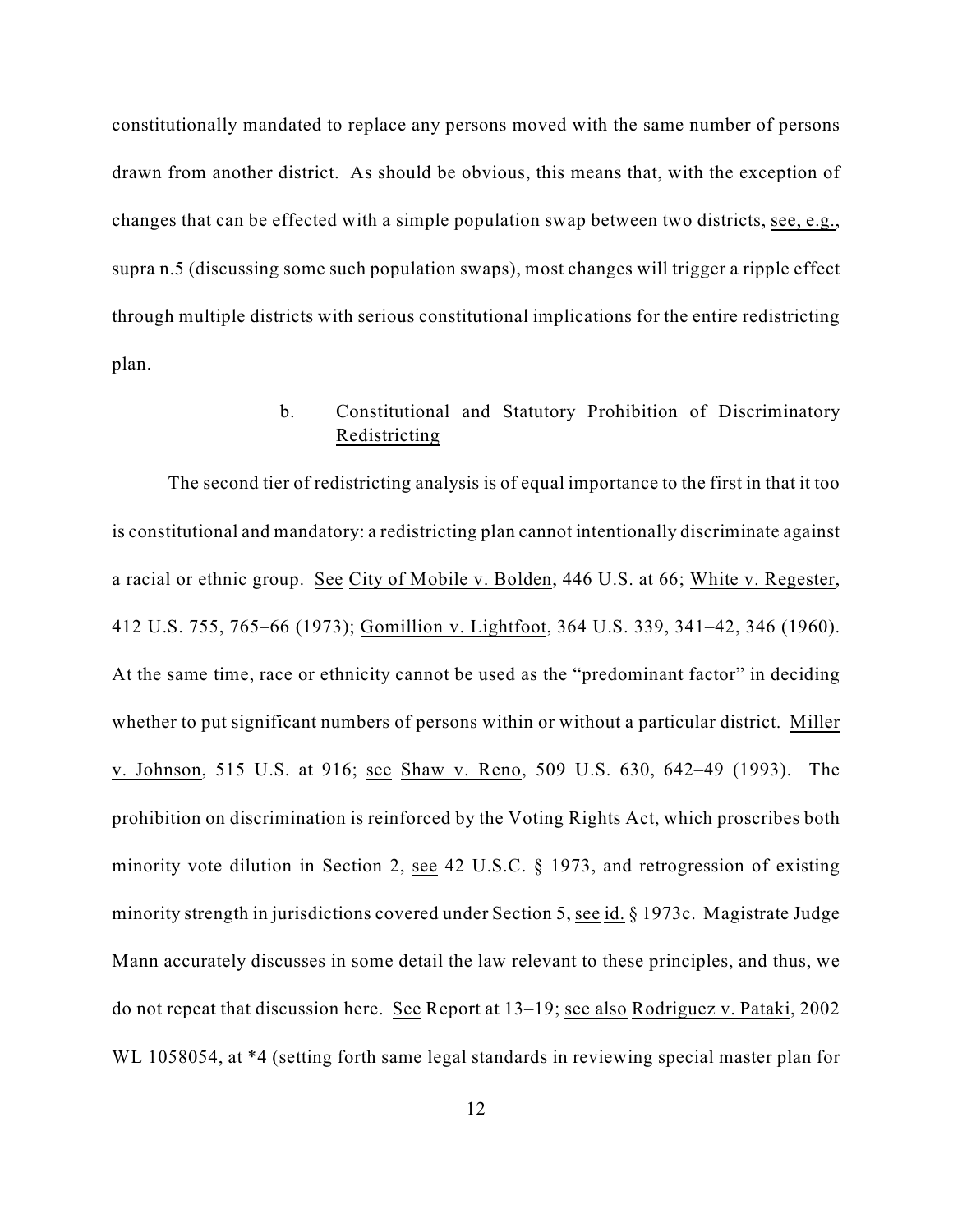2002 New York redistricting). Further, the appendices attached to Dr. Persily's affidavit document the care taken in the Recommended Plan—and, now, the Ordered Plan—to safeguard against minority vote dilution and retrogression. See Persily Aff., Apps. A–J. Here too, then, we consider arguments urging this court to move persons from one district to another mindful of our obligation not to make any changes that could cause vote dilution or retrogression.

## c. Traditional Redistricting Factors

At the third tier of redistricting analysis, a court considers, to the extent possible, traditional principles that generally inform legislative redistricting. This process contemplates the exercise of discretion.

In our referral to the magistrate judge, this court identified four traditional redistricting factors warranting consideration: (1) district compactness, (2) contiguity, (3) respect for political subdivisions, and (4) preservation of communities of interest.See Order of Referral to Magistrate Judge at 3 (Feb. 28, 2012), Dkt. Entry 133.At the same time, we stated that the magistrate judge's discretion to weigh these factors also extended to other factors that she might identify as reasonable, consistent with otherwise controlling law. See id. Two further traditional redistricting factors urged by the parties and members of the public are (5) maintaining the cores of existing districts and (6) protecting incumbency.<sup>14</sup> See Karcher

 $14$  To the extent the Senate Majority Defendants characterized the protection of core districts as the "primary" factor in redistricting analysis, Mar. 15, 2012 Hr'g Tr. at 16, 20, they sensibly withdrew that argument, conceding that traditional redistricting factors are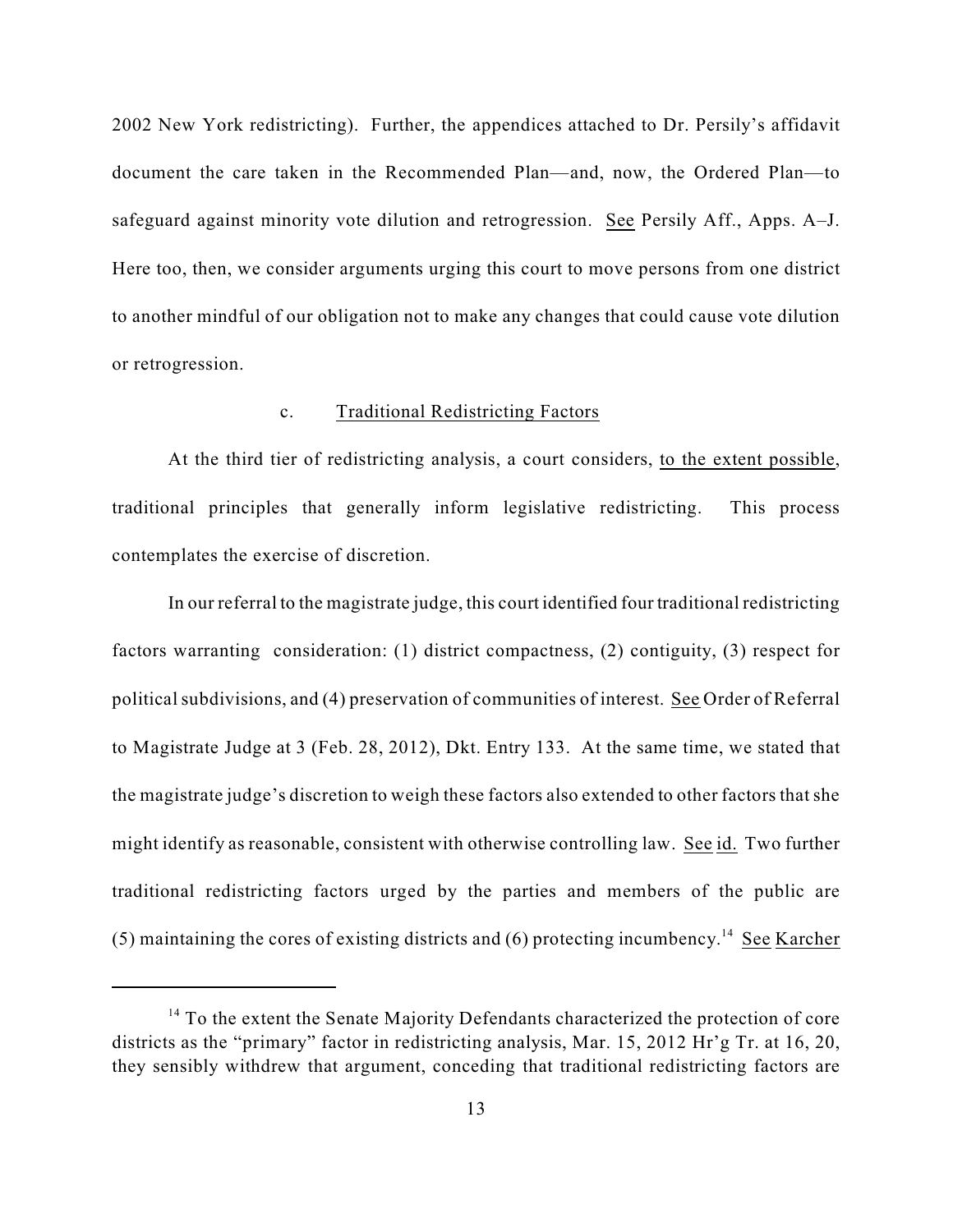v. Daggett, 462 U.S. 725, 740 (1983) (recognizing these two factors as traditional considerations in legislative redistricting); Diaz v. Silver, 978 F. Supp. 96, 105, 123 (E.D.N.Y.) (stating that maintaining cores of existing districts is traditional redistricting factor, and that it is not improper for legislature to consider incumbency in enacting redistricting plan), aff'd, 522 U.S. 801 (1997).

In fact, the magistrate judge's Report carefully addresses each of these six factors, discussing both the factor's relevancy to redistricting and the concerns associated with its application. See Report at 21–38. The magistrate judge accords some weight to each of these factors, with the single exception of incumbency protection. See id. In all respects pertaining to traditional redistricting factors, we adopt both the Report's reasoning and its conclusions as our own. We add only a few observations relevant to our future discussion of particular objections to the weight assigned to some of the traditional factors. These demonstrate that the noted traditional factors are not all of a kind.

First, only the first three traditional redistricting factors—compactness, contiguity, and respect for political subdivisions—can claim the sanction of enacted New York law. The State Constitution requires that State Senate and Assembly districts be contiguous and "in as compact form as practicable."N.Y. Const. art. III, §§ 4, 5 (emphasis added). It further requires that such districts consist of contiguous territory, and limits the division of counties,

necessarily subordinate to the two identified constitutional and statutory principles that must be satisfied by any redistricting plan, see id. at 20–21.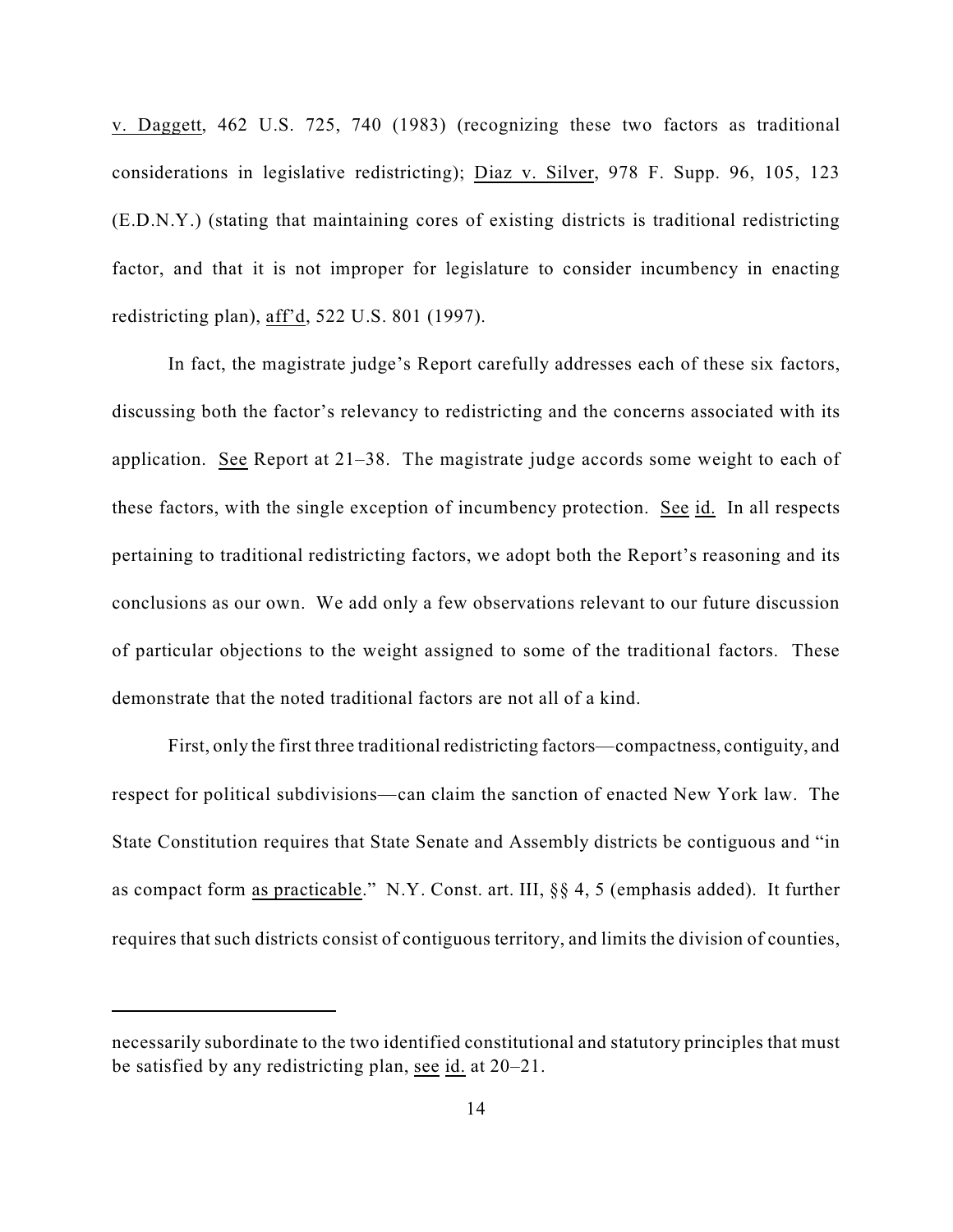towns, and city blocks in forming state legislative districts. See id. Where state policy is thus reflected in law, there is sound reason for a court to accord that policy some weight, even when devising a redistricting plan for the federal rather than state legislature, subject, of course, to the superior demands of federal law, see U.S. Const. art. VI, cl. 2. As detailed in the magistrate judge's Report, the Recommended Plan is scrupulous in ensuring district contiguity; further, it achieves compactness and avoids splitting political subdivisions better than the existing plan. See Report at 23–24 (noting that Recommended Plan achieves compactness and contiguity in all districts, and splits six fewer counties and five fewer towns than existing plan); Persily Aff. ¶¶ 134–35 (stating that Recommended Plan keeps together 42 of 62 counties, and 894 of 970 towns, both of which improve on existing congressional districts). Indeed, the Ordered Plan has itself modified the Recommended Plan to unite one more county and three more towns, changes that could be effected without undue disruption to the overall plan's compliance with federal law. See supra n. 5. Thus, the Recommended Plan keeps 43 New York counties and 897 towns whole.

Second, the remaining factor identified in our referral order, the preservation of communities of interest, has no comparable pedigree in enacted state law. While the preservation of communities of interest has been recognized as "a legitimate goal in creating a district plan," Diaz v. Silver, 978 F. Supp. at 123, we observe, as did the magistrate judge, that this factor can more easily draw the court into political debates than factors such as compactness, contiguity, and respect for political subdivisions. These last three factors are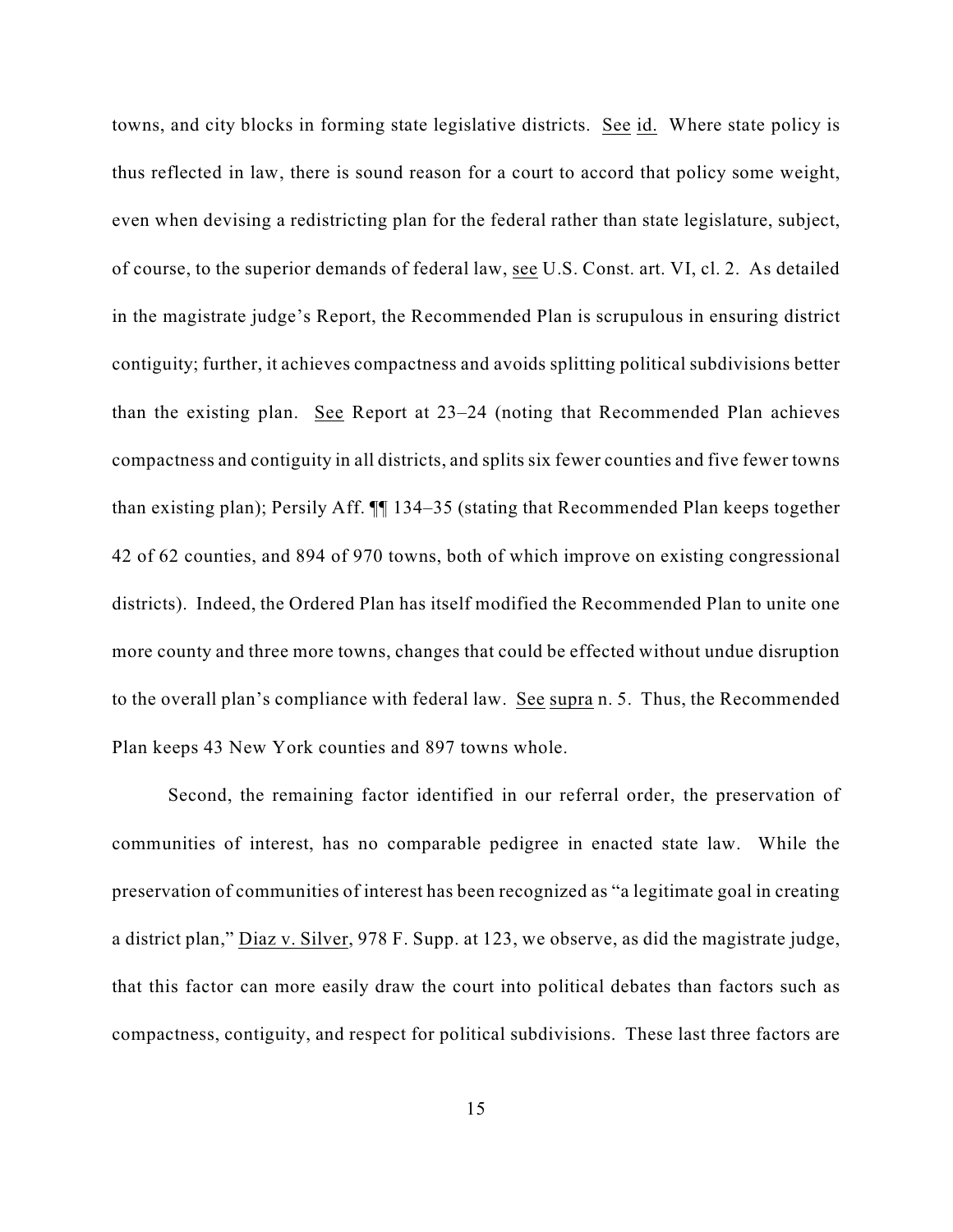more susceptible to neutral analysis, with a court's options and choices often evident on a map.<sup>15</sup> But the identification of a "community of interest," a necessary first step to "preservation," requires insights that cannot be obtained from maps or even census figures. Such insights require an understanding of the community at issue, which can often be acquired only through direct and extensive experience with the day-to-day lives of an area's residents. Legislators are expected to have such understanding and experience. Judges are not. Thus, even if legislators routinely seek to preserve their constituents' communities of interest in a new redistricting plan, courts are understandably inclined to accord redistricting weight only to the preservation of obviously established and compact communities of interest. The Recommended Plan does this by respecting "certain widely recognized, geographically defined communities." Report at 27 (quoting Persily Aff. ¶ 137).

Third, the remaining factors at issue—maintaining the cores of prior districts and incumbency protection—similarly risk drawing the court into political disputes. This is not to denigrate such factors, but simply to recognize that assigning them weight is a process that frequently requires political tradeoffs, a task for which the legislature—by virtue of insight, process, and ballot accountability—is better suited than the judiciary.<sup>16</sup> Indeed, that

 $15$  In noting that these factors are susceptible to objective evaluation, we do not suggest that they are necessarily easy to apply. See, e.g., Persily Aff. ¶ 130 & App. D (noting and applying eight different mathematical models to assess Recommended Districts' compactness).

 $16$  To be sure, the legislature may itself wish to insulate its own redistricting efforts from complaints of partisanship by employing an independent commission. This is the subject of current debate in New York. See, e.g., Danny Hakim, John Eligon & Thomas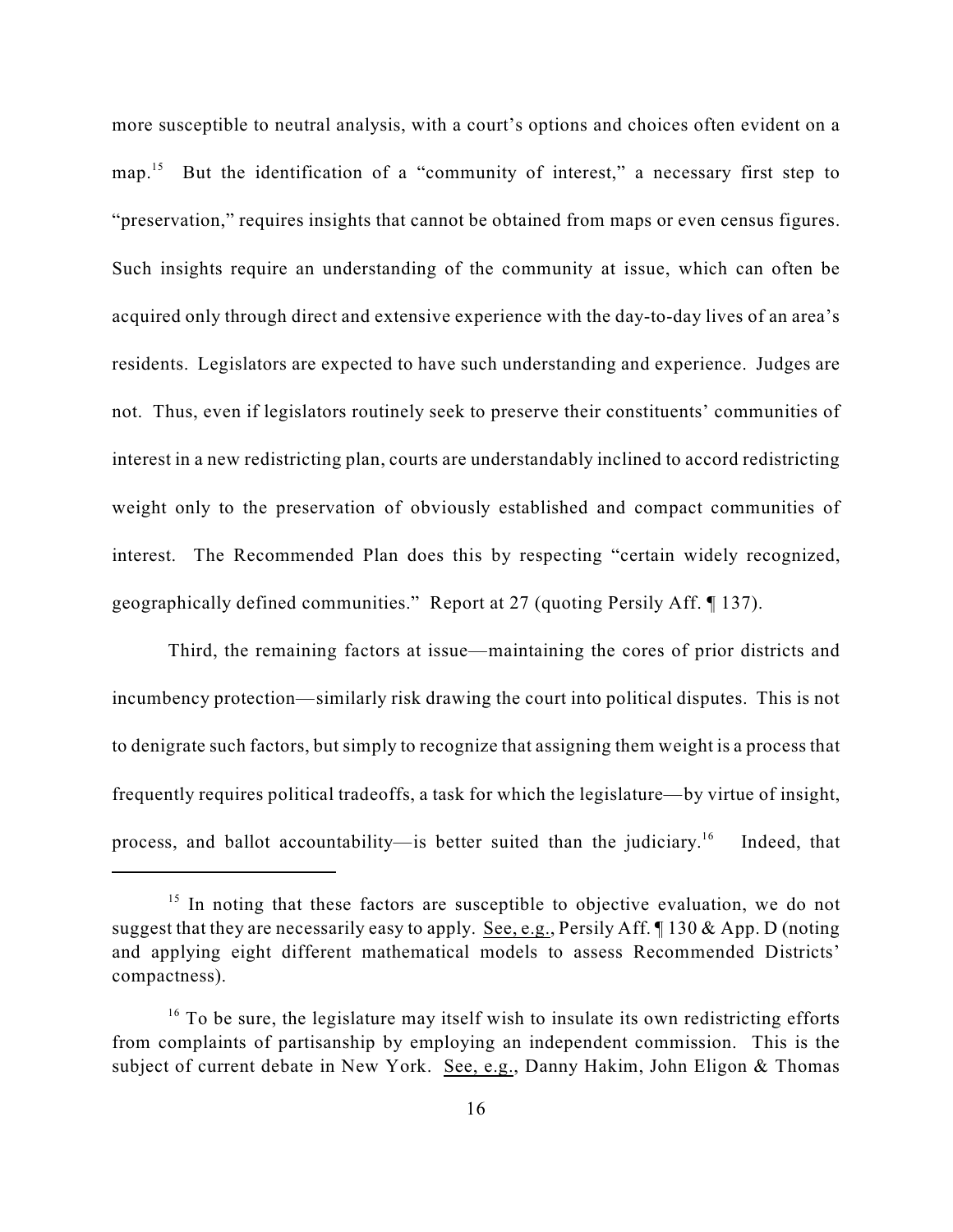conclusion is only reinforced here, where the court was obliged to create a congressional redistricting plan for as populous and diverse a state as New York in only a few weeks. To satisfy the mandates of federal law, the court's focus has necessarily been on census information. Nevertheless, like the magistrate judge, this court has made every effort also to consider the range of traditional redistricting factors, but it has done so cautiously, mindful of its obvious inability to acquire the sort of comprehensive insights that allow a legislature to balance the competing political concerns implicated in preserving various communities of interest, maintaining the cores of existing districts, and protecting incumbents.

Of course, when the legislature itself weighs these factors in enacting a redistricting plan, a federal court reviewing that plan must confine itself to correcting error of federal law, without displacing otherwise "legitimate state policy judgments." Perry v. Perez, 132 S. Ct. 934, 941 (2012). That, however, is not this case. The court was obliged to create a new redistricting plan because the state has failed to do so. In these circumstances, the court owes no comparable deference to the outdated policy judgments of a now unconstitutional plan. See id. at 943 (stating that where there is "no recently enacted state plan," a court may be "compelled to design an interim map based on its own notion of the public good"). Indeed,

Kaplan, Cuomo, Admitting Setbacks, Says He Asked for the Moon, N.Y. Times, Mar. 15, 2012, at A20 (discussing mixed reactions to compromise on state redistricting reform). We express no view on this question. We note only that, to the extent political concerns are implicit in certain redistricting factors that legislatures have permissibly employed in the past, a court may reasonably decide to accord those factors less weight than others better suited to neutral determination.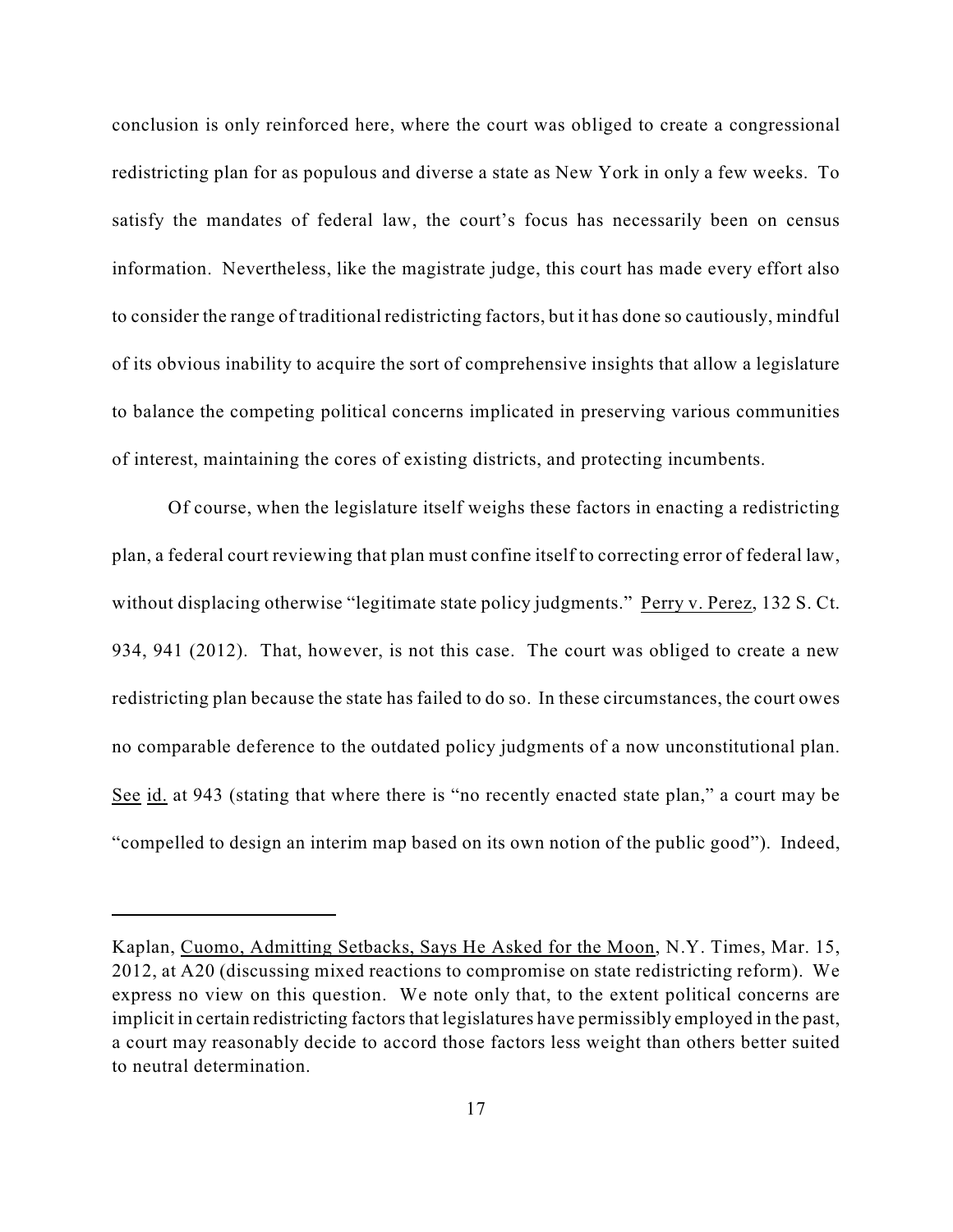when, as here, a new plan is required to contract the number of congressional districts, a court could only guess at which communities of interest the legislature would preserve or not, which districts the legislature would maintain or sacrifice, and which incumbents it would protect and which it would not.

 Moreover, in creating a redistricting plan for a state that has none, a court's consideration of the traditional factors informing legislatively enacted plans does not require it to assign specific weight to any particular factor, or consistently to assign the same weight to a factor in delineating each district. Rather, the court must exercise discretion. Indeed, even if a court were generally inclined to accord significant weight to factors such as compactness or respect for political subdivisions, it might sometimes have to subordinate those factors to satisfy the population requirement of "one person, one vote," or to avoid proscribed minority voter dilution or retrogression. Similarly, a court may generally value the preservation of communities of interest while recognizing the particular challenges of "defining and accommodating" such communities of interest "in a region as diverse and dynamic as New York City and its environs." Report at  $26$ .<sup>17</sup> Further, as the court had

 $17$  As Dr. Persily observed:

Respecting communities of interest is both an essential and slippery consideration in redistricting processes. In one respect, redistricting is about representation of communities. Communities that are split between districts often view their voice as diminished. In another respect, arguments based on communities of interest can often be pretexts for incumbency or partisanrelated considerations. Moreover, community boundaries are inherently amorphous, contested, shifting and conflicting. By respecting one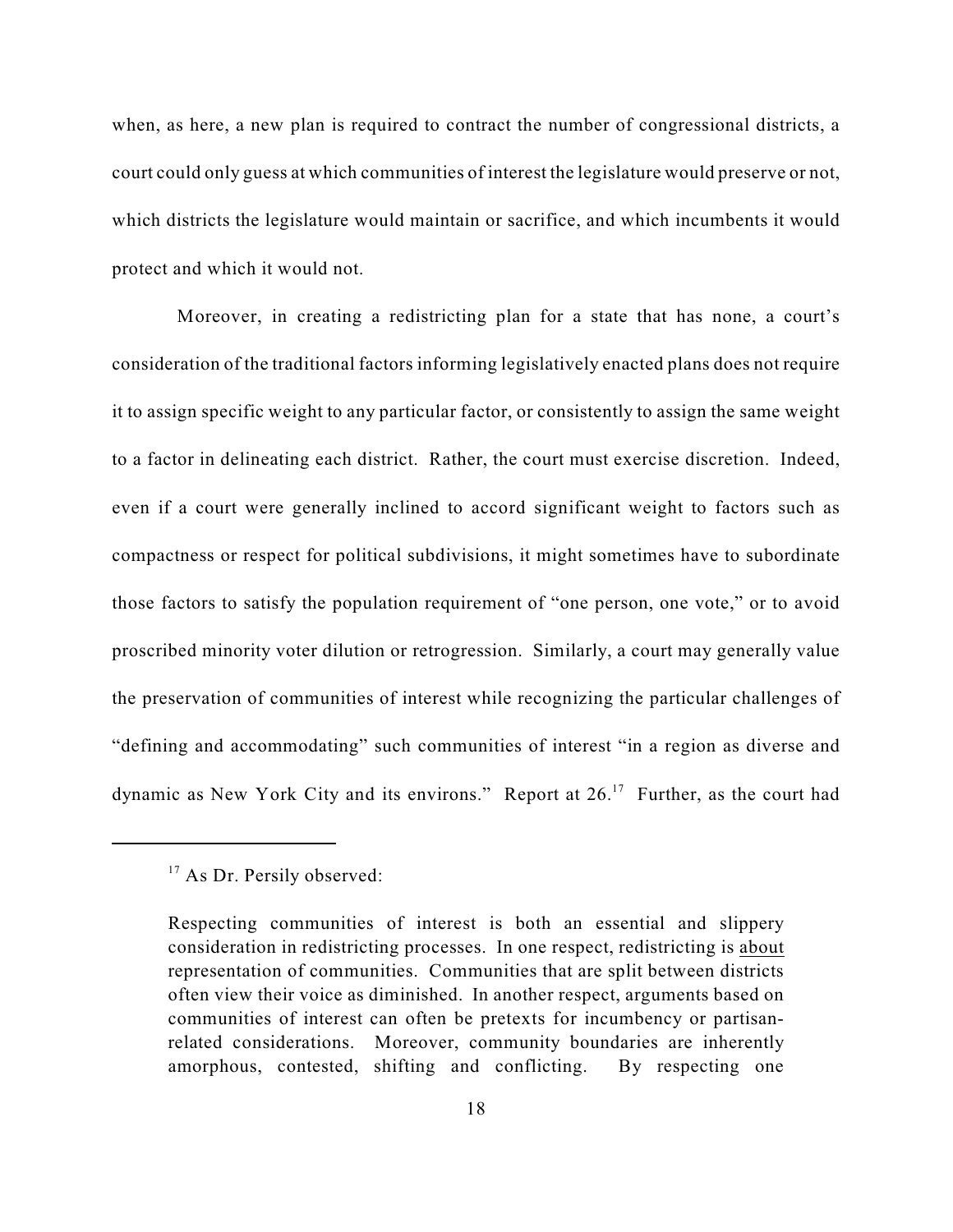repeated occasion to observe at the public hearing, the delineation of communities of interest is cabined by constitutional limits on racial stereotyping. See Miller v. Johnson, 515 U.S. at 920 (recognizing that communities of interest may be based on racial or ethnic makeup so long as "action is directed toward some common thread of relevant interests," but holding that, when a "State assumes from a group of voters' race that they 'think alike, share the same political interests, and will prefer the same candidates at the polls,' it engages in racial stereotyping at odds with equal protection mandates" (quoting Shaw v. Reno, 509 U.S. at 647)).

Insofar as Magistrate Judge Mann assigned no weight to protecting incumbents, we do not understand her to have concluded that she was legally proscribed from considering this factor, but only that she opted to assign it no weight for reasons explained in her Report. We adopt this reasoning and exercise our own discretion in the same manner. We note only that, in creating a redistricting plan that eliminates two congressional districts, it is impossible to protect all incumbents, thus presenting the judiciary with political choices. See Report at 37–38. To insulate the Ordered Plan from any complaint of actual or apparent partisan bias, we choose to assign no weight to incumbency protection. In urging that we do otherwise, objecting parties and interested persons suggest that some incumbents' decisions

community's boundaries or some advocates' conception of their community, a redistricting plan might conflict with other advocates' conception of their community or with another community's boundaries.

Report at 25 n.16 (quoting Persily Aff. ¶¶ 52–53).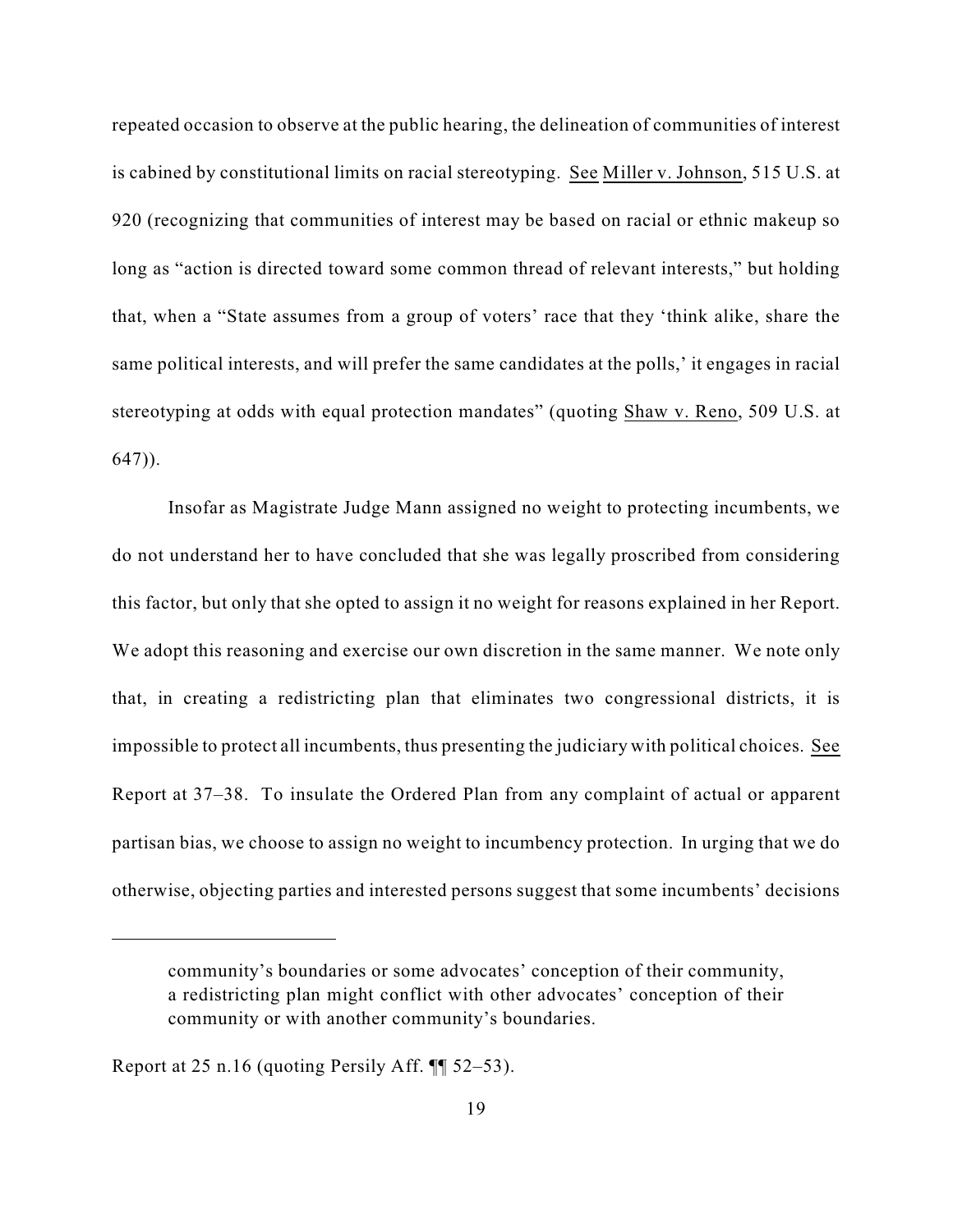not to stand for reelection may obviate the need for the court to make any such political choice. We are not persuaded. The present intentions of congressional incumbents to seek other offices or decline to run for reelection are always subject to change and possibly contingent on expectations about the districts the court might draw. In any event, those intentions are not part of any evidentiary record in this case, being known to the court at best through press reports or suggestions by parties and members of the public that are speculative and unreliable. Even in the absence of this evidentiary defect, the argument assumes that it would be possible to devise a redistricting plan that eliminated only districts represented by members not pursuing reelection while still satisfying all requirements of federal law. Our ability to devise such a plan is not apparent on the record. In any event, we are not inclined to upset the carefully crafted Recommended Plan on the eve of the petitioning process in order to further the most political of the traditional redistricting factors, particularly as there is no district residency requirement for congressional candidates. See id. at 36 (citing U.S. Const. art. I,  $\S 2$ ).<sup>18</sup>

Having reviewed the full record for ourselves and having carefully considered the objections and comments of all parties with respect to the Recommended Plan, we decide de

 $18$  In reaching this conclusion, we do not overlook the importance of incumbent seniority. See Diaz v. Silver, 978 F. Supp. at 123 ("[T]he powerful role that seniority plays in the functioning of Congress makes incumbency an important and legitimate factor for a legislature to consider."). Like the magistrate judge, however, we do not think this concern requires that incumbency protection be given the weight urged in a court-devised plan. The legislature, of course, is free to give this factor greater weight in any redistricting plan it chooses to adopt.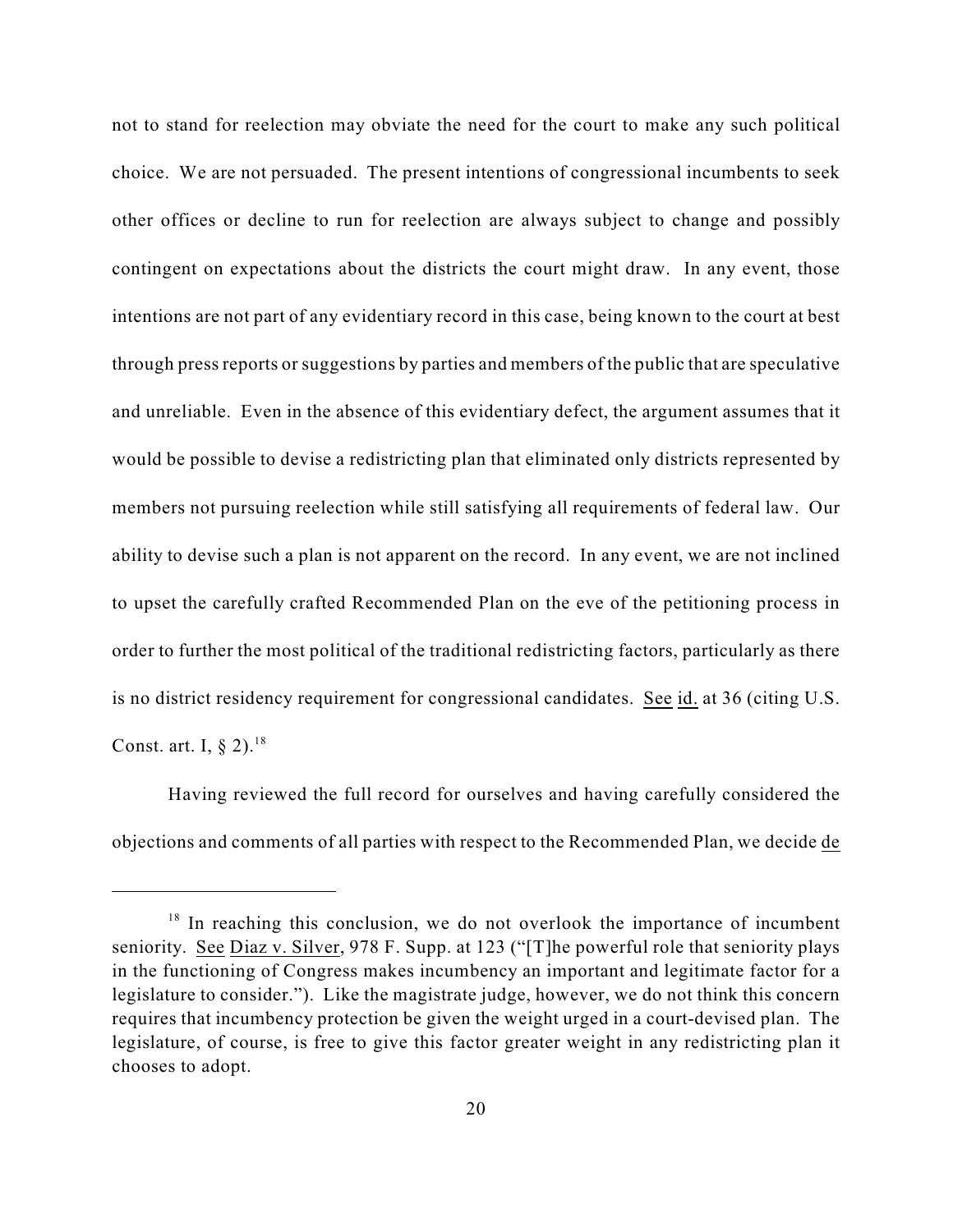novo to accord the identified traditional redistricting factors the same weight as the magistrate judge. See Report at 21–38. Any party or person disappointed with the weight assigned by this court to any of the traditional redistricting factors may certainly pursue this concern with their representatives in the New York legislature, which body has the authority to write a new plan for the next congressional election if it is dissatisfied with the Ordered Plan. Contrary to a concern expressed by one member of the public, nothing requires the Ordered Plan to remain in place for a decade. That result will occur only if the legislature chooses to leave the Ordered Plan in place.

We now address particular objections to the Recommended Plan that merit discussion.

#### B. Objections to the Recommended Plan

In discussing objections to the Recommended Plan, we start with those raised by the parties and proceed to others raised by public commentators.

#### 1. Senate Majority Defendants

The Senate Majority Defendants object to the principles applied in creating the Recommended Plan and raise specific objections to particular Recommended Districts. See Senate Majority Defs.' Objections (Mar. 14, 2012), Dkt. Entry 231 ("Senate Majority Defs.' Objections"). Because we have already discussed general principles, here we address only specific objections and incorporate our previous discussion as necessary.

### a. Recommended Districts 1, 2, and 3 (Long Island)

The Senate Majority Defendants complain that the Recommended Plan creates Long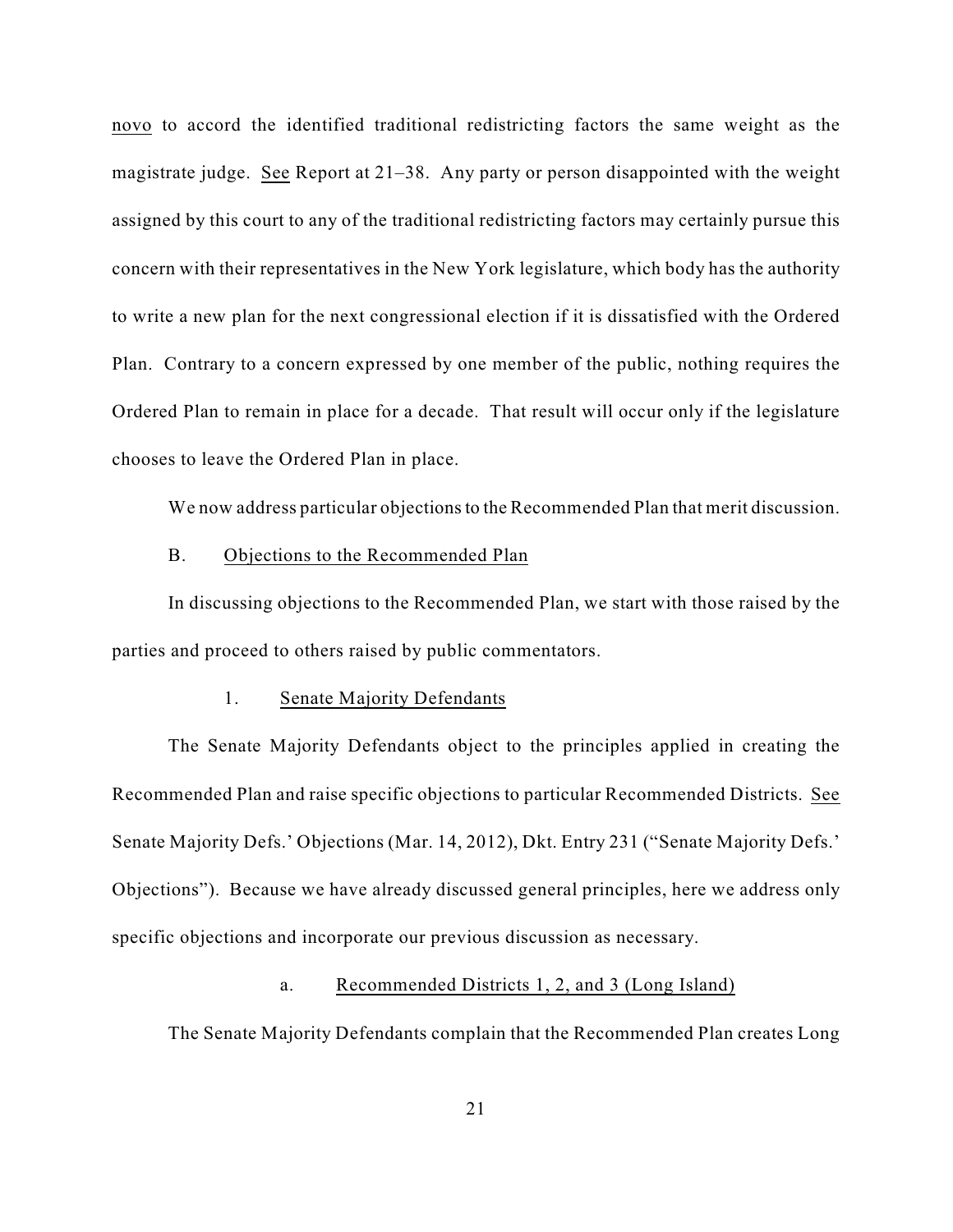Island districts that do not "respect[] the cores of current districts and the communities of interest that have formed around them." Senate Majority Defs.' Objections at 4 (quoting Rodriguez v. Pataki, No. 02-Civ. 618 (RMB), 2002 WL 1058054, at \*6 (S.D.N.Y. May 24, 2002) (internal quotation marks omitted)). They object to Recommended Districts 2 and 3, which are generally oriented from east to west to create districts along parts of the South and North Shores of Long Island, respectively, because, they contend, "Districts have traditionally run north to south across Long Island." Id.

As we have already observed, and as the Senate Majority Defendants concede, the preservation of elements of former districts so as to include in a newly formed district a large percentage of a previous district's population, see Persily Aff. ¶¶ 141–42, is not a stated policy of New York. See supra at 14–16; Mar. 15, 2012 Hr'g Tr. at 30. Nevertheless, because core preservation has been recognized as a legitimate consideration in a redistricting plan, see, e.g., Karcher v. Daggett, 462 U.S. at 740-41, a court may consider this factor, along with compactness, contiguity, respect for political subdivisions, and maintenance of communities of interest, in drawing district lines, see Abrams v. Johnson, 521 U.S. at 84, 98–100. Because the record plainly demonstrates such consideration by the magistrate judge, <sup>19</sup> the Senate Majority Defendants do not contend that the Recommended Plan violates

<sup>&</sup>lt;sup>19</sup> As Professor Persily notes, only 7 of the 27 new districts fail to include at least half of a prior district's population, and nearly half (13) of the new districts contain at least 70% of a prior district's population. Persily Aff. ¶ 142 & App. E. The question here is not whether core preservation is an appropriate factor (it is), or whether the Recommended Plan takes it into account (it does). The question is whether an objection based on that factor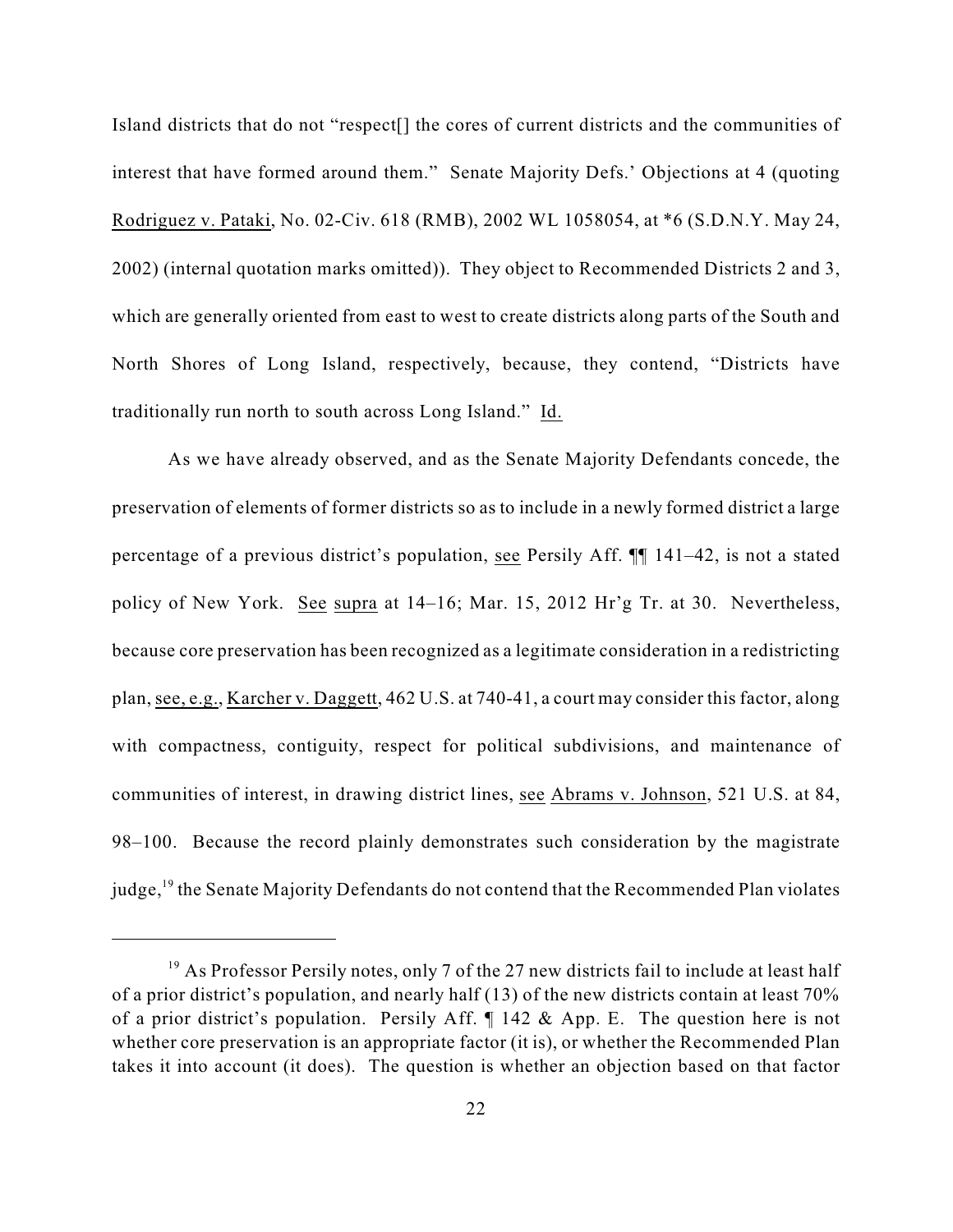any legal principle. They simply urge the court to exercise its discretion to give core preservation greater weight in creating districts on Long Island. Having carefully considered their arguments, we conclude that the objection provides insufficient reason to alter the Recommended Plan, which seems to us better to balance the appropriate considerations.

Inspection of the Senate Majority Defendants' own proposed Long Island districts reveals that they are significantly less compact than the Recommended Districts. Their proposed districts take highly unusual shapes. Indeed, it is far from clear that the Senate Majority Defendants' proposed districts run north to south across Long Island, or are even primarily north to south in orientation. Defendants' proposed District 2 forms a rough L shape; it is impossible to draw a north-south line through it that touches both shores. Their proposed District 3, meanwhile, covers all of the northern and southern shorelines of Nassau County (and parts of the southern shore of Suffolk) but narrows to an anemic mile-wide corridor from Hicksville to Greenvale.<sup>20</sup> The Recommended Plan's more compact geography is sufficient reason in itself to reject the Senate Majority Defendants' objection. Moreover, districts that center on the northern and southern shores of Long Island—such as those of the Recommended Plan— follow widely understood social and geographical distinctions between Long Island's "North Shore" and "South Shore" communities and thereby reflect

alone, without taking into account other counterbalancing factors, warrants rejecting this particular aspect of the Recommended Plan.

 $10^{20}$  Indeed, a glance at the map shows that the Senate Majority Defendants exaggerate the extent to which the existing districts are oriented in a simple north-south direction. Their shapes are considerably more complex, resembling an "L" or an inverted "T."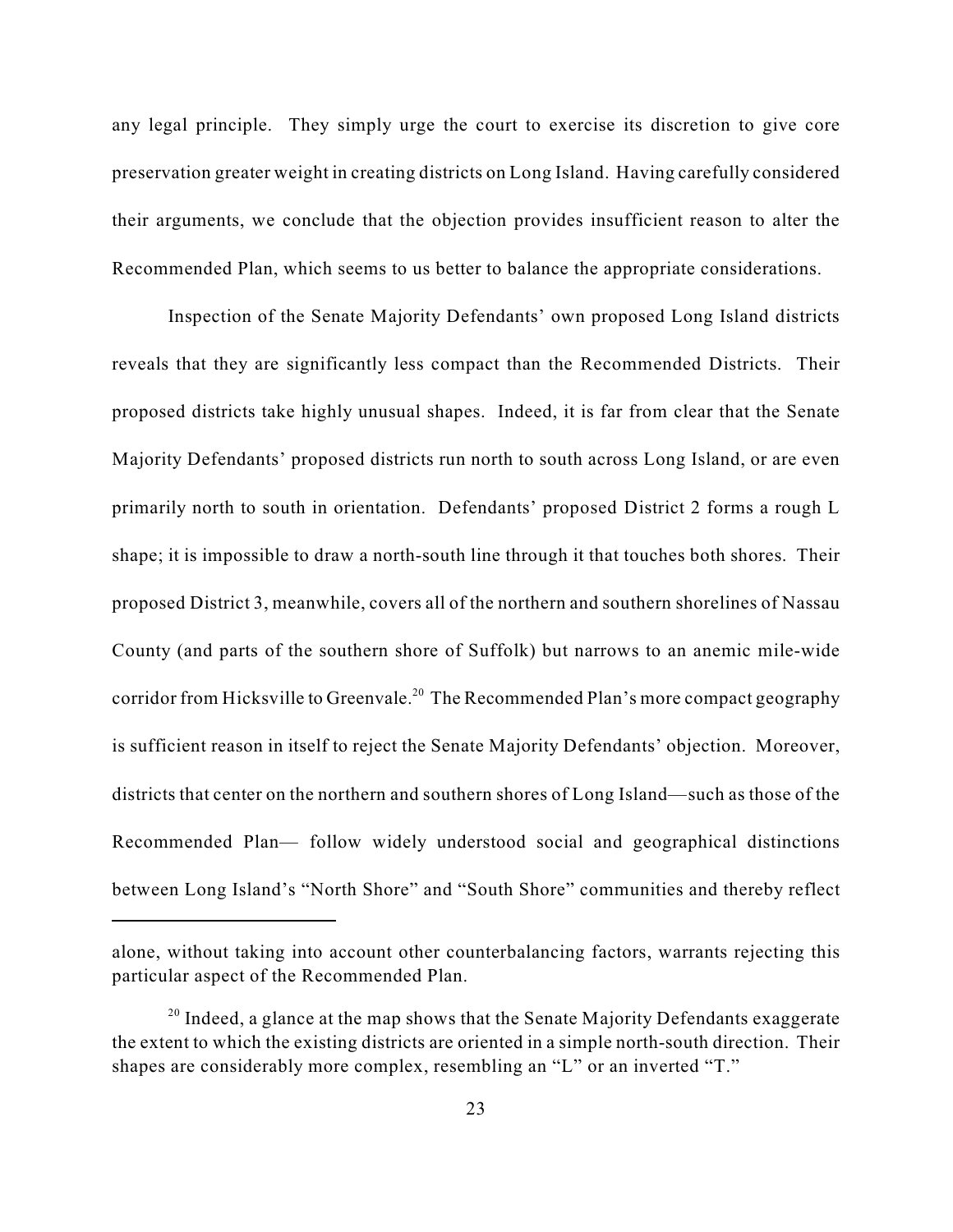communities of interest that have no counterpart in the Senate Majority Defendants' plan. While defendants argue that preserving the cores of former districts is a more objectively measurable goal than recognizing communities of interest, the argument is not convincing with respect to well-established and geographically compact communities such as the North and South Shores of Long Island. In any event, for reasons already discussed, we think that deciding how much of a "core" to preserve, as against other redistricting considerations, is itself a highly subjective—and potentially partisan—endeavor. As with protecting incumbents, a factor to which we give no weight, judicial competence and neutrality signal caution in assigning considerable weight to factors best resolved by the political branches.<sup>21</sup>

Finally, the Senate Majority Defendants complain that Smithtown is split between Recommended Districts 1 and 2, and should instead be placed wholly in Recommended District 1. This warrants no change to the Recommended Plan. The Senate Majority Defendants have not offered a solution for how we would unite Smithtown's 80,000 residents into a single district, see Persily Aff., App. J at 23, a task that would require swapping thousands of people between Recommended Districts 1 and 2. Such a population

 $21$  Indeed, it is not easy to distinguish core preservation from incumbent protection in this case. While the two goals may be distinguishable, it is telling that the Senate Majority Defendants themselves have previously equated them, see Skelos Defs.' Letter Regarding Incumbency (Feb. 29, 2012), Dkt. Entry 145 ("Preserving the cores of existing districts sometimes also referred to as incumbency protection—is a well-established, traditional districting principle in New York.") (citations omitted)), and noteworthy that maps reflecting these defendants' proposed districts label them most prominently with the names of the incumbent representatives for whom they have apparently been designed. We are thus wary of giving "core preservation" the weight urged.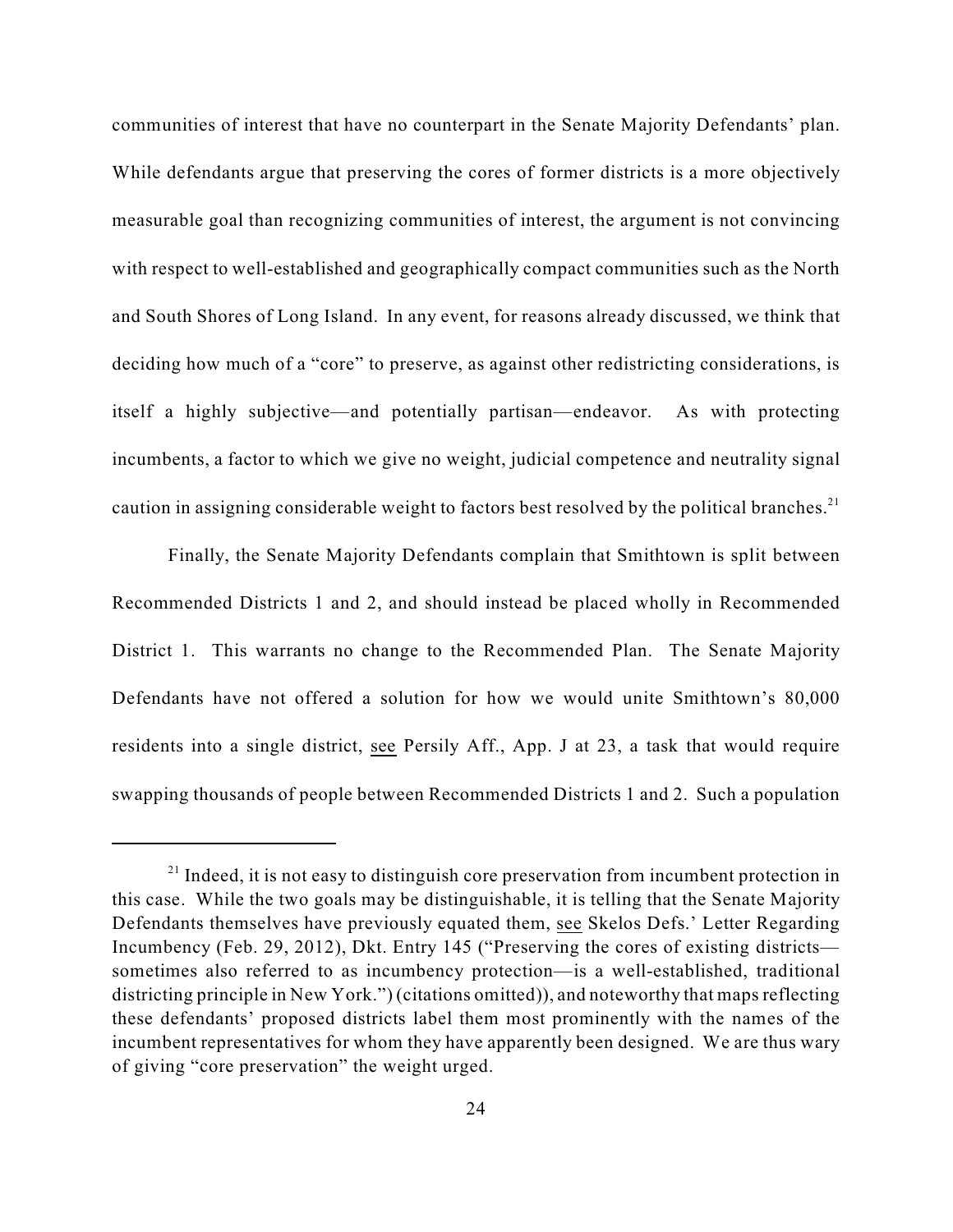swap would compromise both Recommended Districts' compactness and preservation of existing cores. We are especially reluctant to make such a change because, as is, Recommended District 1 maintains 96.81% of existing district 1, see Persily Aff., App. E, thus achieving the preservation that defendants separately urge for Recommended Districts 2 and 3.

For these reasons, we conclude that this objection provides no persuasive reason to alter the district lines in the Recommended Plan.

### b. Recommended District 5 (Long Island/Queens)

The Senate Majority Defendants raise a number of objections to Recommended District 5: (1) it pairs incumbents and fails to preserve cores of prior districts; (2) it fragments (along with several other districts) Jewish communities; and (3) it needlessly crosses the Nassau County border. The first objection is unpersuasive for reasons already fully discussed. The second objection is addressed in our discussion of specific issues raised by public commentators on behalf of the affected Jewish communities. See infra Part II.B.3.

With respect to the county border, the Senate Majority Defendants argue that crossing the county line renders Recommended District 5 non-compact. This contention is without merit. Some piercing of the Queens-Nassau line is necessary to achieve the constitutionally mandated population of 717,707 people. After the 2010 Census, Suffolk and Nassau counties together contain just below four districts' worth of population. See Persily Aff. ¶ 69. Thus, a breach of the Queens-Nassau border is mathematically inevitable. Indeed, the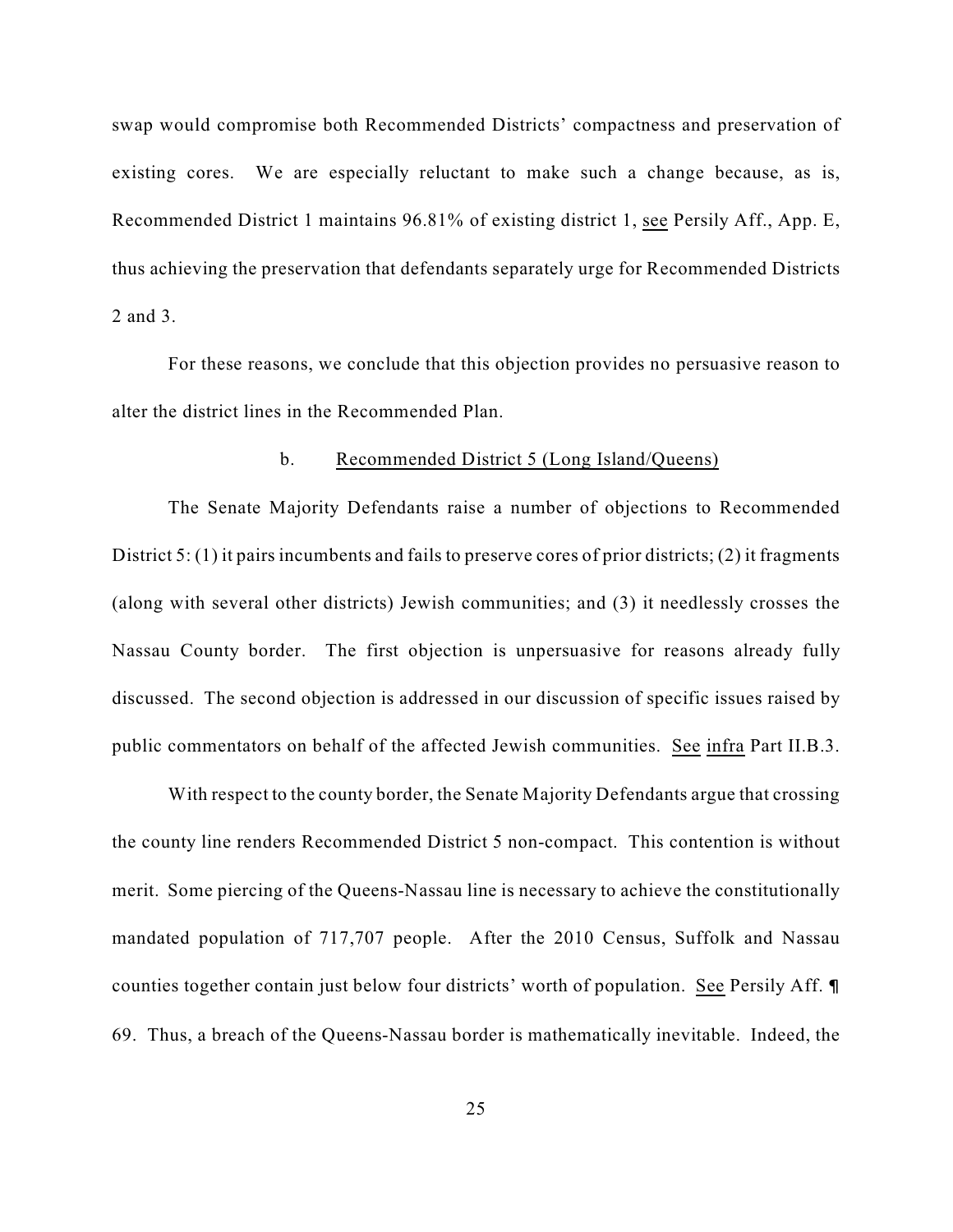Senate Majority Defendants' own plan also breaches the border in its proposed District 4, though it does so farther north. We therefore reject this argument.<sup>22</sup>

#### c. Remaining Objections

Because the Senate Majority Defendants' remaining arguments are less detailed, we consider them together.

First, persisting in their argument for preserving the cores of prior districts, defendants argue that Recommended Districts 8 and 11 should exchange the Marlboro Housing Development for Coney Island and a small part of Midwood. The specific plan offered by defendants to accomplish this change does not suggest an even population swap and, thus, is unconstitutional as proposed. Moreover, any change to move the Marlboro Housing Development would detract from the compactness of Recommended District 8 by creating a "finger" reaching up from Coney Island. Given the weakness of the core-preservation argument, and the difficulties with the defendants' proposed alternative, we decline to alter the Recommended Plan's entirely logical border between Districts 8 and 11.

Second, the Senate Majority Defendants argue that Recommended District 19, which covers much of the state's eastern border with Connecticut, Massachusetts, and Vermont, fails to preserve the core of existing district 20. But defendants' proposal for this district is

 $22$  To the extent that defendants contend that the district is drawn along racial lines, we note that a substantial African American community straddles the county border in this area in an entirely compact unit, and that to divide that community, in preference to other ways of solving the inevitable breach of the county line, might well justly draw objection as a deliberate fragmentation of a compact minority community.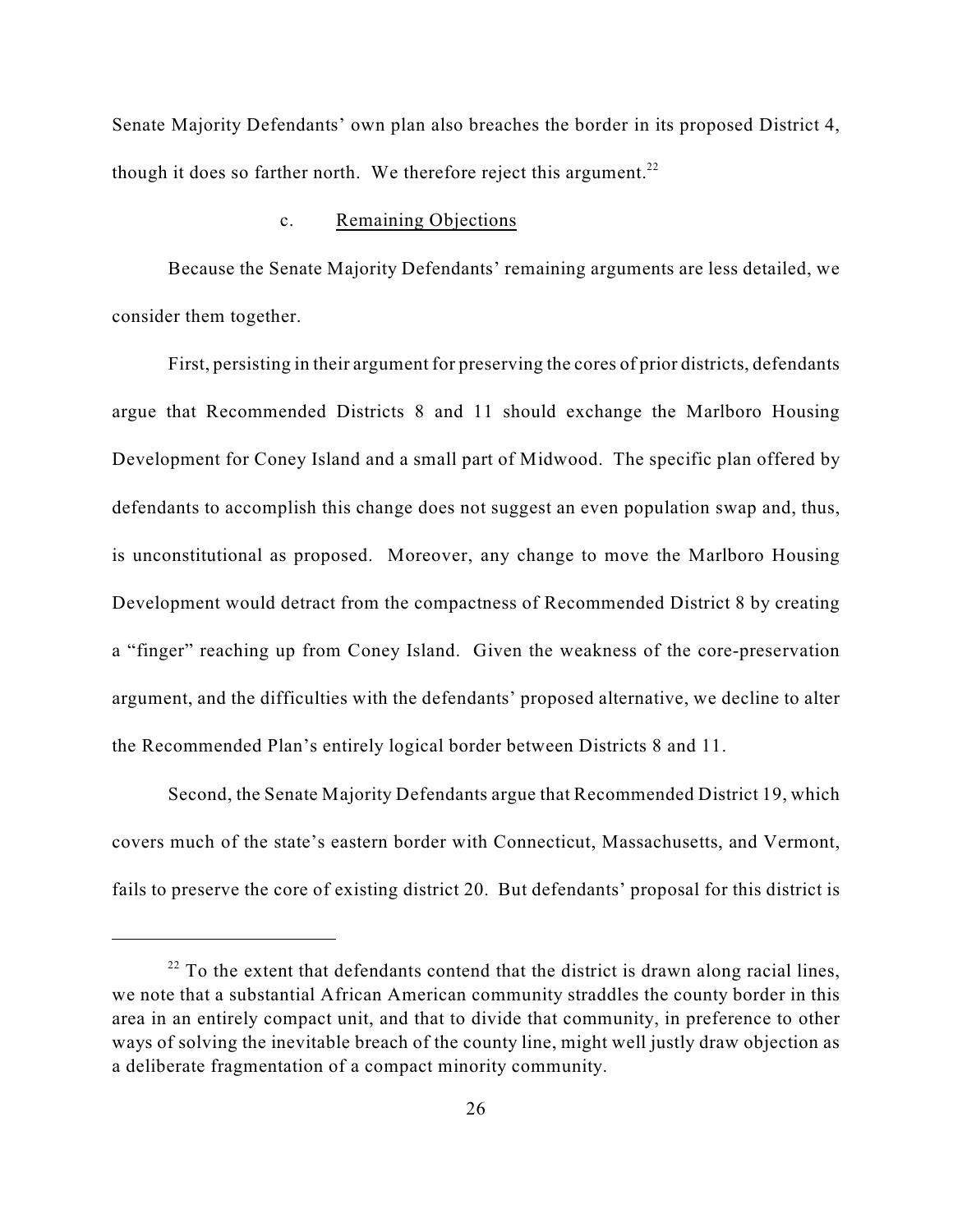far less compact than Recommended District 19, perhaps because their attempt to preserve the oddly shaped existing district 20 results in another oddly shaped district. As with Long Island's Recommended Districts 2 and 3, discussed supra in Part II.B.1.a, we place greater weight on compactness and, therefore, reject defendants' core-preservation objection to Recommended District 19.

Finally, the Senate Majority Defendants propose small changes to the boundaries of Recommended Districts 23, 25, and 27 to unite towns and counties in the western part of the state. These suggestions are logical and modest, and we have adopted them. See supra n.5.

## 2. Drayton and Ramos Intervenors

The Drayton and Ramos Intervenors urge us to remove the Brooklyn neighborhoods of Greenpoint and east and central Williamsburg from Recommended District 12 and to place them in Recommended District 7. They do not contend that such a change is necessary to unite a compact community of interest. They seek only to align the Greenpoint and east and central Williamsburg communities with other constituents who, the intervernors submit, share common socioeconomic features and, historically, congressional representation. See Drayton Intervenors' Letter (Mar. 14, 2012), Dkt. Entry 226; Ramos Intervenors' Letter (Mar. 14, 2012), Dkt. Entry 228. We decline to adopt this suggested change.

First, these intervenors offer no record evidence that the Greenpoint and Williamsburg communities have more in common with the communities of Recommended District 7 than with those of Recommended District 12. Although intervenors posit that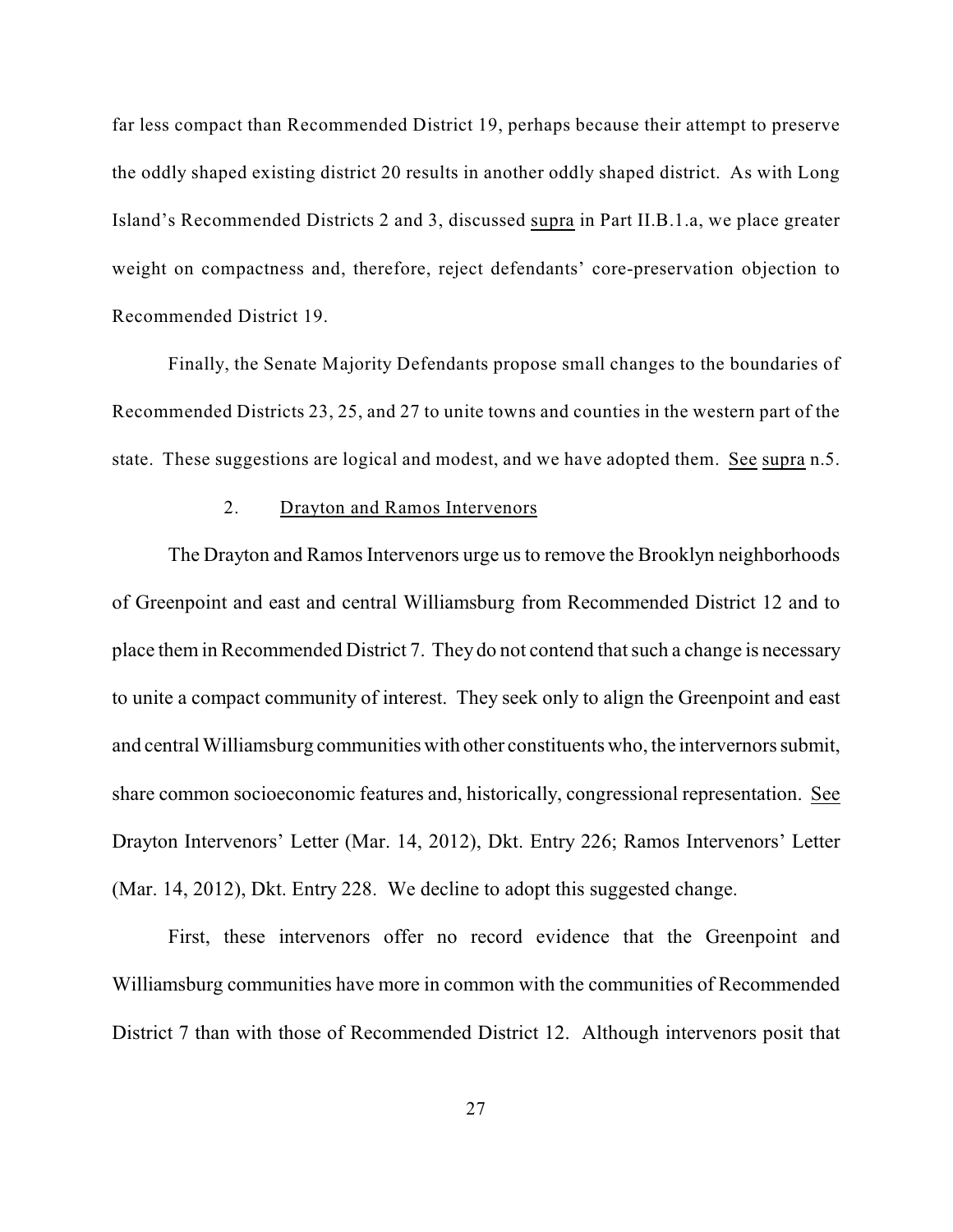Greenpoint and Williamsburg residents lack affinity with the distant wealthier enclaves of Manhattan in Recommended District 12, they do not contend that Greenpoint and Williamsburg residents lack commonality with other neighborhoods in the Recommended District, such as Long Island City and Astoria to their immediate north. Nor do these intervenors demonstrate Greenpoint and Williamsburg's commonality with distant neighborhoods they would join in Recommended District 7, such as Chinatown and Woodhaven. Insofar as intervenors express a need for any representative of Greenpoint and Williamsburg to be attentive to ongoing environmental clean-up projects in Newtown Creek, there is no record basis for concluding that such attention could not be secured if these neighborhoods were included in Recommended District 12, which spans both shores of the East River, the waterway into which the creek's pollution would continue to be dispersed if not remedied.

Second, the Drayton and Ramos Intervenors do not contend that their suggested change will improve the compactness, contiguity, or respect for political subdivisions of either Recommended District 7 or 12. Indeed, the urged change could well upset the balance of those traditional redistricting factors in surrounding districts, whose boundaries would have to be redrawn to accommodate transplanting Greenpoint's and Williamsburg's sizeable populations, representing tens of thousands of people, from Recommended District 12 to Recommended District 7.

Third, the transfer of such a sizeable population could require population adjustments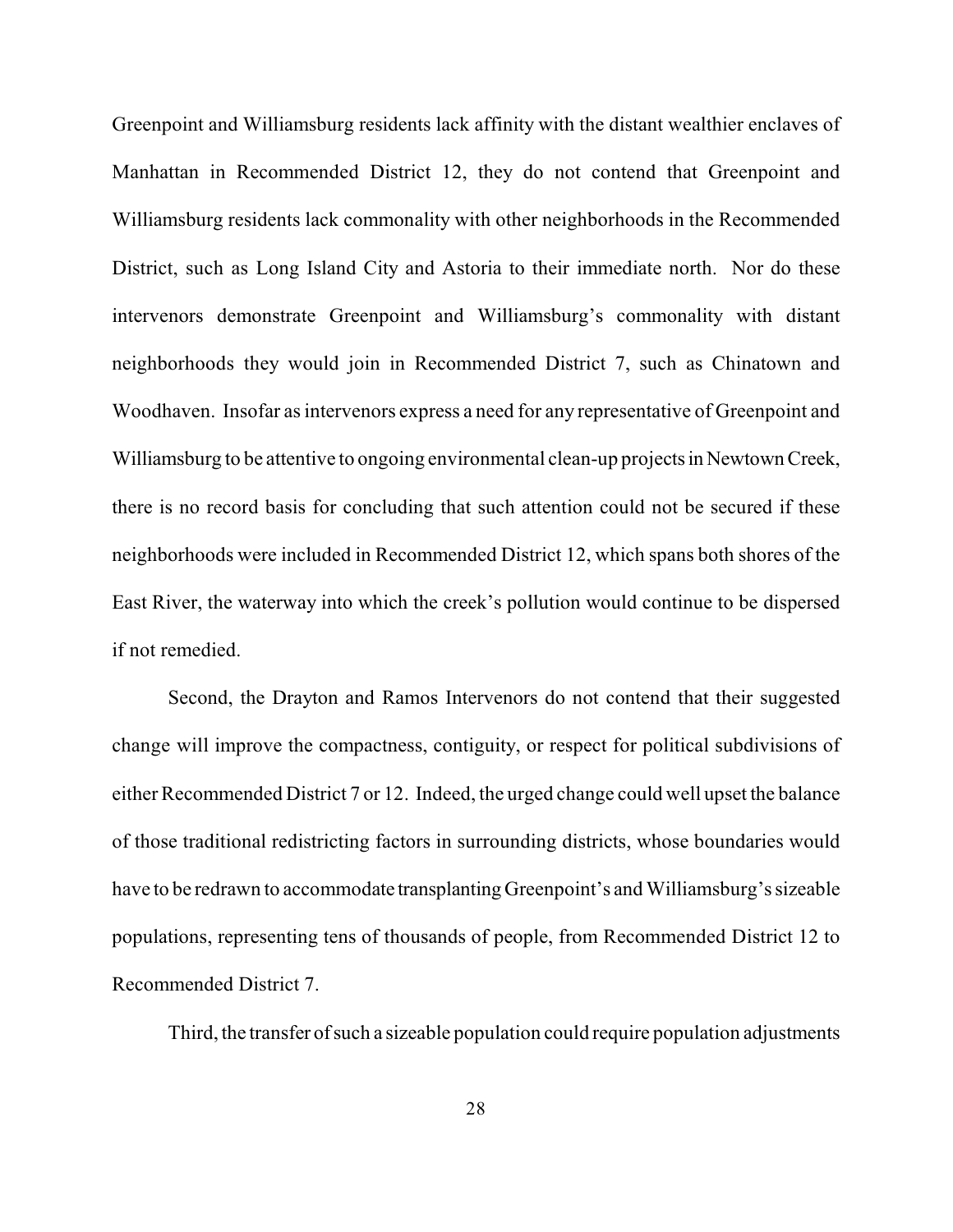to as many as six surrounding districts to maintain the equal populations mandated by the Constitution. Moreover, these surrounding districts are within jurisdictions covered under Section 5 of the Voting Rights Act and, in the case of Recommended Districts 8 and 9, are majority-minority districts under Section 2. Thus, moving Greenpoint and Williamsburg would entail a complex rearrangement of the surrounding districts to ensure that there is no retrogression in minority voting strength and that majority-minority districts are maintained. In these circumstances, we conclude that federal law mandates caution about adopting the urged discretionary change.

Because the totality of these concerns outweighs the arguments advanced by the Drayton and Ramos Intervenors, we maintain Recommended Districts 7 and 12 without change in the Ordered Plan.

## 3. Preserving a Jewish Community

Turning now to objections and comments from members of the public, we begin with a concern raised by the Orthodox Alliance for Liberty ("Orthodox Alliance"), which describes itself as "an alliance of Orthodox Jewish grass roots advocacy groups based in the New York City area." Orthodox Alliance Letter to District Court at 1 (Mar. 13, 2012), Dkt. Entry 240, Ex. 17. The Orthodox Alliance argues that congressional district lines, primarily but not exclusively in South Brooklyn, historically have caused Orthodox Jewish communities in the New York City area to be "egregiously" under-represented in Congress. Id. The Orthodox Alliance maintains that past plans have "divided into oblivion" and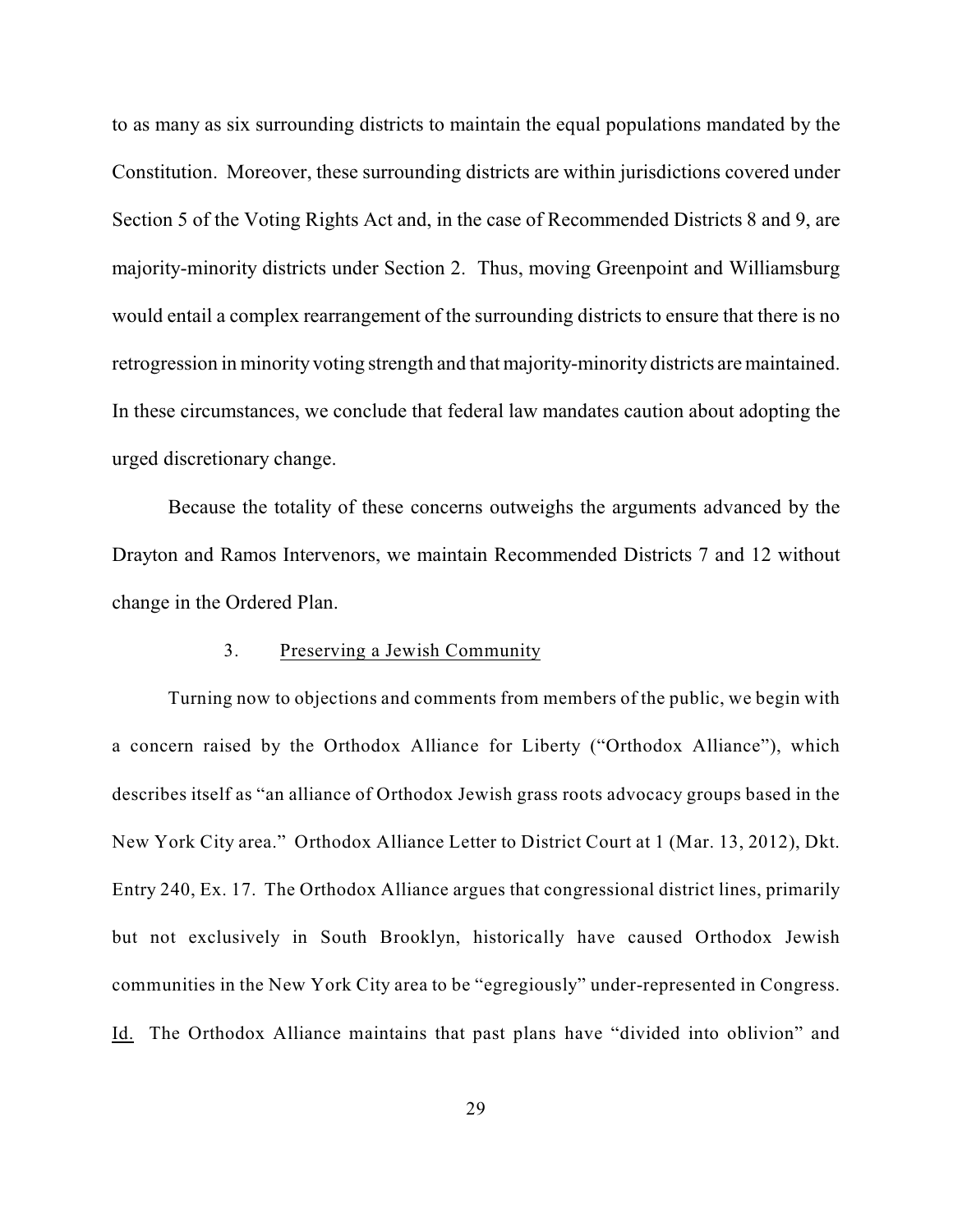"gerrymandered into political irrelevance" these communities by splitting them among too many separate congressional districts, Orthodox Alliance Letter to Magistrate Judge Mann at 2 (Mar. 2, 2012), Dkt. Entry 222; and that the Recommended Plan "aggravates the injustice" by breaking up "the large Orthodox Jewish neighborhood of Flatbush" and "subsum[ing]" it "in neighboring African American communities," and by splitting Orthodox communities in Queens County and in Nassau County among multiple districts, Orthodox Letter to District Court at 2 (Mar. 13, 2012), Dkt. Entry 240, Ex. 17. Thus, the Orthodox Alliance submitted its own plan to the magistrate judge and now objects to the Recommended Plan for failing to adopt its proposal. It asks this court to redraw a number of congressional districts in Kings, Queens, and Nassau Counties to unify Orthodox Jewish neighborhoods into as few congressional districts as possible.

At the March 15 hearing, a representative of the Orthodox Alliance and several other members of the public spoke in support of the objection, or urged other changes to the Recommended Plan in furtherance of the Alliance's goal of unifying Orthodox Jewish communities within fewer congressional districts. In addition, two speakers argued that the court should also avoid splitting Russian Jewish neighborhoods across districts and splitting Russian Jewish neighborhoods from Orthodox Jewish neighborhoods. We have carefully considered all of these arguments as well as the Orthodox Alliance proposal, and we conclude that we cannot adopt the requested changes.

We have considerable sympathy for the concerns expressed by these commentators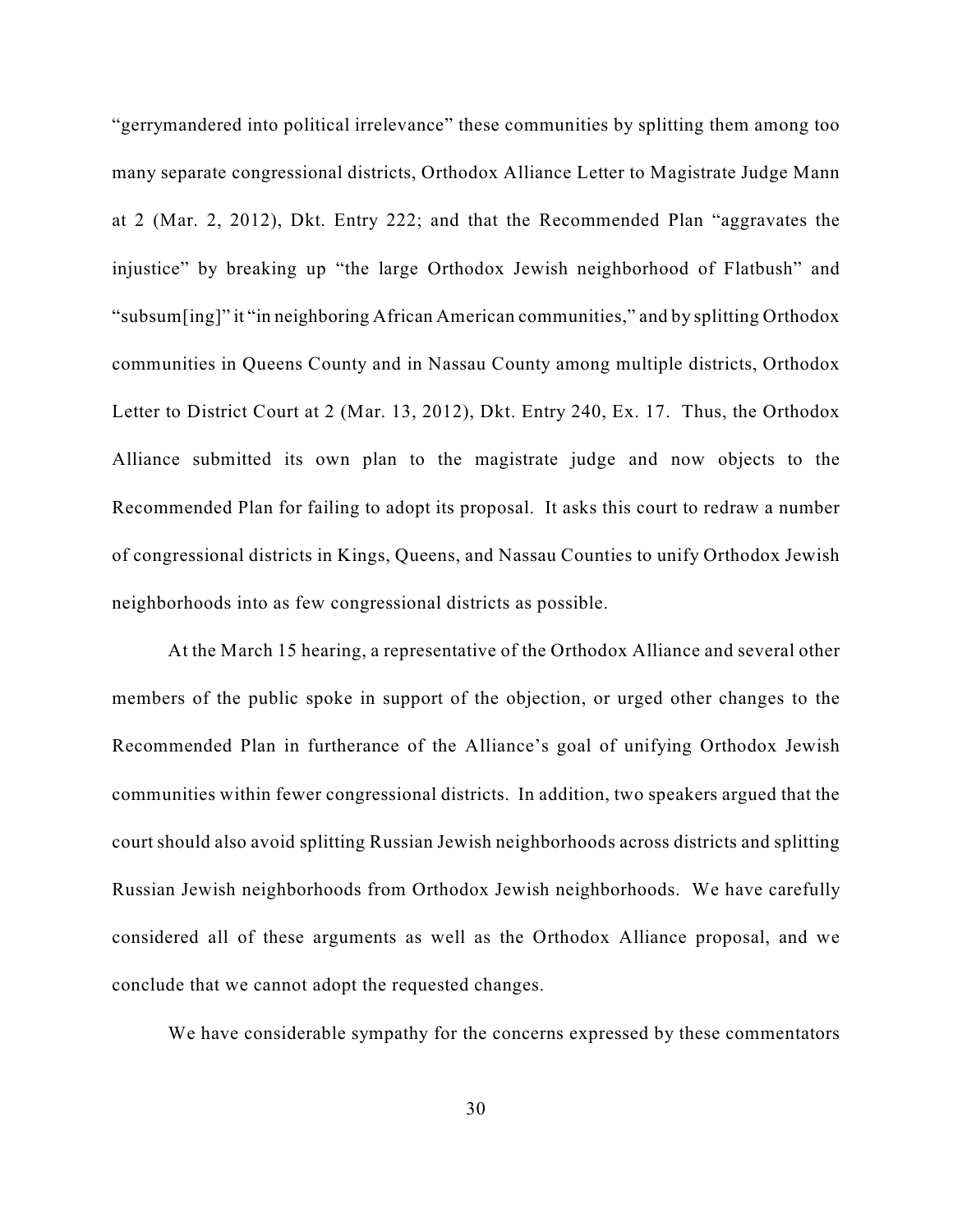about the Recommended Plan and can easily take judicial notice of the fact that a number of distinctive Jewish communities exist in the areas in question, that these communities are significant and growing in population, and that, in some configuration, these communities (and particularly the Orthodox communities) share significant commonalities of interest. Nevertheless, as explained in more detail below, the record before us does not contain adequate information either to evaluate fully the objectors' claims, or to attempt to map the contours of the neighborhoods to which they refer with the precision necessary for redistricting purposes. Even assuming for the sake of argument the theoretical possibility of drawing lines on a map that would incorporate more of these communities into a contiguous district than does the Recommended Plan, the difficulties of doing so under the circumstances confronting us make it impossible either to adopt the plan proposed by the Orthodox Alliance or to revise the Recommended Plan ourselves in a way that would satisfy the concerns of these objectors and still be consistent with constitutional and statutory requirements.

First, and most fundamentally, the plan submitted by the Orthodox Alliance cannot be adopted because—as some of the plan's proponents conceded at the public hearing—its proposed districts vary too widely from the population numbers required to satisfy the Constitution's requirement of "one person, one vote."<sup>23</sup> See, e.g., Mar. 15, 2012 Hr'g Tr. at

<sup>&</sup>lt;sup>23</sup> The Recommended Plan achieves populations of  $717,707$  or  $717,708$  in every district. The Orthodox Alliance plan, by contrast, would create districts with widely varying populations, from 707,204 in District 4 to 729,054 in District 8.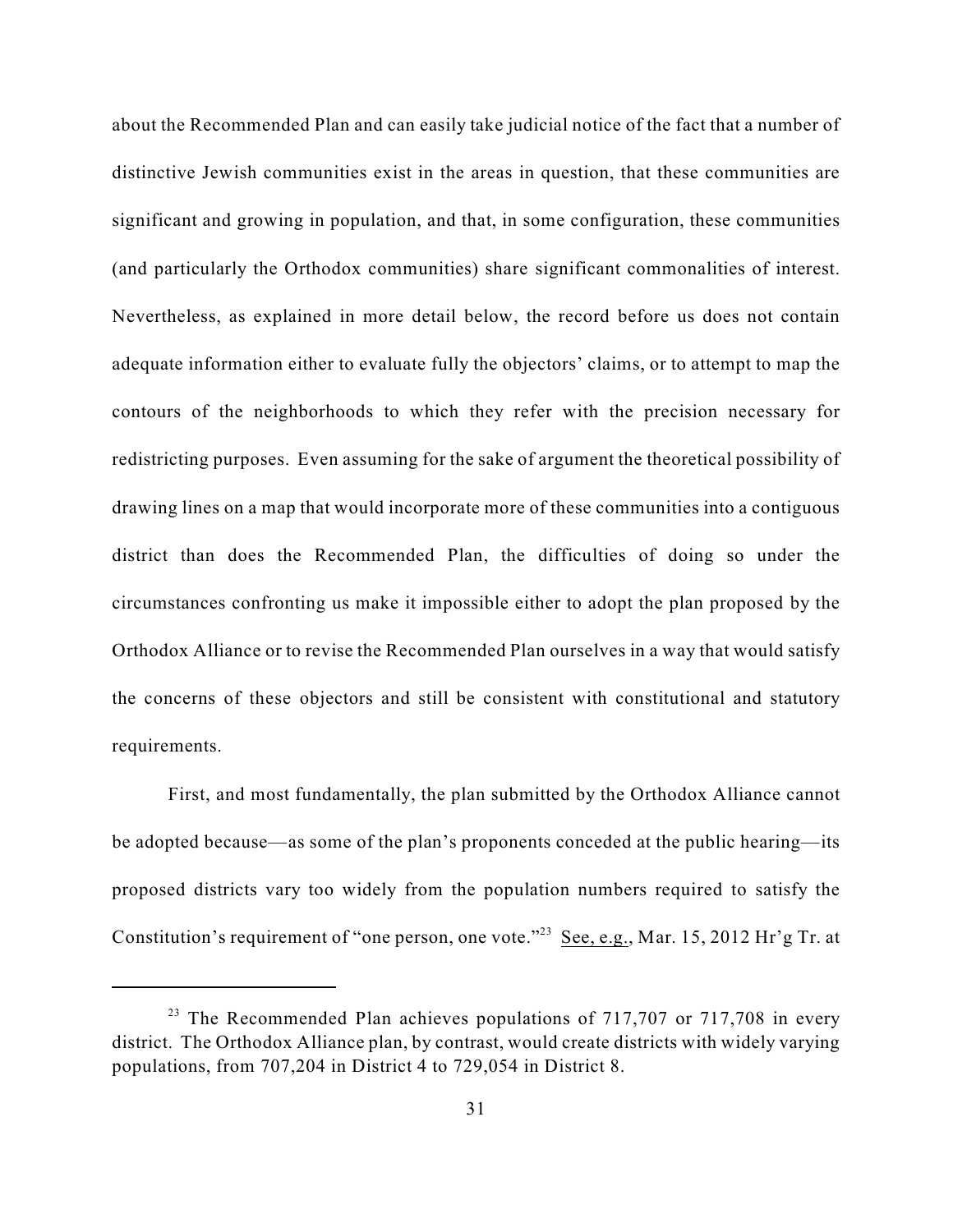108–09, 154–55. Some speakers argued that the court could fix this defect in the Orthodox Alliance plan by various means. See, e.g., id. at 108–09. That turns out to be an all-butimpossible task under the conditions facing the court, for reasons we discuss in the following paragraph. In any event, the fact remains that the only actual plan presented by those raising the noted concerns is unconstitutional as submitted and, thus, must be rejected for that reason alone.

Second, while we have grouped together a number of commentators' concerns pertaining to the treatment of "Jewish communities," that characterization oversimplifies a number of distinct but overlapping concerns and masks significant differences in the problems presented by various objectors. Thus, while the Orthodox Alliance emphasizes the specific concerns of Orthodox Jewish communities, other speakers concentrated on the concerns of Russian Jewish communities in South Brooklyn. Still others proposed larger concerns about Jewish voters generally, and some commentators presented combinations of concerns. The proposed solutions also varied. One public official noted that the Orthodox population was insufficient to constitute a majority in any single district. He suggested that the Recommended Plan adequately concentrated what he characterized as about half of the Orthodox residents of South Brooklyn (those residing in Borough Park) in Recommended District 10, but he argued that more easterly residents were divided among several districts and could beneficially be unified. See id. at 183–86. Still other speakers proposed linking Orthodox communities with Russian Jewish communities; with other groups of ethnically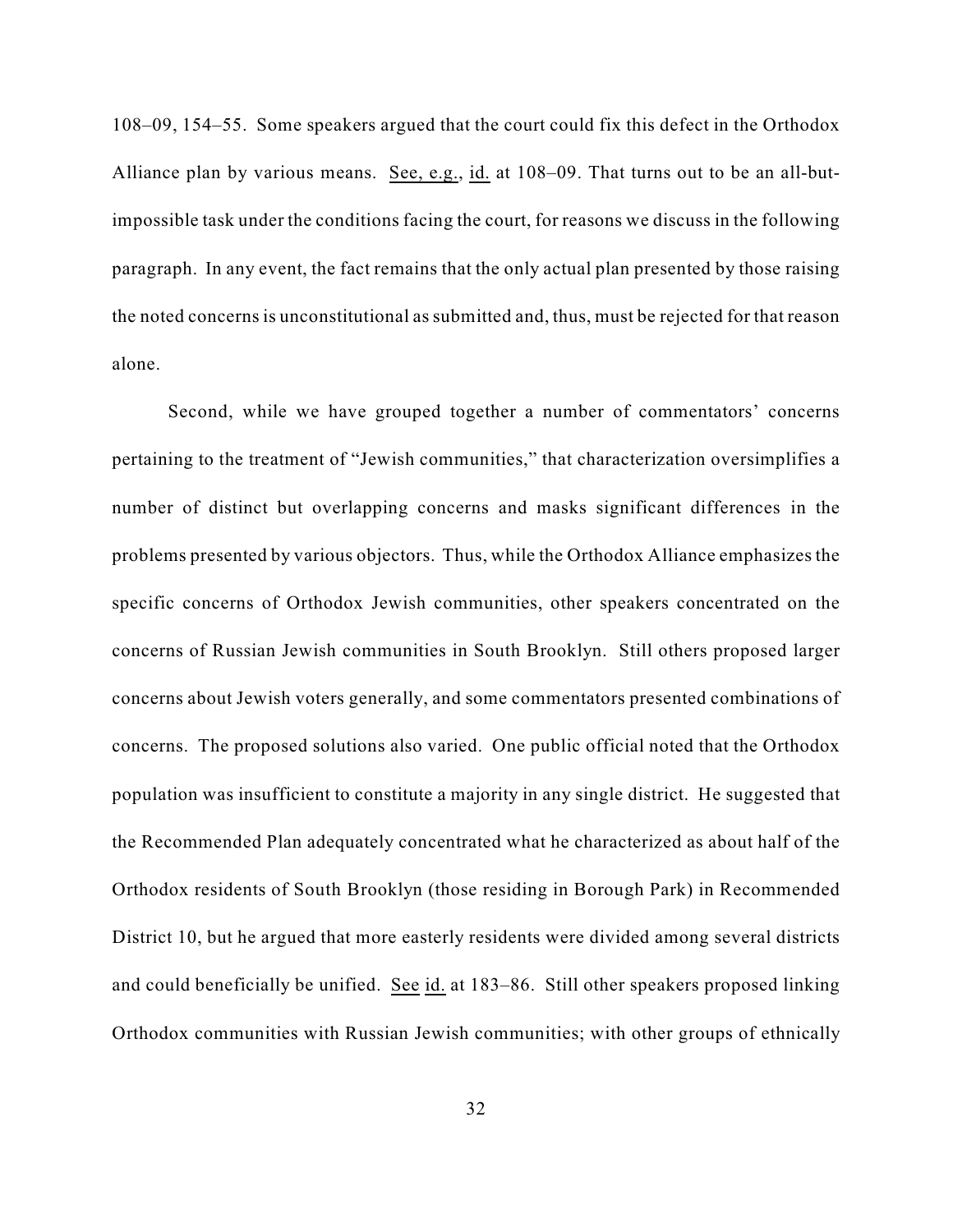or religiously Jewish residents in other parts of Queens, Brooklyn, or Nassau; or with other groups that purportedly share conservative political values with members of the Orthodox communities. These divergences suggest the difficulties, even under ideal conditions, of identifying and satisfying the particular concerns of the objectors.

Third, the record of this case is not in any event adequate for us to evaluate fully these concerns and determine whether a plan could be created that both satisfies them and complies with constitutional and statutory mandates. While we can take judicial notice of the existence and vibrancy of a number of Orthodox communities in Brooklyn and other counties, we can similarly take notice that, as with other neighborhoods in New York, even highly distinctive, concentrated, and cohesive population groupings most often exist cheekby-jowl with other, quite different neighborhoods. Several Orthodox areas exist, close to and separated by communities of widely divergent natures.<sup>24</sup> Census data—the primary concrete information available in the record for us to perform our task—does not reflect information about religion and, thus, does not permit us to identify whether a particular census block is part of an "Orthodox Jewish" neighborhood.<sup>25</sup> Such precision is necessary, however, in the

 $24$  Indeed, because some of the Orthodox Jewish and Russian Jewish communities identified by the Orthodox Alliance and its supporters are geographically distant from each other, unifying these communities (particularly those outside of South Brooklyn) within single districts would create significant contiguity and compactness problems.

 $^{25}$  One objector argued that Orthodox neighborhoods could be identified from census data by noting areas in which there was a significant spread between the percentage of white residents and the percentage of voting age white residents, because Orthodox families have more children than other population groups. See Mar. 15, 2012 Hr'g Tr. at 135. Even if this sociological generalization is accurate—a proposition that we cannot test on the underlying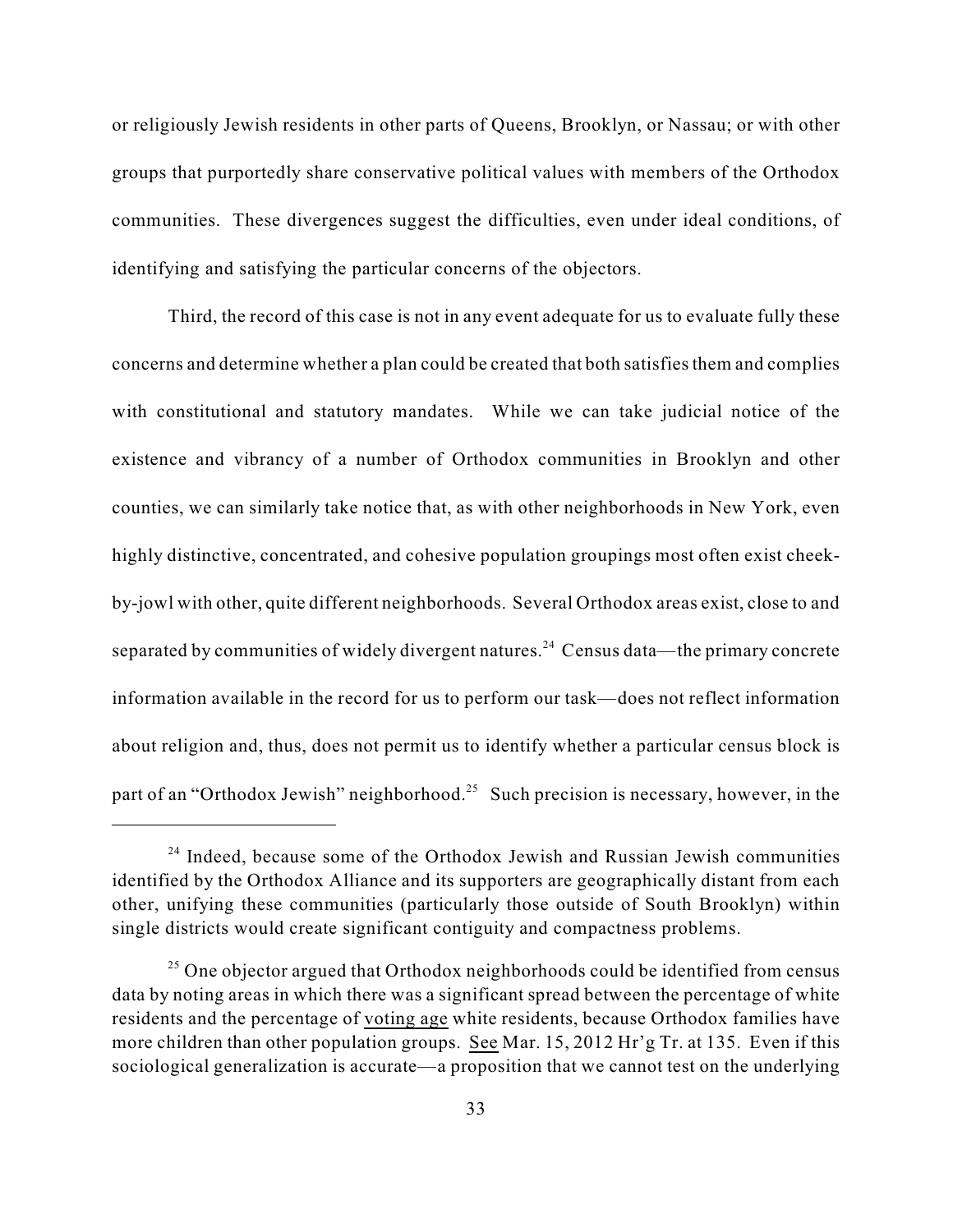drawing of district lines. Its absence here is all the more noteworthy because, at the March 15 hearing, objectors presented different, and sometimes conflicting, descriptions of the locations, boundaries, and "cores" of Orthodox Jewish and Russian Jewish neighborhoods in the New York City area.<sup>26</sup> As we have repeatedly emphasized, the knowledge required to identify the boundaries of a community of interest, and the ability to make essentially political decisions about how best to do so, reside in the legislature, not in a court required to operate by the most neutral principles it can devise, using often dry mathematical data. See supra Part II.A.4.c.

Finally, even if these formidable difficulties could somehow be overcome, the proposals before us, like other objections that focus specifically on the aspirations of individual communities and seek the creation of particularized districts tailored to their interests, fail to take into account the ripple effects entailed in configuring a district to meet

record—it is obviously impractical to perform that kind of calculation under the constraints facing us.

<sup>&</sup>lt;sup>26</sup> To illustrate the divergence between professed local knowledge and the official data available to the court, one public commentator emphasized his view that the core of a cohesive Orthodox community was "Flatbush," but agreed that what he meant by the term is "not what's on the map as Flatbush." See Mar. 15, 2012 Hr'g Tr. at 88.Indeed, his definition is quite different from the area designated as Flatbush by New York City's Community District Profiles. See N.Y. City Dep't of City Planning, Community District Profiles (Brooklyn Community District 17), http://www.nyc.gov/html/dcp/html/lucds/cdstart.shtml (last visited Mar. 18, 2012). The speaker may well be right about local usage of the term within the Orthodox community, but it is not possible for the court to identify the contours of a neighborhood, or to consider objections to the Recommended Plan's treatment of that neighborhood, under these circumstances.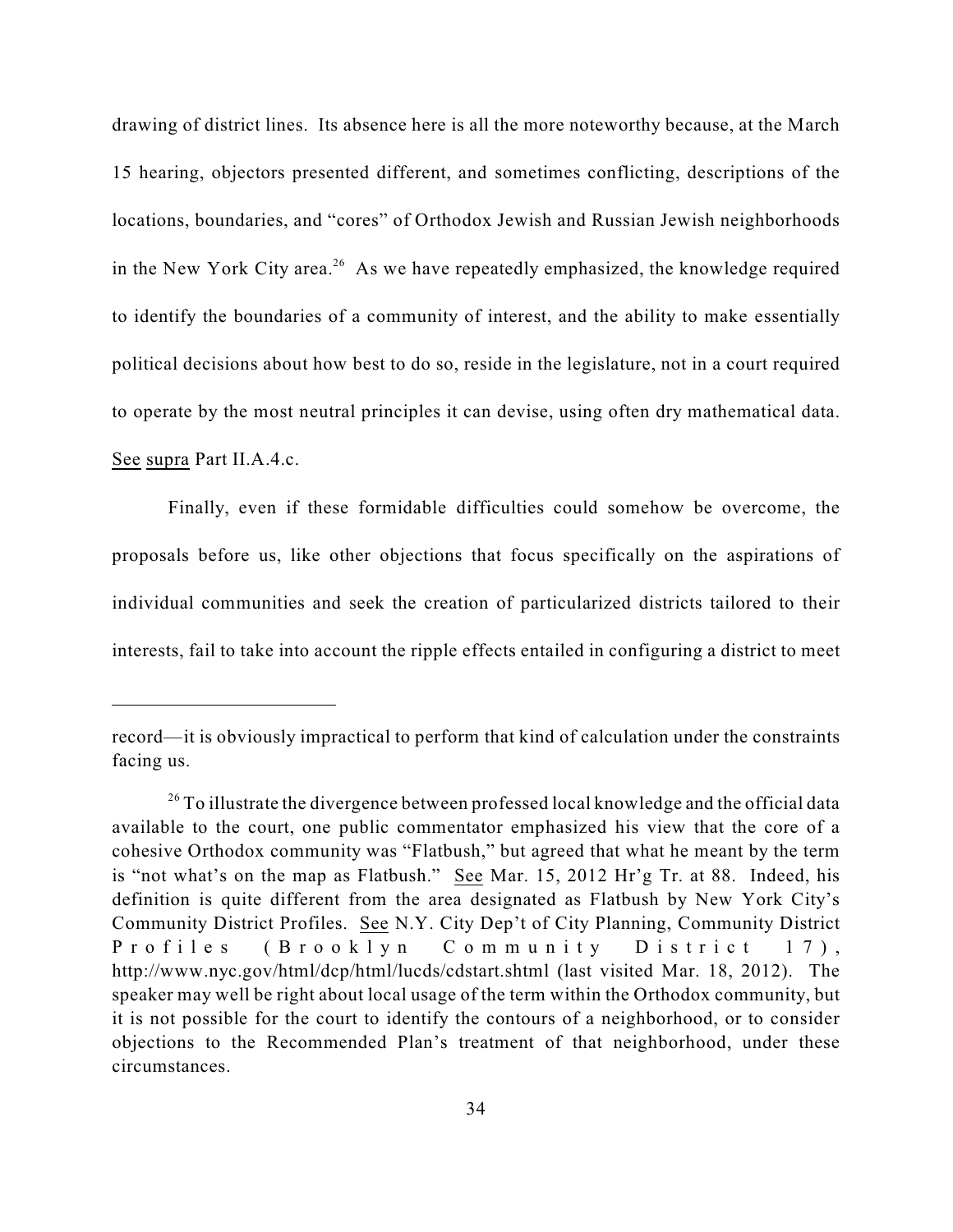their priorities. Some objectors contended that the Brooklyn communities that they want to unite are located in as many as five Recommended Districts. Accommodating the objectors could require completely reconfiguring not only those districts, but a number of others bordering them. In addition to presenting constitutional and statutory challenges, such widespread changes risk entirely unpredictable effects on residents satisfied with the Recommended Plan, who might have valid unanticipated objections to the reconfiguration. Like the magistrate judge, we have carefully considered the objections presented, and the implications of the Orthodox Alliance's proposals. We conclude that there is no way to adopt those and similar proposals while complying with the constitutional mandate of "one person, one vote," the Voting Rights Act, and the redistricting principles of contiguity and compactness. Accordingly, we do not adopt these objectors' proposals, and we conclude that, on the present record, the objections do not provide sufficient reason not to adopt the Recommended Plan.

## 4. Dominican American National Roundtable

The court received objections, through both written submissions and oral statements made at the March 15 hearing, from members of the Dominican American community requesting that the court revise the Recommended Plan to conform to a map proposed by non-party Dominican American National Roundtable ("DANR"), which creates a Hispanic majority district that snakes through northwestern Manhattan, northern and eastern sections of the Bronx, and southward into the Corona, Jackson Heights, Woodside neighborhoods of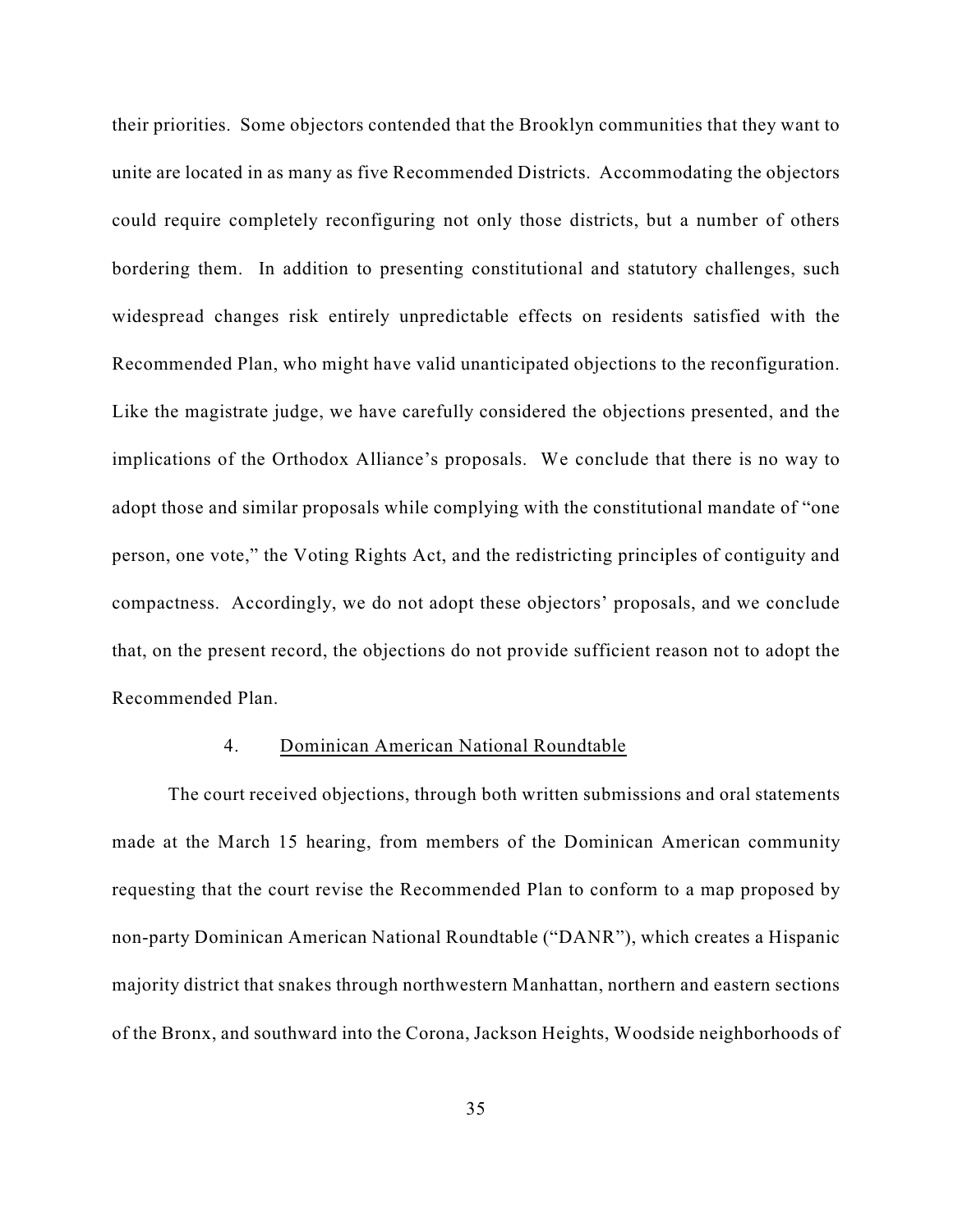Queens (the "DANR Plan"). See DANR Objection (Mar. 13, 2012), Dkt. Entry 240, Ex. 7. DANR argues that this proposed district better unites Hispanic communities, whereas Recommended District 13 fuses Harlem and the rest of northern Manhattan with the Kingsbridge section of the Bronx, purportedly putting together disparate African American and Hispanic communities. DANR contends that the magistrate judge erred in not considering its partial plan and claims that the creation of the Recommended Plan was unduly rushed. DANR requests that the court either adopt its proposed district or remand this matter to the magistrate judge for further proceedings.

We understand and are sympathetic to the concerns animating support for the DANR Plan, in much the same way that we understand and are sympathetic to the concerns animating arguments by members of Jewish communities seeking to have district lines drawn to enhance their electoral voice. See supra Part II.B.3. Upon careful consideration of the DANR Plan, however, the court is not persuaded to adopt the proposal.

First, DANR's claim that the Recommended Plan effectively "cracks" the Hispanic community and dilutes its vote is not supported by the record. The Recommended Plan does not retrogress and, in fact, increases the Hispanic voting age population ("VAP") percentage from 43.8% in existing district 15 to 52.7% in Recommended District 13, thereby adding a second majority-minority Hispanic congressional district in New York State. See Persily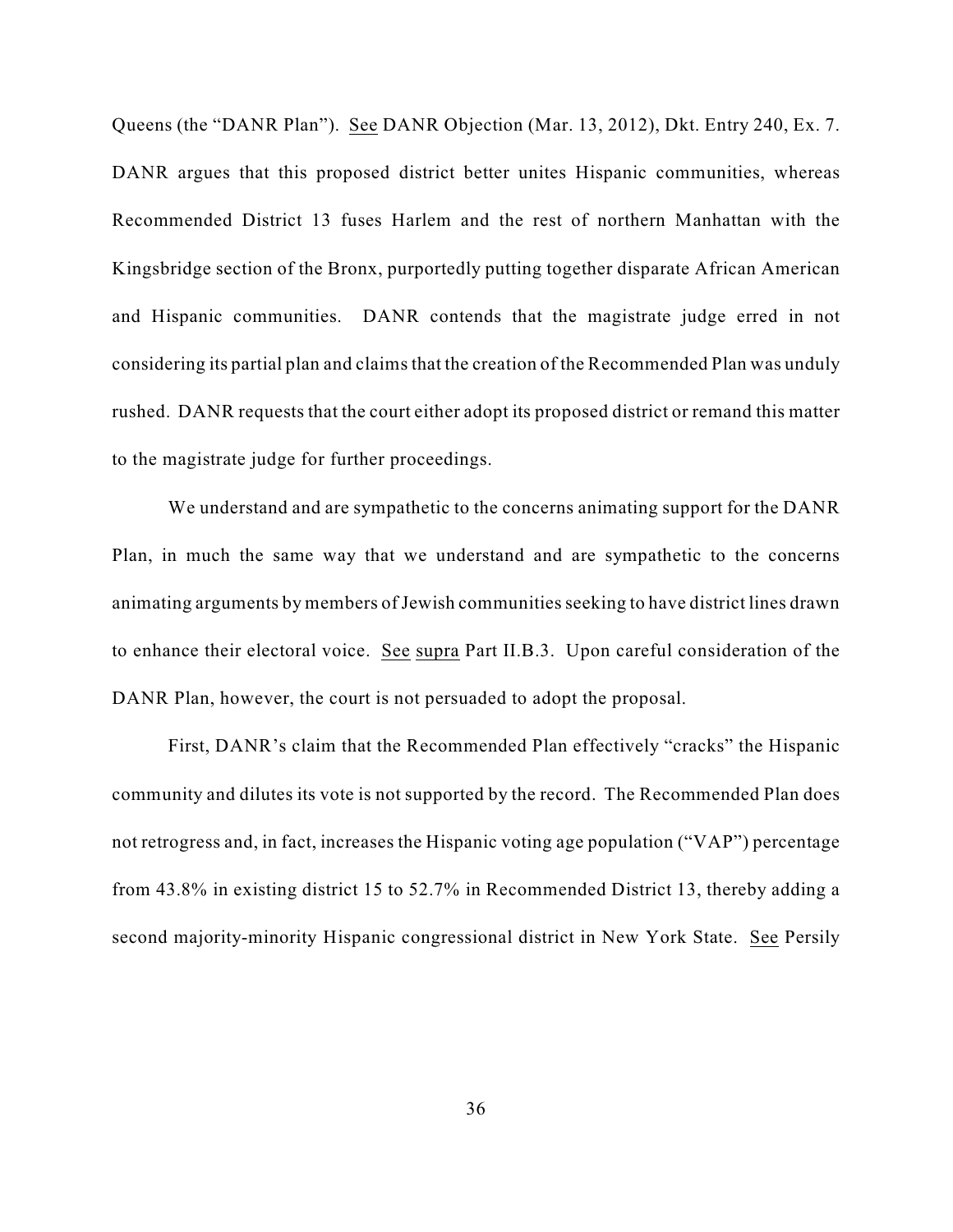Aff., App.  $C<sup>27</sup>$  At the same time, the Recommended Plan effectively maintains the percentage of Hispanic VAP in the single majority-minority Hispanic congressional district in the existing plan, see Persily Aff., App. C (showing 65.3% Hispanic VAP in existing district 16, and 64.3% Hispanic VAP in Recommended District 15), as well as in the existing Hispanic-plurality district from which DANR's proposed district would cull voters, see id. (showing 42.1% Hispanic VAP in existing district 7, and 45.0% Hispanic VAP in Recommended District 14).<sup>28</sup> These facts belie DANR's claim that the Recommended Plan simply maintains the status quo and fails to increase the ability of a growing Hispanic community to obtain political representation, or, worse, dilutes the voting power of that community.

Second, DANR's proposed district is barely contiguous and not compact, factors that militate against changes to a carefully crafted Recommended Plan that we find strengthens, rather than dilutes, the electoral voice of the Hispanic population. But beyond these concerns, DANR proposes a district so oddly shaped that, if we were to adopt it, an inference

 $27$  This increase in the proportion of Hispanic voters reflects the reality of the fast-changing demographics of New York City, New York State and, indeed, the country, where Hispanics are the fastest growing demographic group. See Michael Martinez & David Ariosto, Hispanic Population Exceeds 50 Million, Firmly Nation's No. 2 Group, available at http://articles.cnn.com/2011-03-24/us/census.hispanics\_1\_hispanic-population-illegalimmigration-foreign-born, Mar. 24, 2011 (last visited Mar. 18, 2012).

 $28$  The Recommended Plan also maintains the percentage of Hispanic VAP in the remaining existing congressional district with a Hispanic plurality. See Persily Aff., App. C (showing 41.4% Hispanic VAP in existing district 12, and 41.5% Hispanic VAP in Recommended District 7).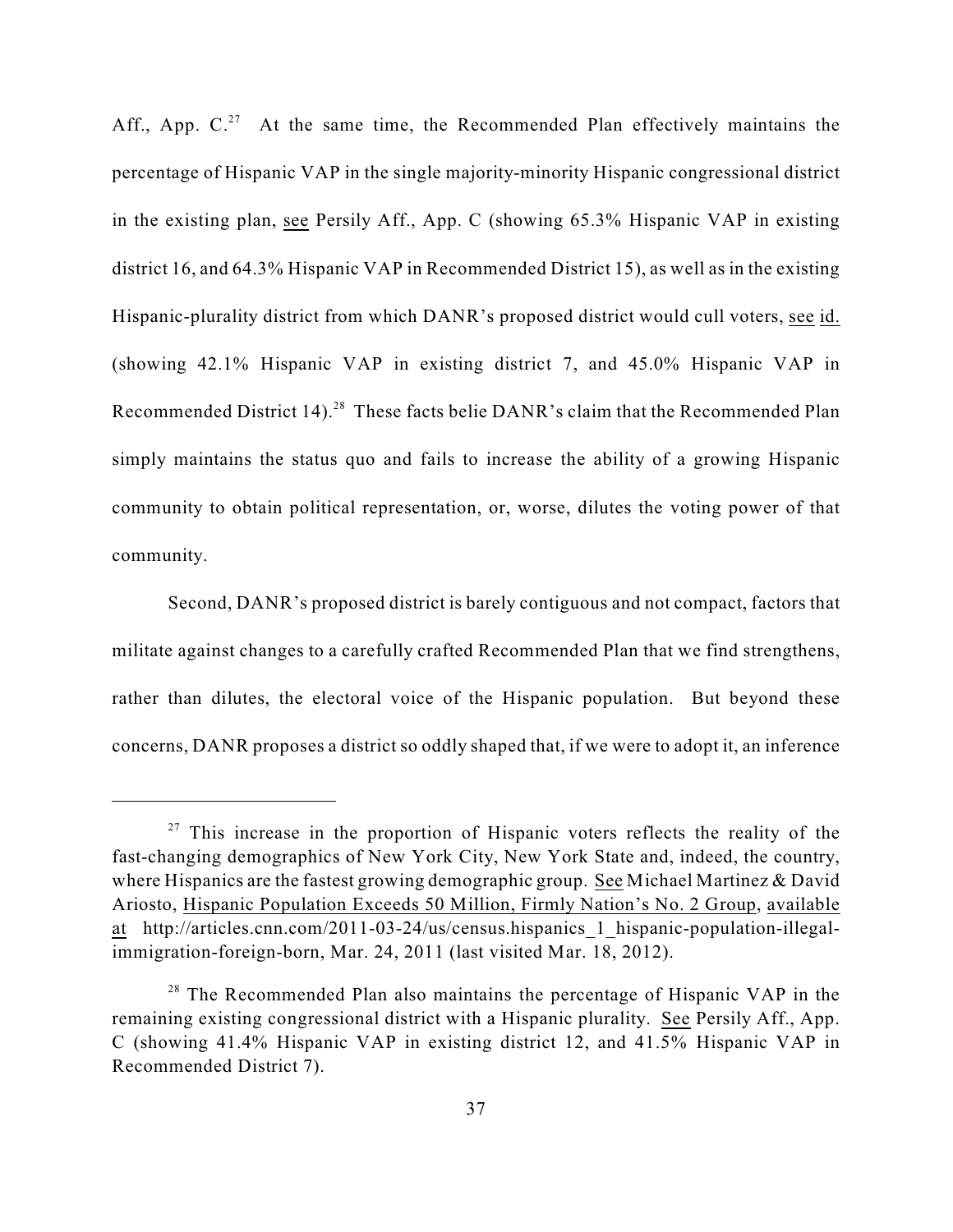might arise that the court had segregated large numbers of Hispanic voters into a particular congressional district because of their nationality or ethnicity. See Miller v. Johnson, 515 U.S. at 916–17; Shaw v. Reno, 509 U.S. at 644–49. Indeed, statements made at the March 15 hearing in support of the DANR Plan could be construed to urge the creation of a "Dominican District." See, e.g., Mar. 15, 2012 Hr'g Tr. at 77–78; id. at 140–42. We ascribe no improper purpose to any of the speakers, each of whom disrupted his or her daily routine and waited patiently to address the court. We emphasize only our own constitutional obligation to protect against discrimination in redistricting while at the same time avoiding the use of race or ethnicity as "the predominant factor" in delineating a district. Miller v. Johnson, 515 U.S. at 916.

Third, DANR's proposed district would be carved out of a densely populated area and potentially traverse five Recommended Districts. This would require not only a reconfiguration of these five Recommended Districts, but of other adjacent districts as well. As we have noted with respect to other proposals for changes that would have sizeable ripple effects throughout the Recommended Plan, this presents the court with major constitutional challenges in ensuring that the affected districts contain equal populations and that the population mix of these districts avoids minority vote dilution or retrogression. Neither the DANR Plan nor its supporters have demonstrated to the court how this could be done.

DANR cannot minimize our concerns with its proposal by claiming that it was denied access to the redistricting process or that the magistrate judge only considered statewide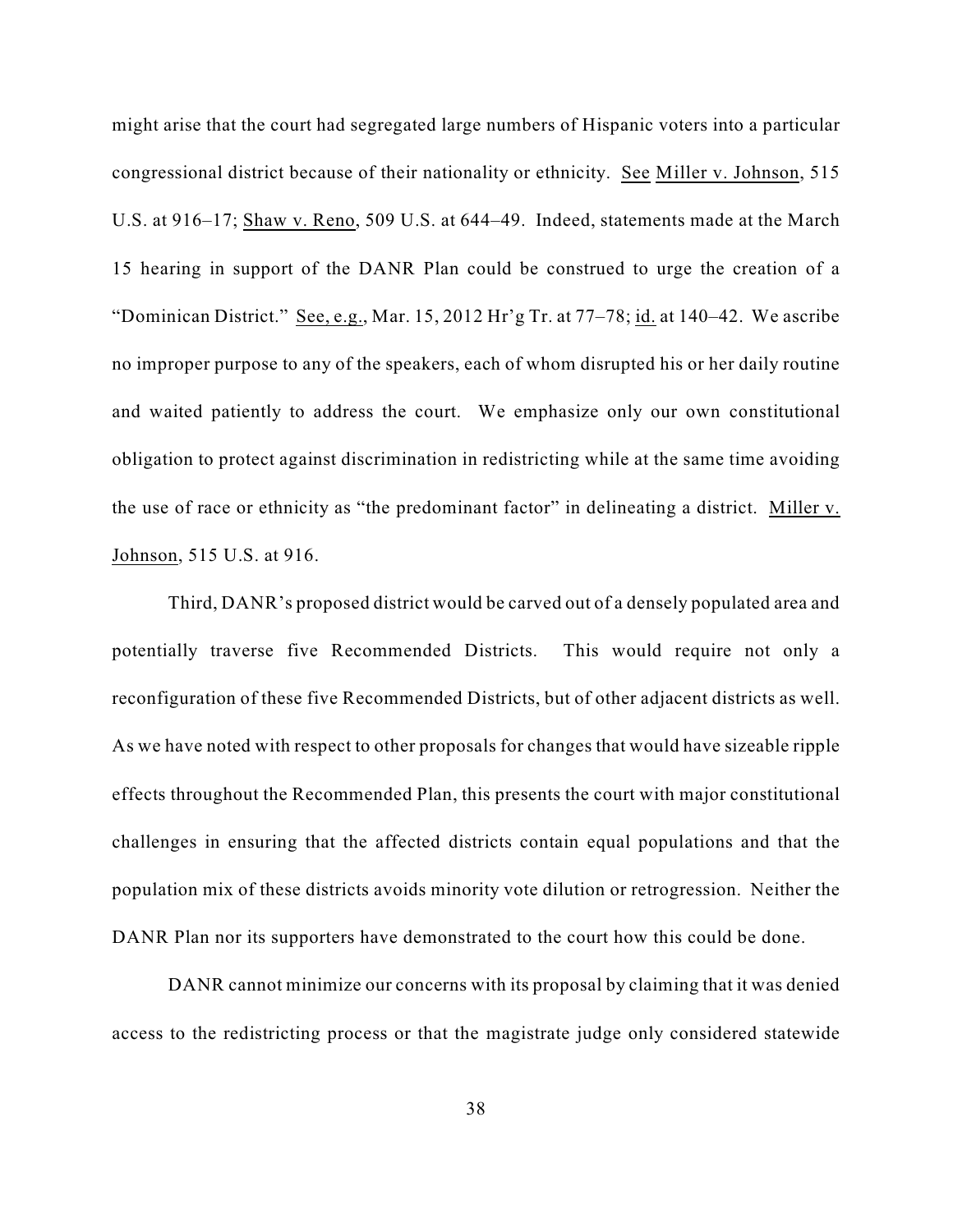plans. The record is clearly to the contrary. In its own letter objecting to the Report and Recommendation, DANR details all the submissions it made to the magistrate judge. See DANR Objection at 1 (Mar. 13, 2012), Dkt. Entry 240, Ex. 7. Further, at the March 5, 2012 hearing before the magistrate judge, DANR's counsel, in urging adoption of its proposed partial plan, thanked Magistrate Judge Mann for "making the process open to the public, to people who frequently don't have a chance to have their voices heard." Mar. 5, 2012 Hr'g Tr. at 116 (Mar. 8, 2012), Dkt. Entry 221. The magistrate judge's consideration of the DANR Plan is evident both in her Report and in the accompanying affidavit of Dr. Persily. See Report at 2 (incorporating Dr. Persily's affidavit); Persily Aff. ¶¶ 149, 159 (describing submission by Voting Rights for All, which included DANR proposed partial plan, and explaining that rejected suggestions "would likely entail violations of the Constitution or VRA," among other problems).

In any event, as noted supra n.12, the court has itself carefully reviewed all plans, whether statewide or partial, submitted by any party or member of the public. This includes the DANR Plan. In short, we have not categorically rejected any plan on the ground that it was partial. Rather, we have done our best to determine whether any statewide or partial plan identifies a remediable weakness in the Recommended Plan. Nevertheless, like the magistrate judge, we note that partial plans, by virtue of their narrower focus, frequently fail to consider the ripple effect of a discrete proposal on surrounding districts. The need to reconfigure adjoining districts often presents a variety of problems, some of constitutional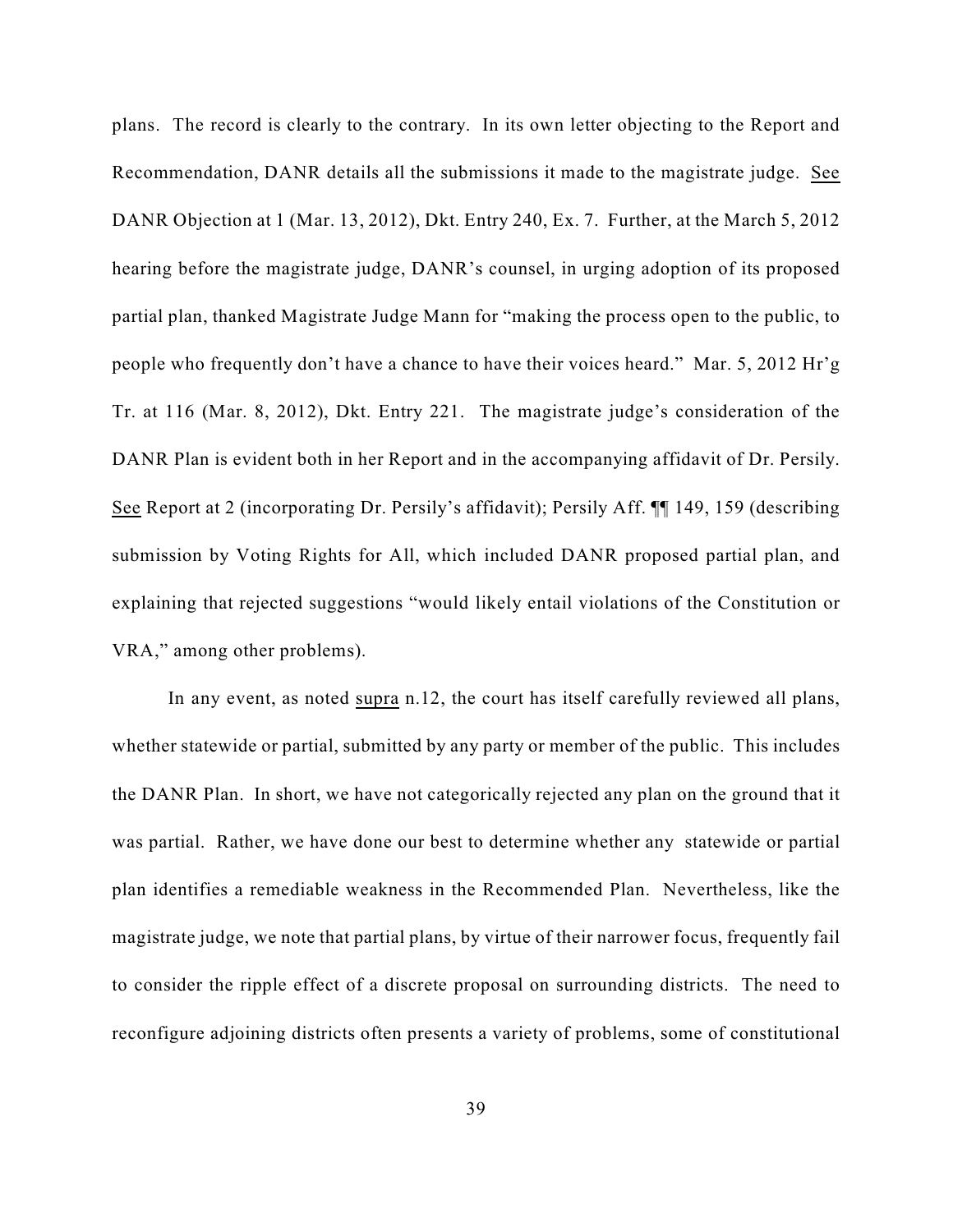or statutory dimension. DANR's partial plan presents such insurmountable problems, and it is for this reason that we do not adopt it.

Nor is there merit to DANR's claim that more time is needed to craft a fair and responsible redistricting plan. To be sure, the court has had to work on a punishing schedule to achieve the Ordered Plan, but the four judicial officers who have adhered to that schedule (along with Dr. Persily) have put in the hours necessary to ensure that every aspect of the plan received thorough and careful consideration. In any event, prompt implementation of the Ordered Plan is necessary to permit the 2012 congressional elections to go forward as scheduled in an orderly manner.

The concerns identified with DANR's proposed plan are significant. Meanwhile, we are not persuaded that the Recommended Plan fails to create districts fair to Hispanic voters. Accordingly, we reject DANR's proposal and adopt the Recommended Plan.

#### 5. Objections to Recommended District 13: Harlem and the Bronx

Voting Rights for All, representing a coalition of elected officials and community advocates, including DANR, New York County Democratic Committee Leader Keith L.T. Wright, Assemblyman Carl E. Heastie, and Hazel M. Dukes, President of the NAACP New York State Conference, have objected in writing or at the March 15 hearing to Recommended District 13 on the ground that it would not adequately protect African American voters in existing district 15. See Voting Rights for All Objection (Mar. 14, 2012), Dkt. Entry 240, Ex. 19; Keith L.T. Wright Objection (Mar. 14, 2012), Dkt. Entry 240, Ex. 20; Carl E. Heastie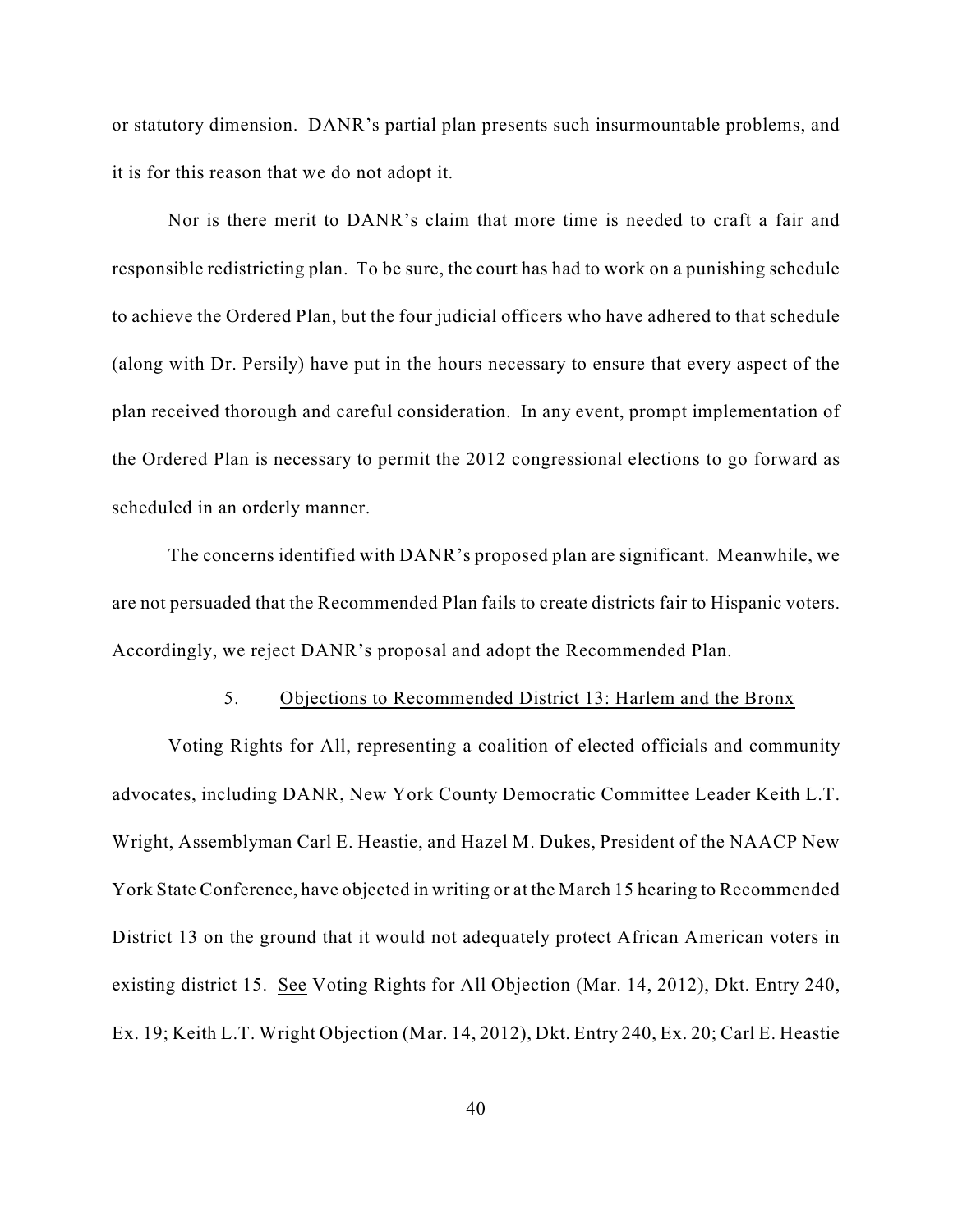Objection (Mar. 14, 2012), Dkt. Entry 240, Ex. 13; Mar. 15, 2012 Hr'g Tr. at 97–100 (statement of Hazel M. Dukes). Some urge the court to adopt a district proposed by Keith Wright (the "Wright Plan"), to extend the boundaries of existing district 15, which covers Harlem, from Manhattan to the western shore of the Bronx, across the northern Bronx, to the northeastern corner of Bronx County, as well as to two Queens housing projects near the Queensboro Bridge and into Westchester County. Like DANR's proposed district, the Wright Plan is oddly shaped and lacks compactness and contiguity. As such, it is inferior to Recommended District 13.

Recommended District 13 achieves population equality while avoiding dilution of African American voting strength by joining Harlem with East or "Spanish" Harlem and adjacent areas of the Bronx. See Persily Aff. ¶ 139, App. C. This results in a higher percentage of Hispanic voters in Recommended District 13 (52.7%) than had been in existing district 15 (43.8%). See id. ¶¶ 120–21, App. C. But it does not decrease African American voting strength in Recommended District 13. On the contrary, African Americans increase their voting population share in the district to 35.7%, compared to 34.1% in existing district 15, see id., even though the district had to gain 77,834 people in order to comply with the constitutional mandate of "one person, one vote," see Persily Aff. at 30, tbl. I. The Recommended Plan thus avoids retrogression with respect to the African American population while also increasing the Hispanic population share of the district. Moreover, in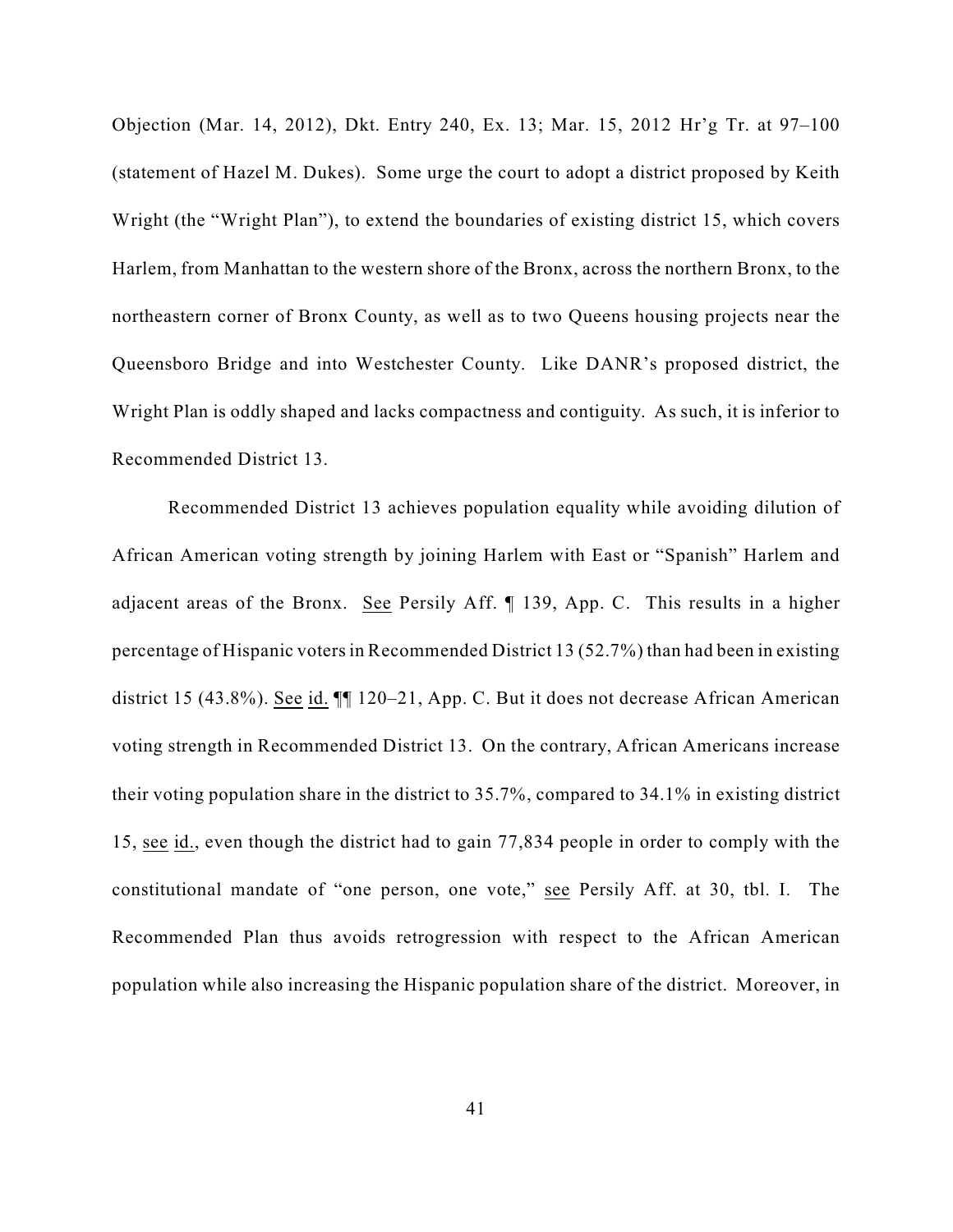contrast to other proposals received by the court, the Recommended Plan achieves both of these goals without splitting Harlem between districts.

Accordingly, the court adopts Recommended District 13 without change.

## 6. Remaining Objections

We have considered the remaining objections by the parties and members of the public, and we conclude that none warrants any change to the Recommended Plan.

### III. Conclusion

In the face of an outdated congressional districting plan, the application of which would plainly violate the requirements of federal law, and of the New York legislature's complete abdication of its congressional redistricting duty, this court is obliged not only to recognize a violation of law but also to create a new redistricting plan to ensure against the disenfranchisement of state voters in the 2012 congressional elections.

Judicial redistricting has correctly been described as an "unwelcome obligation." Conner v. Finch, 431 U.S. 407, 415 (1977); accord Perry v. Perez, 132 S. Ct. at 940; Puerto Rican Legal Def. & Educ. Fund, Inc. v. Gantt, 796 F. Supp. at 684. That is particularly so in this case because of the extremely limited time frame within which the court has had to create the Ordered Plan. But the task is unwelcome for reasons that go beyond the practical to implicate the proper division of power within our federal republic. While congressional district lines must always be drawn to conform to federal law, the power to draw such lines is committed in the first instance to the states, not to the federal government, and is properly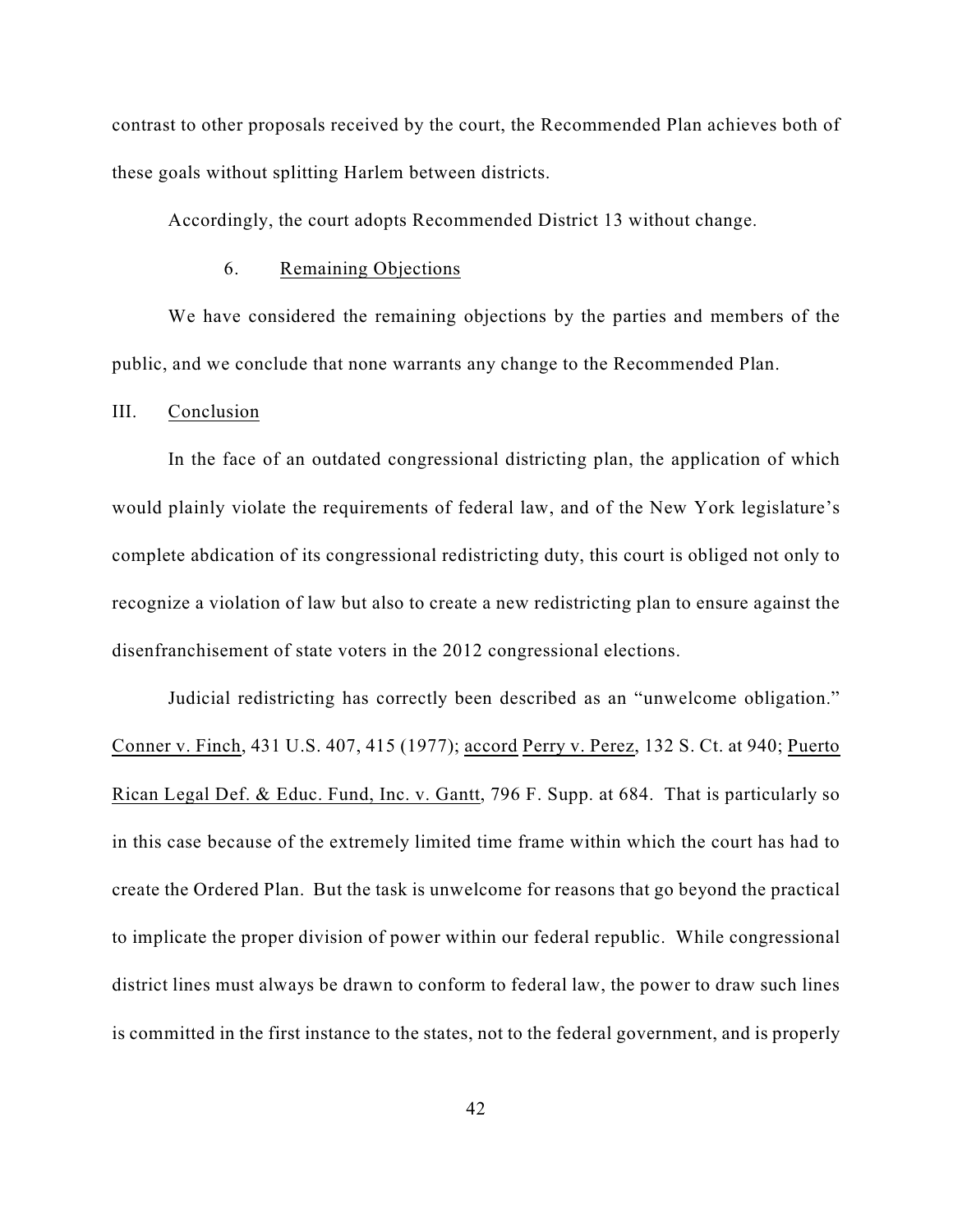exercised by the most democratic branch of state government, the legislature. See U.S. Const. art. I, § 2. Indeed, when such power is duly exercised, a federal court's review authority is limited to ensuring an enacted plan's compliance with federal law, and will not extend to state policy choices. See Perry v. Perez, 132 S. Ct. at 941. But when, as here, a state completely abdicates its congressional redistricting duties, it effectively cedes state power to the federal government. Further, it transfers power that should be exercised by democratic bodies to a judiciary ill equipped to resolve competing policy arguments. Such a twin recalibration of important power balances in a federal republic is itself "unwelcome."

In prior redistricting challenges, New York has avoided such a wholesale transfer of state legislative power to the federal courts through last-minute enactments of new redistricting plans. In this case, however, New York has been willing to let even the last minute pass and to abdicate the whole of its redistricting power to a reluctant federal court. Confronted with this unwelcome failure of state government, and consistent with its obligations under federal law, the court hereby

(1) GRANTS judgment in favor of plaintiffs, declaring that New York's existing plan for delineating congressional districts fails to comply with the Constitution; and accordingly,

(2) ADOPTS the March 12, 2012 Report of Magistrate Judge Mann in its entirety and the Recommended Plan referenced in the Report with the changes indicated in note 5 of this opinion and reflected in the attached Ordered Plan;